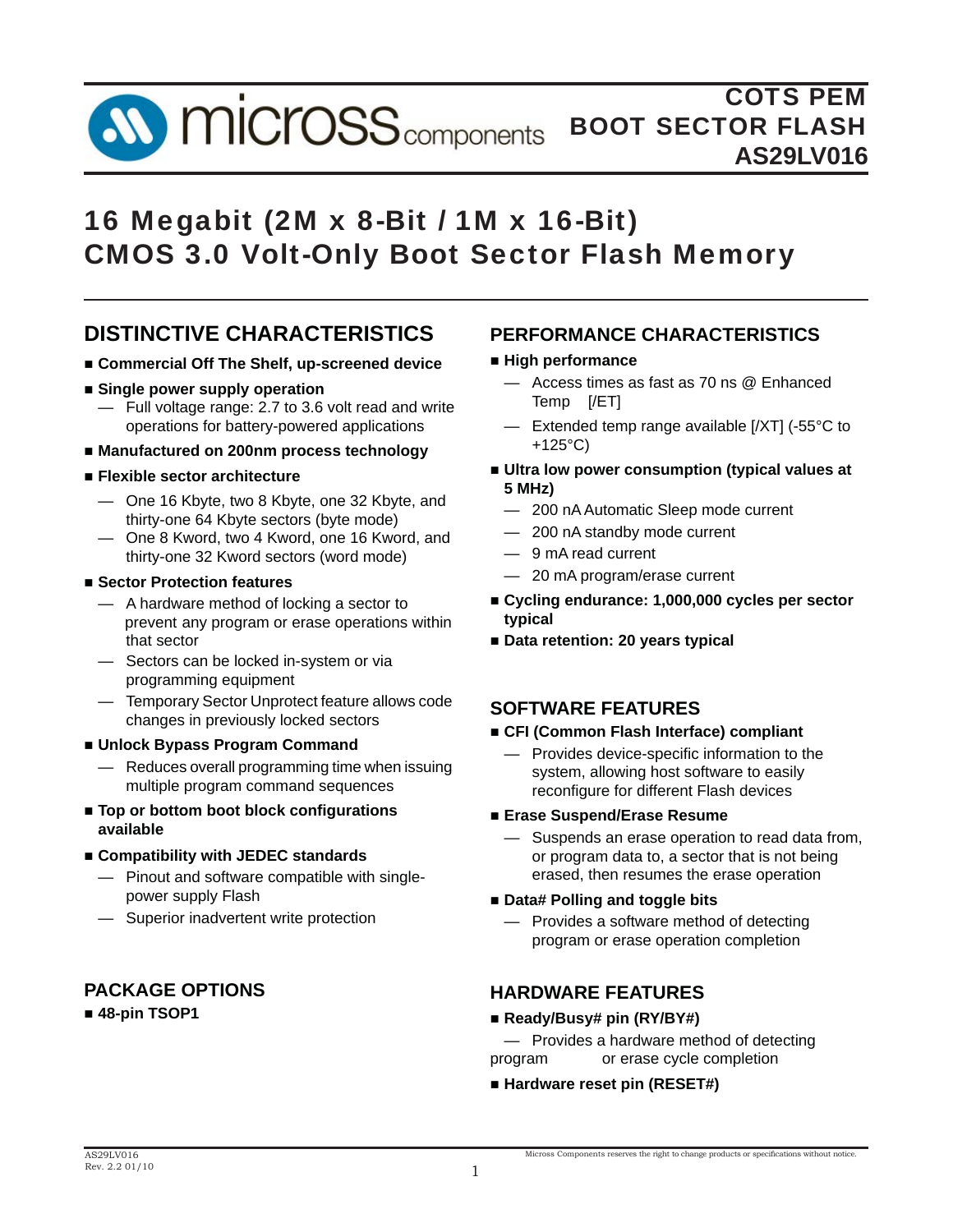

## **GENERAL DESCRIPTION**

The AS29LV016 is a 16 Mbit, 3.0 Volt-only Flash memory organized as 2,097,152 bytes or 1,048,576 words. The word-wide data (x16) appears on DQ15–DQ0; the byte-wide (x8) data appears on DQ7–DQ0. This device is designed to be programmed in-system with the standard system 3.0 volt  $V_{cc}$  supply. A 12.0 V  $V_{pp}$  or 5.0  $V_{cc}$  are not required for write or erase operations. The device can also be programmed in standard EPROM programmers.

The device offers access times of 70 ns, 90 ns and 100 ns allowing high speed microprocessors to operate without wait states. To eliminate bus contention the device has separate chip enable (CE#), write enable (WE#) and output enable (OE#) controls.

The device requires only a **single 3.0 volt power supply** for both read and write functions. Internally generated and regulated voltages are provided for the program and erase operations.

The AS29LV016 is entirely command set compatible with the **JEDEC single-power-supply Flash standard**. Commands are written to the command register using standard microprocessor write timings. Register contents serve as input to an internal state-machine that controls the erase and programming circuitry. Write cycles also internally latch addresses and data needed for the programming and erase operations. Reading data out of the device is similar to reading from other Flash or EPROM devices.

Device programming occurs by executing the program command sequence. This initiates the **Embedded Program** algorithm—an internal algorithm that automatically times the program pulse widths and verifies proper cell margin. The **Unlock Bypass** mode facilitates faster programming times by requiring only two write cycles to program data instead of four.

Device erasure occurs by executing the erase command sequence. This initiates the **Embedded Erase** algorithm—an internal algorithm that automatically preprograms the array (if it is not

already programmed) before executing the erase operation. During erase, the device automatically times the erase pulse widths and verifies proper cell margin.

The host system can detect whether a program or erase operation is complete by observing the RY/ BY# pin, or by reading the DQ7 (Data# Polling) and DQ6 (toggle) **status bits**. After a program or erase cycle has been completed, the device is ready to read array data or accept another command.

The **sector erase architecture** allows memory sectors to be erased and reprogrammed without affecting the data contents of other sectors. The device is fully erased when shipped from the factory.

**Hardware data protection** measures include a low  $V_{cc}$  detector that automatically inhibits write operations during power transitions. The **hardware sector protection** feature disables both program and erase operations in any combination of the sectors of memory. This can be achieved in-system or via programming equipment.

The **Erase Suspend/Erase Resume** feature enables the user to put erase on hold for any period of time to read data from, or program data to, any sector that is not selected for erasure. True background erase can thus be achieved.

The **hardware RESET# pin** terminates any operation in progress and resets the internal state machine to reading array data. The RESET# pin may be tied to the system reset circuitry. A system reset would thus also reset the device, enabling the system microprocessor to read the boot-up firmware from the Flash memory.

The device offers two power-saving features. When addresses have been stable for a specified amount of time, the device enters the **automatic sleep mode**. The system can also place the device into the **standby mode**. Power consumption is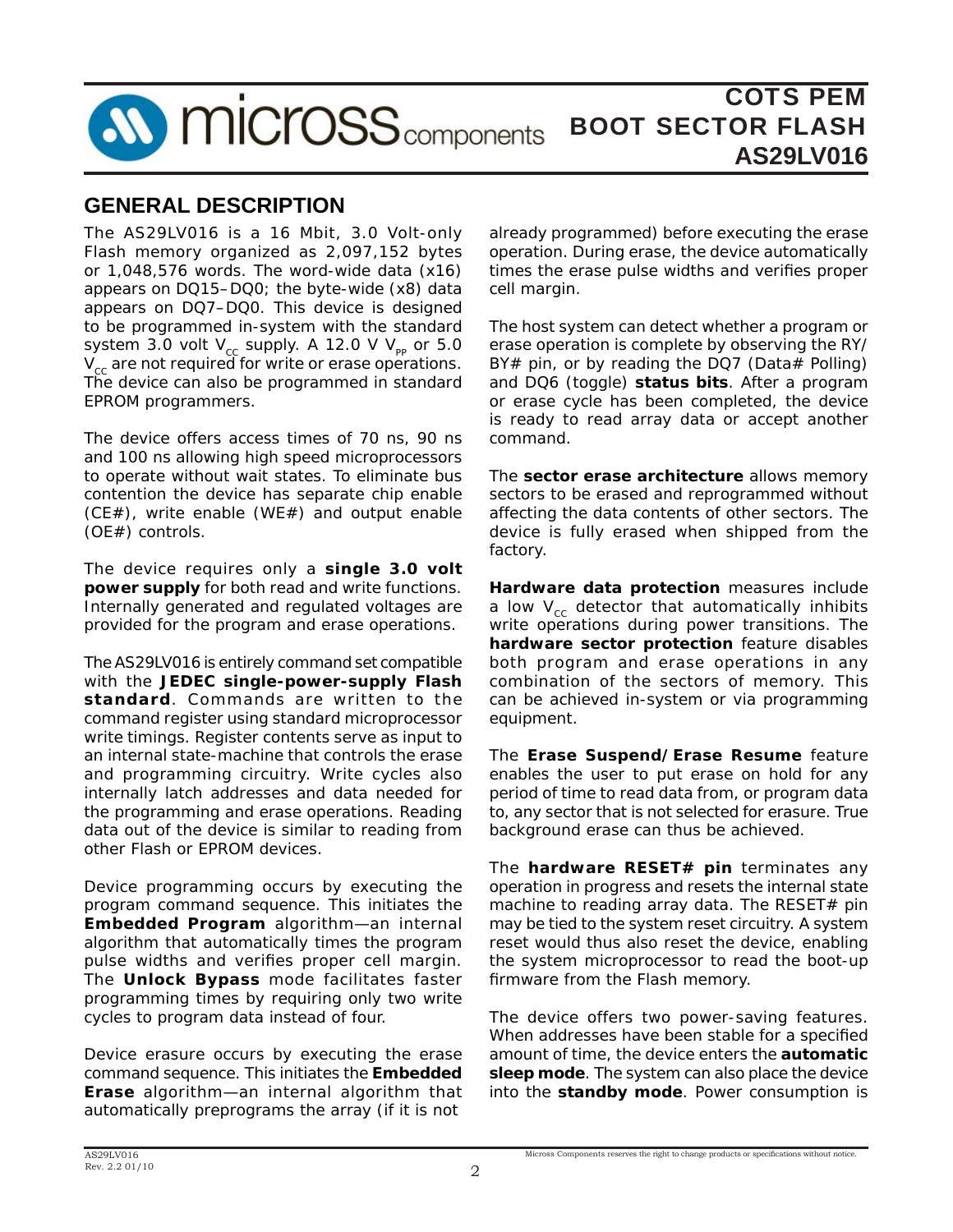

## **PRODUCT SELECTOR GUIDE**

| <b>Family Part Number</b>              |                               | <b>AS29LV016</b> |    |     |  |  |
|----------------------------------------|-------------------------------|------------------|----|-----|--|--|
| <b>Speed Option</b>                    | Voltage Range: Vcc = 2.7-3.6V |                  | 90 | 100 |  |  |
| Max access time, ns $(t_{\text{ACC}})$ |                               | 70               | 90 | 100 |  |  |
| Max CE# access time, ns $(t_{CF})$     |                               | 70               | 90 | 100 |  |  |
| Max OE# access time, nc $(t_{OF})$     |                               | 30               | 35 | 40  |  |  |

*Note: See AC Characteristics on page 29 for full specifications*

## **g BLOCK DIAGRAM**

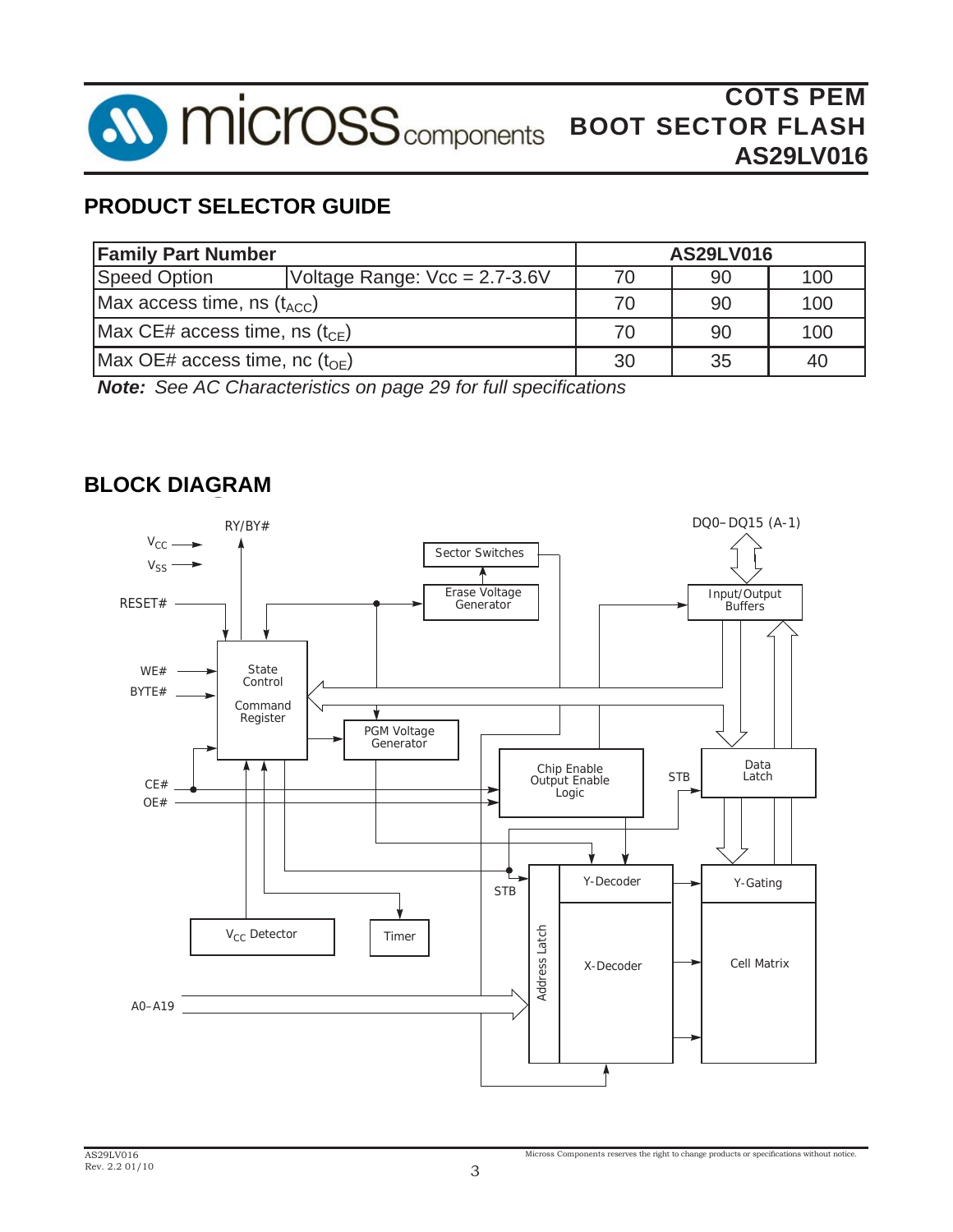

## **PIN CONFIGURATION**

## **LOGIC SYMBOL**

| $A0 - A19$ | $=$ | 20 addresses                           |
|------------|-----|----------------------------------------|
| DQ0-DQ14   | $=$ | 15 data inputs/outputs                 |
| DQ15/A-1   | $=$ | DQ15 (data input/output, word mode),   |
|            |     | A-1 (LSB address input, byte mode)     |
| BYTE#      | $=$ | Selects 8-bit or 16-bit mode           |
| CE#        | $=$ | Chip enable                            |
| OE#        | $=$ | Output enable                          |
| WE#        | $=$ | Write enable                           |
| RESET#     | $=$ | Hardware reset pin                     |
| RY/BY#     | $=$ | Ready/Busy output                      |
| $V_{cc}$   | $=$ | 3.0 volt-only single power supply (see |
|            |     | Product Selector Guide for speed       |
|            |     | options and voltage supply tolerances) |
| $V_{ss}$   | $=$ | Device ground                          |
| NC         |     | Pin not connected internally           |



## **CONNECTION DIAGRAMS**

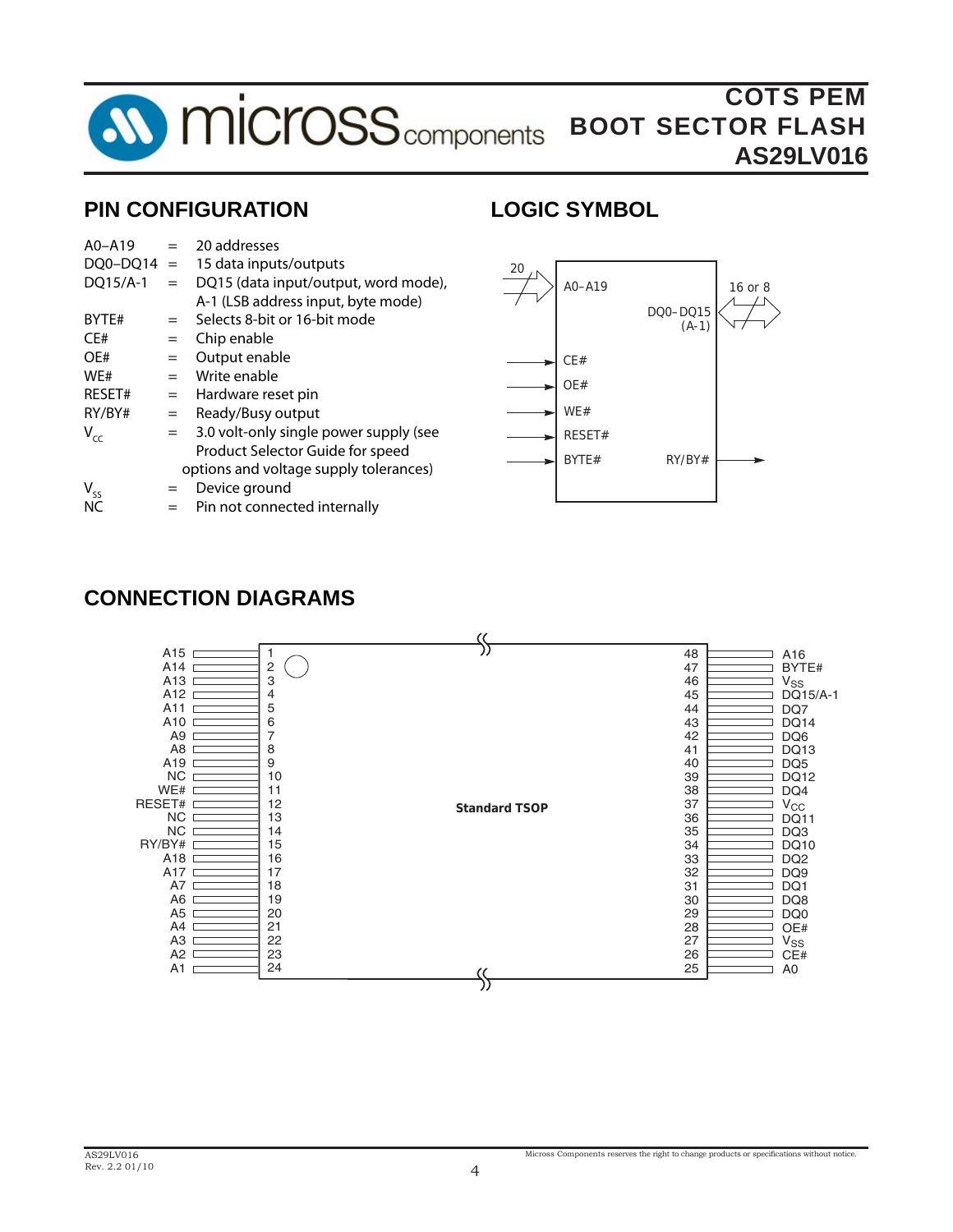

## **ORDERING INFORMATION**

| AS29LV016TRG-70/ET               | <b>TOP BOOT</b>    | <b>TSOP1-48</b> | <b>ENHANCED</b> |  |  |  |  |
|----------------------------------|--------------------|-----------------|-----------------|--|--|--|--|
| AS29LV016BRG-70/ET               | <b>BOTTOM BOOT</b> | <b>TSOP1-48</b> | <b>ENHANCED</b> |  |  |  |  |
| AS29LV016TRG-90/ET               | <b>TOP BOOT</b>    | <b>TSOP1-48</b> | <b>ENHANCED</b> |  |  |  |  |
| AS29LV016BRG-90/ET               | <b>BOTTOM BOOT</b> | <b>TSOP1-48</b> | <b>ENHANCED</b> |  |  |  |  |
| AS29LV016TRG-90/XT               | TOP BOOT           | <b>TSOP1-48</b> | <b>EXTENDED</b> |  |  |  |  |
| AS29LV016BRG-90/XT               | <b>BOTTOM BOOT</b> | <b>TSOP1-48</b> | <b>EXTENDED</b> |  |  |  |  |
| AS29LV016TRG-100/ET              | TOP BOOT           | <b>TSOP1-48</b> | <b>ENHANCED</b> |  |  |  |  |
| AS29LV016BRG-100/ET              | <b>BOTTOM BOOT</b> | <b>TSOP1-48</b> | <b>ENHANCED</b> |  |  |  |  |
| AS29LV016TRG-100/XT              | <b>TOP BOOT</b>    | <b>TSOP1-48</b> | <b>EXTENDED</b> |  |  |  |  |
| AS29LV016BRG-100/XT              | <b>BOTTOM BOOT</b> | <b>TSOP1-48</b> | <b>EXTENDED</b> |  |  |  |  |
| PB-FREE OPTION (WHERE AVAILABLE) |                    |                 |                 |  |  |  |  |
| AS29LV016TRGR-70/ET TOP BOOT     |                    | <b>TSOP1-48</b> | <b>ENHANCED</b> |  |  |  |  |

| ASZYLVUJ6IRGR-70/ET TOP BOOT    | 150P1-48 | ENHANCED        |
|---------------------------------|----------|-----------------|
| AS29LV016TRGR-70/ET BOTTOM BOOT | TSOP1-48 | <b>ENHANCED</b> |

## **TAPE / REEL OPTION (WHERE AVAILABLE)**

.14-14" Reel (32mm TAPE) .7-7" Reel (32mm TAPE)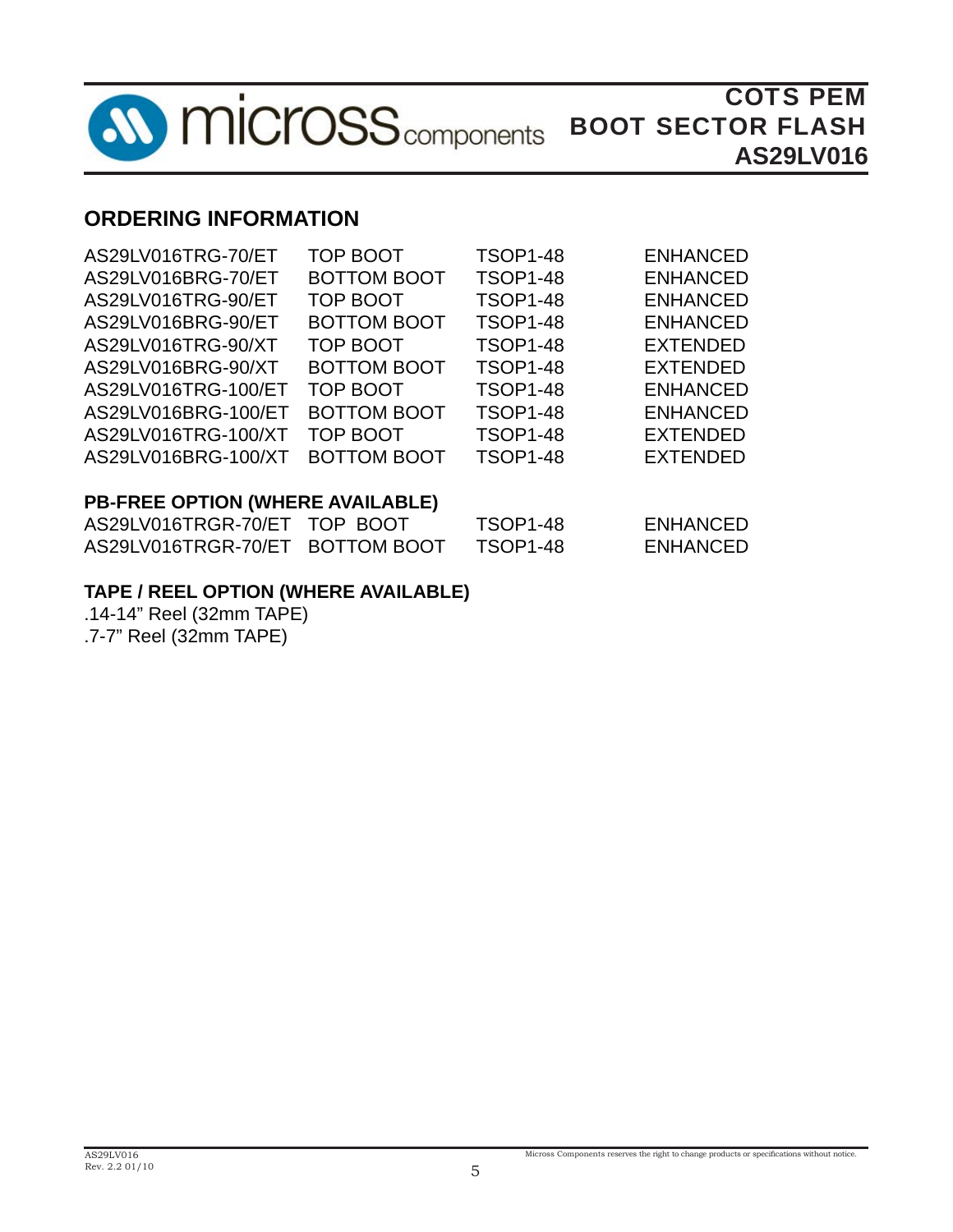

## **DEVICE BUS OPERATIONS**

This section describes the requirements and use of the device bus operations, which are initiated through the internal command register. The command register itself does not occupy any addressable memory location. The register is com-posed of latches that store the commands, along with the address and data information needed to execute the command. The contents of the register serve as inputs to the internal state machine. The state machine outputs dictate the function of the device. Table 1 lists the device bus operations, the inputs and control levels they require, and the resulting output. The following subsections describe each of these operations in further detail.

| Table 1: AS29LV016 Device Bus Operations |  |  |
|------------------------------------------|--|--|
|------------------------------------------|--|--|

|                                   |                |     |     |                              |                                             |                   |                     | <b>DQ8-DQ15</b>     |
|-----------------------------------|----------------|-----|-----|------------------------------|---------------------------------------------|-------------------|---------------------|---------------------|
|                                   |                |     |     |                              |                                             | DQ <sub>0</sub> - | BYTE#               | BYTE#               |
| Operation                         | CE#            | OE# | WE# | <b>RESET#</b>                | Address <sup>1</sup>                        | DQ7               | $=$ $V_{\text{IH}}$ | $=$ V <sub>II</sub> |
| Read                              |                |     | H   | H                            | $A_{IN}$                                    | $D_{OUT}$         | $D_{OUT}$           | DQ8-DQ14= High Z,   |
| Write                             |                | Н   |     | H                            | $A_{IN}$                                    | $D_{IN}$          | $D_{IN}$            | $DQ15=A-1$          |
| Standby                           | $Vcc \pm 0.3V$ | X   | X   | $\text{Vcc} \pm 0.3\text{V}$ | X                                           | High-Z            | High-Z              | High-Z              |
| <b>Output Disable</b>             |                | Н   | H   | H                            | X                                           | High-Z            | High-Z              | High-Z              |
| Reset                             | X              | X   | X   |                              | X                                           | High-Z            | High-Z              | High-Z              |
| Sector Protect <sup>2</sup>       |                | H   |     | $V_{ID}$                     | Sector Address,<br>A6=L, A1=H, A0=L         | $D_{IN}$          | X                   | X                   |
| Sector Unprotect <sup>2</sup>     |                | Н   |     | $V_{ID}$                     | Sector Address,<br>$A6=H$ , $A1=H$ , $A0=L$ | $D_{IN}$          | X                   | X                   |
| <b>Temporary Sector Unprotect</b> | X              | X   | X   | $V_{ID}$                     | $A_{IN}$                                    | $D_{IN}$          | $D_{IN}$            | High-Z              |

#### *Legend:*

*L= Logic Low = V IL , H=Logic High=V IH , V ID =12.0±0.5V, X=Don't Care, A IN =Address In, D IN = Data In, D OUT =Data Out*

#### *Notes:*

*1. Addresses are A19:A0 in word mode (BYTE#* =  $V$ <sub>*IH</sub>*), *A19:A-1 in byte mode (BYTE#* =  $V$ <sub>*IL</sub>*)</sub></sub>

*2. The sector protect and sector unprotect functions may also be implemented via programming equipment. See Sector Protection / Unprotection on page 11.*

## **WORD / BYTE CONFIGURATION**

The BYTE# pin controls whether the device data I/O pins DQ15–DQ0 operate in the byte or word configuration. If the BYTE# pin is set at logic 1, the device is in word configuration,  $DQ15-DQ0$  are active and controlled by CE# and OE#.

If the BYTE# pin is set at logic  $O$ , the device is in byte configuration, and only data I/O pins DQ0– DQ7 are active and controlled by CE# and OE#. The data I/O pins DQ8-DQ14 are tri-stated, and the DQ15 pin is used as an input for the LSB (A-1) address function.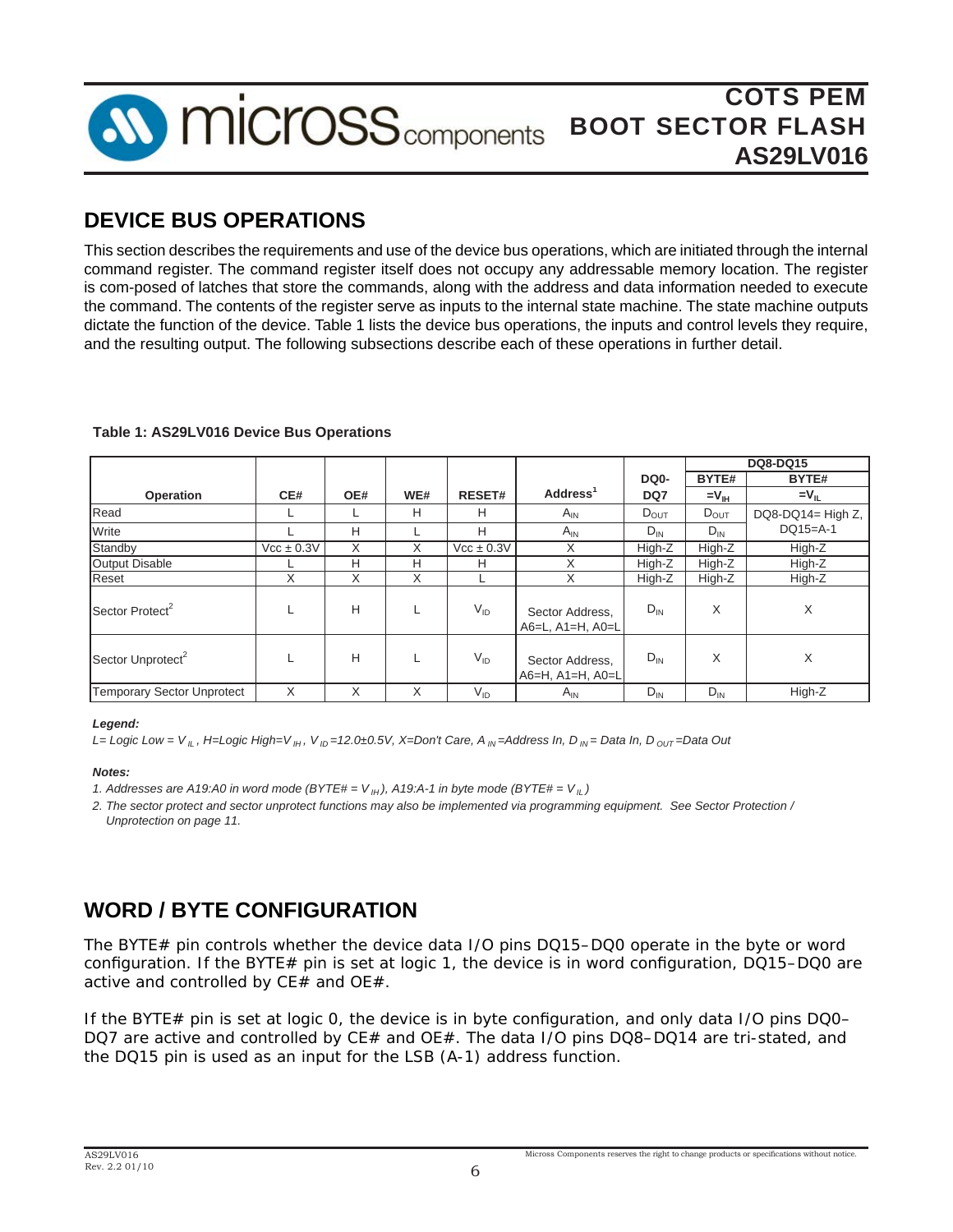

## **REQUIREMENTS FOR READING ARRAY DATA**

To read array data from the outputs, the system must drive the CE# and OE# pins to  $V_{\parallel}$ . CE# is the power control and selects the device. OE# is the output control and gates array data to the output pins. WE# should remain at  $V_{\mu}$ . The BYTE# pin determines whether the device outputs array data in words or bytes.

The internal state machine is set for reading array data upon device power-up, or after a hardware reset. This ensures that no spurious alteration of the memory content occurs during the power transition. No command is necessary in this mode to obtain array data. Standard microprocessor read cycles that assert valid addresses on the device address inputs produce valid data on the device data outputs. The device remains enabled for read access until the command register contents are altered.

See Reading Array Data on page 17 for more information. Refer to the AC Read Operations on page 29 for timing specifications and to Figure 12, on page 29 for the timing diagram.  $I_{cc1}$  in the DC Characteristics table represents the active current specification for reading array data.

## **WRITING COMMANDS / COMMAND SEQUENCES**

To write a command or command sequence (which includes programming data to the device and erasing sectors of memory), the system must drive WE# and CE# to  $V_{II}$ , and OE# to  $V_{III}$ .

For program operations, the BYTE# pin determines whether the device accepts program data in bytes or words. See Word Byte Configuration on page 6 for more information.

The device features an **Unlock Bypass** mode to facilitate faster programming. Once the device enters the Unlock Bypass mode, only two write cycles are required to program a word or byte, instead of four. Word Byte Program Command Sequence on page 18 has details on programming data to the device using both standard and Unlock Bypass command sequences.

An erase operation can erase one sector, multiple sectors, or the entire device. Table 2 on page 9 and Table 3 on page 10 indicate the address space that each sector occupies. A "sector address" consists of the address bits required to uniquely select a sector. The Command Definitions on page 17 has details on erasing a sector or the entire chip, or suspending/resuming the erase operation.

After the system writes the autoselect command sequence, the device enters the autoselect mode. The system can then read autoselect codes from the internal register (which is separate from the memory array) on DQ7–DQ0. Standard read cycle timings apply in this mode. Refer to Autoselect Mode on page 11 and Autoselect Command Sequence on page 17 for more information.

I<sub>cc2</sub> in the DC Characteristics table represents the active current specification for the write mode. AC Characteristics on page 29 contains timing specification tables and timing diagrams for write operations.

## **PROGRAM AND ERASE OPERATION STATUS**

During an erase or program operation, the system may check the status of the operation by reading the status bits on DQ7–DQ0. Standard read cycle timings and  $I_{cc}$ read specifications apply. Refer to Write Operation Status on page 22 for more information, and to AC Characteristics on page 29 for timing diagrams.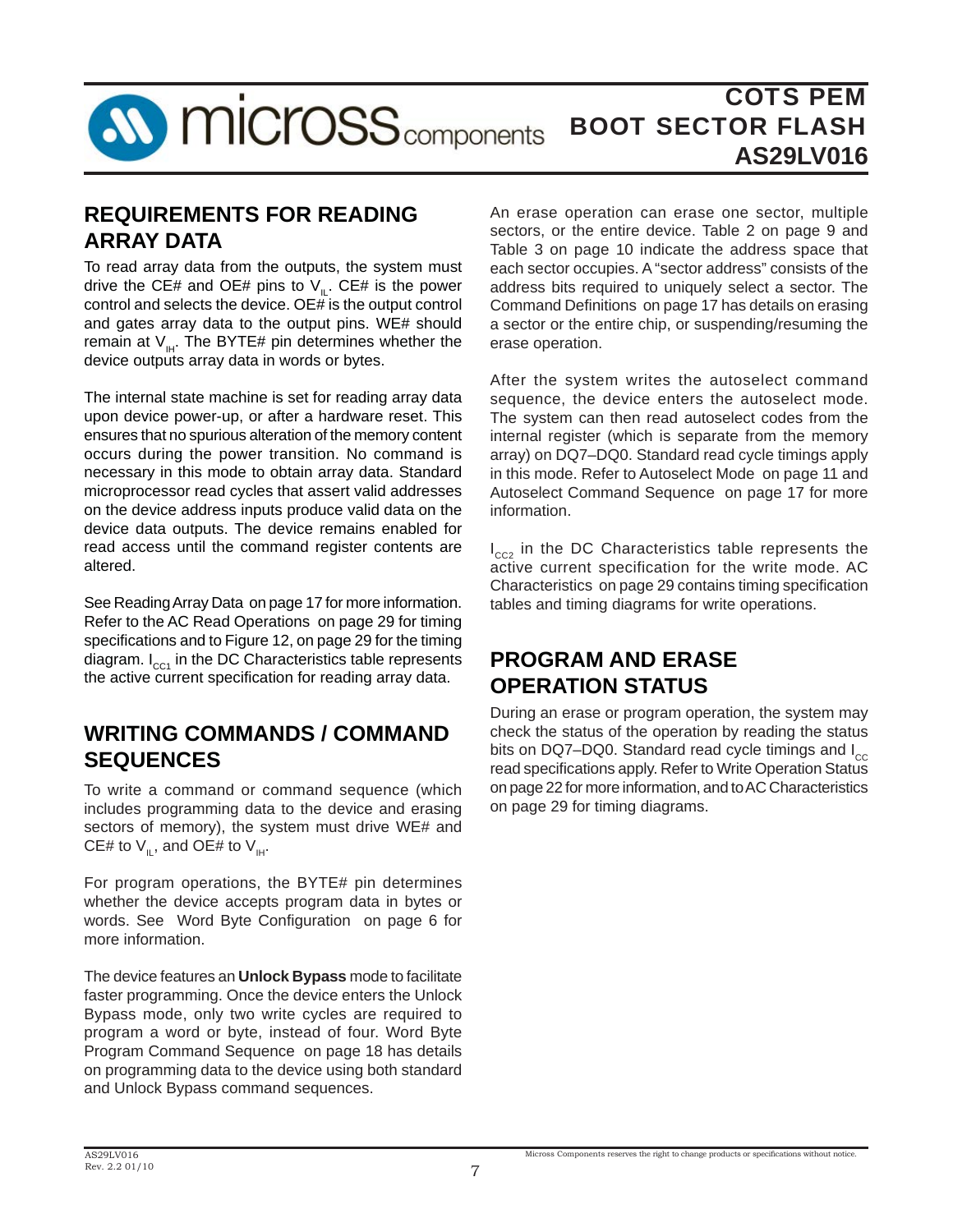

## **STANDBY MODE**

When the system is not reading or writing to the device, it can place the device in the standby mode. In this mode, current consumption is greatly reduced, and the outputs are placed in the high impedance state, independent of the OE# input.

The device enters the CMOS standby mode when the CE# and RESET# pins are both held at  $V_{cc} \pm 0.3$  V. (Note that this is a more restricted voltage range than  $V_{\mu}$ ) If CE# and RESET# are held at  $V_{\mu}$ , but not within  $V_{cc} \pm 0.3$  V, the device will be in the standby mode, but the standby current will be greater. The device requires standard access time  $(t_{CE})$  for read access when the device is in either of these standby modes, before it is ready to read data.

If the device is deselected during erasure or programming, the device draws active current until the operation is completed.

 $I_{\rm ccs}$  and  $I_{\rm cca}$  represents the standby current specification shown in the table in DC Characteristics on page 27.

## **AUTOMATIC SLEEP MODE**

The automatic sleep mode minimizes Flash device energy consumption. The device automatically enables this mode when addresses remain stable for  $t_{\text{acc}}$  + 30 ns. The automatic sleep mode is independent of the CE#, WE#, and OE# control signals. Standard address access timings provide new data when addresses are changed. While in sleep mode, output data is latched and always available to the system.  $I_{cC4}$  in the DC Characteristics on page 27 represents the automatic sleep mode current specification.

## **RESET#: HARDWARE RESET PIN**

The RESET# pin provides a hardware method of resetting the device to reading array data. When the system drives the RESET# pin to  $V_{\parallel}$  for at least a period of t<sub>RP</sub>, the device **immediately terminates** any operation in progress, tristates all data output pins, and ignores all read/write attempts for the duration of the RESET# pulse. The device also resets the internal state machine to reading array data. The operation that was interrupted should be reinitiated once the device is ready to accept another command sequence, to ensure data integrity.

Current is reduced for the duration of the RESET# pulse. When RESET# is held at  $\lor_{\mathop{\mathrm{ss}} \nolimits}$ ±0.3 V, the device draws CMOS standby current ( $I_{\text{CC4}}$ ). If RESET# is held at  $V_{\parallel}$  but not within  $V_{\text{ss}}\pm 0.3$  V, the standby current will be greater.

The RESET# pin may be tied to the system reset circuitry. A system reset would thus also reset the Flash memory, enabling the system to read the boot-up firmware from the Flash memory.

If RESET# is asserted during a program or erase operation, the RY/BY# pin remains a *0* (busy) until the internal reset operation is complete, which requires a time of  $t_{READV}$  (during Embedded Algorithms). The system can thus monitor RY/BY# to determine whether the reset operation is complete. If RESET# is asserted when a program or erase operation is not executing (RY/BY# pin is *1*), the reset operation is completed within a time of  $t_{READV}$  (not during Embedded Algorithms). The system can read data t<sub>RH</sub> after the RESET# pin returns to V<sub>IH</sub>. Refer to the tables in AC Characteristics on page 29 for RESET# parameters and to Figure 13, on page 30 for the timing diagram.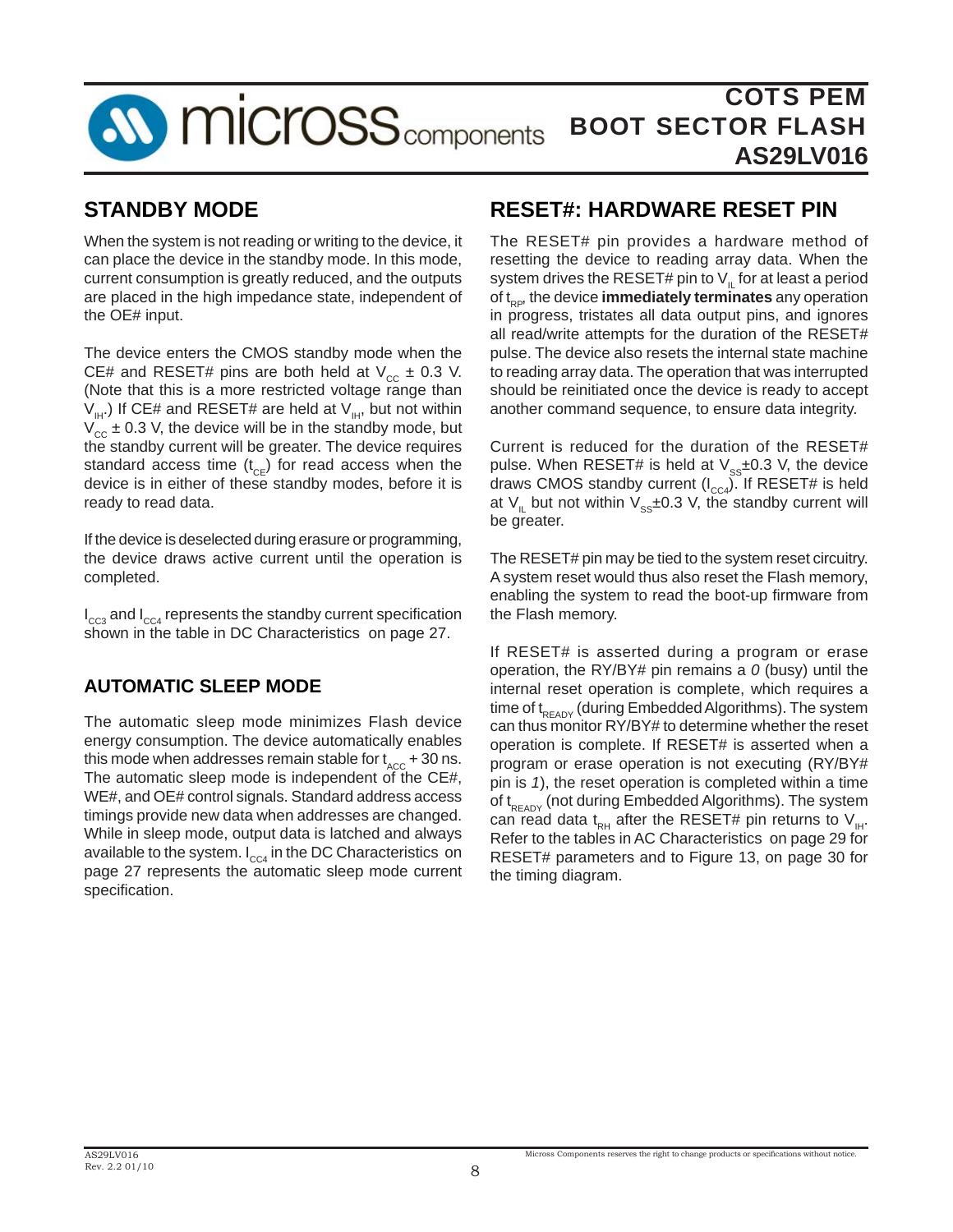

### **OUTPUT DISABLE MODE**

When the OE# input is at  $V_{\mu\nu}$ , output from the device is disabled. The output pins are placed in the high impedance state.

#### **Table 2: Sector Address Tables (Top Boot Device)**

|                 |              |              |              |              |              |                |              |              | <b>Sector Size</b> |                | Address Range (in hexadecimal) |
|-----------------|--------------|--------------|--------------|--------------|--------------|----------------|--------------|--------------|--------------------|----------------|--------------------------------|
| <b>Sector</b>   | A19          | A18          | A17          | A16          | A15          | A14            | A13          | A12          | (Kbytes / Kwords)  | Byte Mode (x8) | Word Mode (x16)                |
| SA0             | $\Omega$     | $\Omega$     | $\Omega$     | $\Omega$     | 0            | $\times$       | X            | X            | 64/32              | 000000-00FFFF  | 00000-07FFF                    |
| SA <sub>1</sub> | $\mathbf{0}$ | $\mathbf{0}$ | 0            | 0            | 1            | X              | X            | X            | 64/32              | 010000-01FFFF  | 08000-0FFFF                    |
| SA <sub>2</sub> | $\mathbf{0}$ | $\mathbf{0}$ | 0            | $\mathbf{1}$ | 0            | $\times$       | X            | $\times$     | 64/32              | 020000-02FFFF  | 10000-17FFF                    |
| SA <sub>3</sub> | $\mathbf 0$  | $\mathbf 0$  | 0            | 1            | 1            | $\mathsf X$    | X            | X            | 64/32              | 030000-03FFFF  | 18000-1FFFF                    |
| SA4             | $\Omega$     | $\mathbf 0$  | $\mathbf{1}$ | 0            | 0            | X              | X            | X            | 64/32              | 040000-04FFFF  | 20000-27FFF                    |
| SA <sub>5</sub> | $\Omega$     | $\mathbf 0$  | $\mathbf{1}$ | 0            | 1            | X              | X            | X            | 64/32              | 050000-05FFFF  | 28000-2FFFF                    |
| SA <sub>6</sub> | 0            | $\mathbf 0$  | $\mathbf{1}$ | 1            | 0            | X              | X            | X            | 64/32              | 060000-06FFFF  | 30000-37FFF                    |
| SA7             | $\Omega$     | 0            | $\mathbf{1}$ | 1            | 1            | X              | X            | X            | 64/32              | 070000-07FFFF  | 38000-3FFFF                    |
| SA <sub>8</sub> | $\mathbf 0$  | $\mathbf{1}$ | 0            | 0            | $\mathbf 0$  | X              | X            | X            | 64/32              | 080000-08FFFF  | 40000-47FFF                    |
| SA <sub>9</sub> | $\mathbf 0$  | $\mathbf{1}$ | $\mathbf{0}$ | 0            | 1            | X              | X            | X            | 64/32              | 090000-09FFFF  | 48000-4FFFF                    |
| <b>SA10</b>     | $\mathbf{0}$ | $\mathbf{1}$ | 0            | 1            | 0            | X              | X            | X            | 64/32              | 0A0000-0AFFFF  | 50000-57FFF                    |
| <b>SA11</b>     | $\mathbf 0$  | $\mathbf{1}$ | 0            | 1            | 1            | X              | X            | X            | 64/32              | 0B0000-0BFFFF  | 58000-5FFFF                    |
| <b>SA12</b>     | $\mathbf{0}$ | $\mathbf{1}$ | $\mathbf{1}$ | 0            | 0            | X              | X            | X            | 64/32              | 0C0000-0CFFFF  | 60000-67FFF                    |
| <b>SA13</b>     | $\Omega$     | $\mathbf{1}$ | $\mathbf{1}$ | 0            | 1            | X              | X            | X            | 64/32              | 0D0000-0DFFFF  | 68000-6FFFF                    |
| <b>SA14</b>     | $\Omega$     | $\mathbf{1}$ | 1            | 1            | 0            | X              | X            | X            | 64/32              | 0E0000-0EFFFF  | 70000-77FFF                    |
| <b>SA15</b>     | 0            | 1            | 1            | 1            | 1            | X              | X            | X            | 64/32              | 0F0000-0FFFFF  | 78000-7FFFF                    |
| <b>SA16</b>     | 1            | $\mathbf 0$  | 0            | 0            | 0            | X              | X            | X            | 64/32              | 100000-10FFFF  | 80000-87FFF                    |
| <b>SA17</b>     | 1            | $\mathbf 0$  | 0            | 0            | $\mathbf{1}$ | X              | X            | X            | 64/32              | 110000-11FFFF  | 88000-8FFFF                    |
| <b>SA18</b>     | $\mathbf{1}$ | $\mathbf 0$  | 0            | $\mathbf{1}$ | 0            | X              | X            | X            | 64/32              | 120000-12FFFF  | 90000-97FFF                    |
| <b>SA19</b>     | $\mathbf{1}$ | 0            | 0            | $\mathbf{1}$ | 1            | Χ              | X            | X            | 64/32              | 130000-13FFFF  | 98000-9FFFF                    |
| <b>SA20</b>     | $\mathbf{1}$ | 0            | 1            | 0            | 0            | Χ              | X            | X            | 64/32              | 140000-14FFFF  | A0000-A7FFF                    |
| <b>SA21</b>     | 1            | 0            | 1            | 0            | 1            | X              | X            | X            | 64/32              | 150000-15FFFF  | A8000-AFFFF                    |
| <b>SA22</b>     | $\mathbf{1}$ | $\mathbf 0$  | $\mathbf{1}$ | $\mathbf{1}$ | 0            | X              | X            | X            | 64/32              | 160000-16FFFF  | B0000-B7FFF                    |
| <b>SA23</b>     | $\mathbf{1}$ | $\mathbf 0$  | $\mathbf{1}$ | $\mathbf{1}$ | 1            | X              | X            | X            | 64/32              | 170000-17FFFF  | B8000-BFFFF                    |
| <b>SA24</b>     | $\mathbf{1}$ | $\mathbf{1}$ | $\Omega$     | $\mathbf 0$  | $\mathbf 0$  | X              | X            | X            | 64/32              | 180000-18FFFF  | C0000-C7FFF                    |
| <b>SA25</b>     | $\mathbf{1}$ | $\mathbf{1}$ | $\mathbf{0}$ | 0            | 1            | X              | X            | X            | 64/32              | 190000-19FFFF  | C8000-CFFFF                    |
| <b>SA26</b>     | $\mathbf{1}$ | $\mathbf{1}$ | $\mathbf{0}$ | 1            | $\mathbf 0$  | X              | X            | X            | 64/32              | 1A0000-1AFFFF  | D0000-D7FFF                    |
| <b>SA27</b>     | $\mathbf{1}$ | $\mathbf{1}$ | 0            | $\mathbf{1}$ | $\mathbf{1}$ | X              | X            | X            | 64/32              | 1B0000-1BFFFF  | D8000-DFFFF                    |
| <b>SA28</b>     | $\mathbf{1}$ | $\mathbf{1}$ | $\mathbf{1}$ | 0            | 0            | X              | X            | X            | 64/32              | 1C0000-1CFFFF  | E0000-E7FFF                    |
| <b>SA29</b>     | $\mathbf{1}$ | $\mathbf{1}$ | $\mathbf{1}$ | 0            | 1            | X              | X            | X            | 64/32              | 1D0000-1DFFFF  | E8000-EFFFF                    |
| <b>SA30</b>     | $\mathbf{1}$ | $\mathbf{1}$ | $\mathbf{1}$ | 1            | 0            | X              | X            | X            | 64/32              | 1E0000-1EFFFF  | F0000-F7FFF                    |
| SA31            | $\mathbf{1}$ | $\mathbf{1}$ | $\mathbf{1}$ | $\mathbf{1}$ | $\mathbf{1}$ | $\overline{0}$ | X            | X            | 32/16              | 1F0000-1F7FFF  | F8000-FBFFF                    |
| <b>SA32</b>     | $\mathbf{1}$ | $\mathbf{1}$ | $\mathbf{1}$ | $\mathbf{1}$ | $\mathbf{1}$ | $\mathbf{1}$   | $\mathbf 0$  | 0            | 8/4                | 1F8000-1F9FFF  | FC000-FCFFF                    |
| <b>SA33</b>     | $\mathbf{1}$ | $\mathbf{1}$ | 1            | 1            | 1            | 1              | $\mathbf 0$  | $\mathbf{1}$ | 8/4                | 1FA000-1FBFFF  | FD000-FDFFF                    |
| <b>SA34</b>     | 1            | $\mathbf{1}$ | 1            | 1            | $\mathbf{1}$ | 1              | $\mathbf{1}$ | X            | 16/8               | 1FC000-1FFFFF  | FE000-FFFFF                    |

*Note: Address range is A19:A-1 in byte mode and A19:A0 in word mode. See Word/Byte Configuration on page 6.*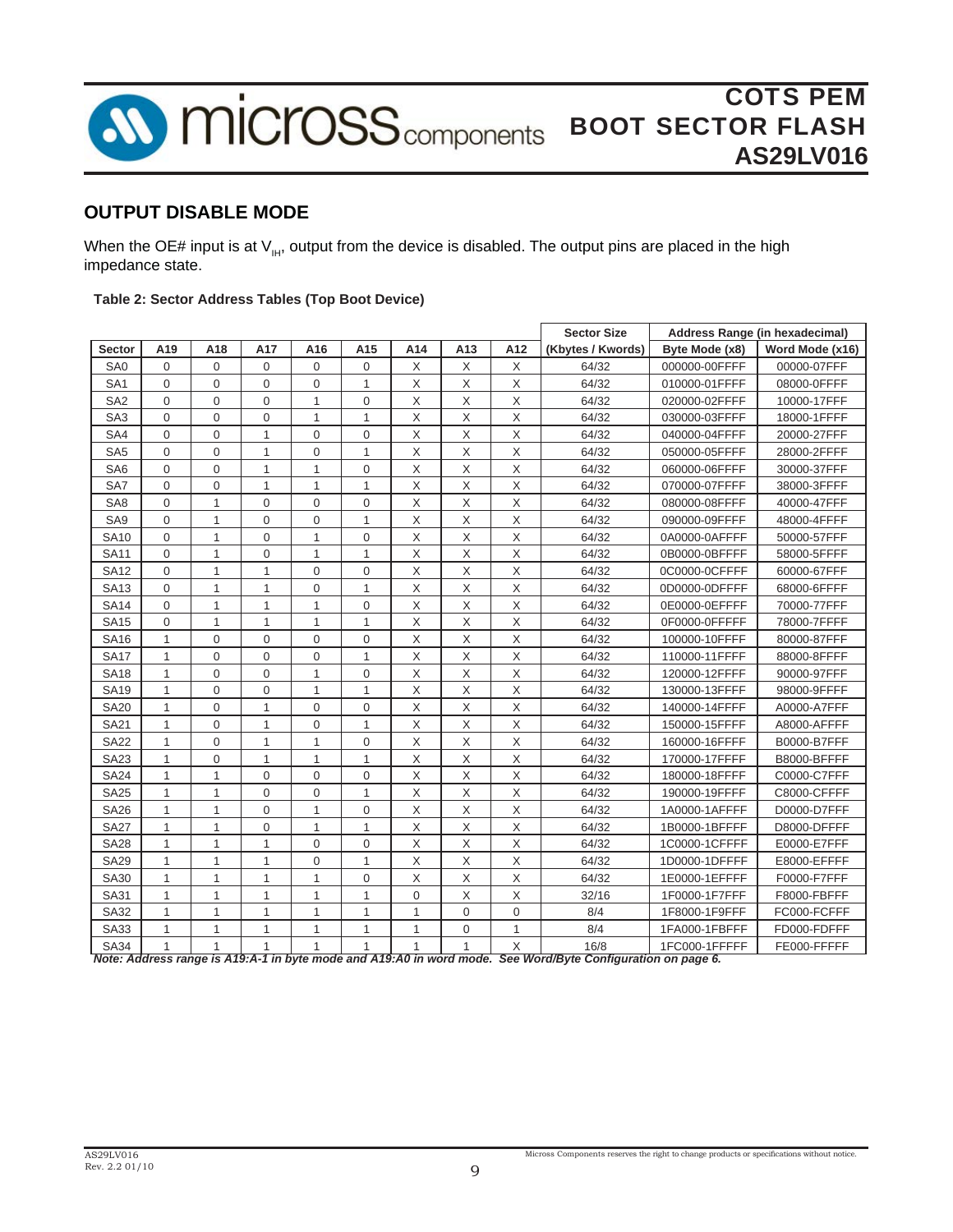

COTS PEM **MICroSS** components BOOT SECTOR FLASH **AS29LV016**

#### **Table 3: Sector Address Tables (Bottom Boot Device)**

|                 |              |              |                |              |                |              |     |             | <b>Sector Size</b> |                | Address Range (in hexadecimal) |
|-----------------|--------------|--------------|----------------|--------------|----------------|--------------|-----|-------------|--------------------|----------------|--------------------------------|
| <b>Sector</b>   | A19          | A18          | A17            | A16          | A15            | A14          | A13 | A12         | (Kbytes / Kwords)  | Byte Mode (x8) | Word Mode (x16)                |
| SA <sub>0</sub> | $\Omega$     | $\mathbf 0$  | 0              | 0            | 0              | $\Omega$     | 0   | X           | 16/8               | 000000-003FFF  | 00000-01FFF                    |
| SA <sub>1</sub> | $\Omega$     | $\mathbf 0$  | $\Omega$       | 0            | $\Omega$       | $\Omega$     | 1   | $\Omega$    | 8/4                | 004000-005FFF  | 02000-02FFF                    |
| SA <sub>2</sub> | $\mathbf{0}$ | $\mathbf 0$  | 0              | 0            | 0              | $\mathbf 0$  | 1   | 1           | 8/4                | 006000-007FFF  | 03000-03FFF                    |
| SA <sub>3</sub> | $\Omega$     | $\mathbf 0$  | 0              | 0            | $\mathbf 0$    | $\mathbf{1}$ | X   | X           | 32/16              | 008000-00FFFF  | 04000-04FFF                    |
| SA4             | $\Omega$     | $\mathbf 0$  | 0              | 0            | $\mathbf{1}$   | X            | X   | X           | 64/32              | 010000-01FFFF  | 08000-0FFFF                    |
| SA <sub>5</sub> | $\mathbf 0$  | 0            | 0              | 1            | 0              | X            | X   | X           | 64/32              | 020000-02FFFF  | 10000-17FFF                    |
| SA <sub>6</sub> | $\Omega$     | $\mathbf 0$  | 0              | 1            | $\mathbf{1}$   | X            | X   | X           | 64/32              | 030000-03FFFF  | 18000-1FFFF                    |
| SA7             | $\mathbf{0}$ | $\mathbf 0$  | 1              | 0            | 0              | X            | X   | X           | 64/32              | 040000-04FFFF  | 20000-27FFF                    |
| SA <sub>8</sub> | $\mathbf{0}$ | 0            | 1              | 0            | $\mathbf{1}$   | X            | X   | X           | 64/32              | 050000-05FFFF  | 28000-2FFFF                    |
| SA9             | $\Omega$     | 0            | 1              | $\mathbf{1}$ | $\mathbf 0$    | X            | X   | X           | 64/32              | 060000-06FFFF  | 30000-37FFF                    |
| <b>SA10</b>     | $\mathbf 0$  | 0            | 1              | 1            | 1              | X            | X   | X           | 64/32              | 070000-07FFFF  | 38000-3FFFF                    |
| <b>SA11</b>     | $\mathbf 0$  | 1            | 0              | 0            | 0              | X            | X   | X           | 64/32              | 080000-08FFFF  | 40000-47FFF                    |
| <b>SA12</b>     | $\mathbf{0}$ | $\mathbf{1}$ | 0              | 0            | 1              | X            | X   | X           | 64/32              | 090000-09FFFF  | 48000-4FFFF                    |
| <b>SA13</b>     | $\mathbf 0$  | 1            | 0              | 1            | 0              | X            | X   | X           | 64/32              | 0A0000-0AFFFF  | 50000-57FFF                    |
| <b>SA14</b>     | $\mathbf 0$  | $\mathbf{1}$ | 0              | 1            | $\mathbf{1}$   | X            | X   | X           | 64/32              | 0B0000-0BFFFF  | 58000-5FFFF                    |
| <b>SA15</b>     | $\Omega$     | $\mathbf{1}$ | $\mathbf{1}$   | 0            | 0              | X            | X   | X           | 64/32              | 0C0000-0CFFFF  | 60000-67FFF                    |
| <b>SA16</b>     | $\Omega$     | $\mathbf{1}$ | $\mathbf{1}$   | 0            | $\mathbf{1}$   | X            | X   | X           | 64/32              | 0D0000-0DFFFF  | 68000-6FFFF                    |
| <b>SA17</b>     | $\Omega$     | $\mathbf{1}$ | $\mathbf{1}$   | 1            | $\mathbf 0$    | X            | X   | X           | 64/32              | 0E0000-0EFFFF  | 70000-77FFF                    |
| <b>SA18</b>     | $\mathbf 0$  | $\mathbf{1}$ | $\mathbf{1}$   | 1            | 1              | X            | X   | X           | 64/32              | 0F0000-0FFFFF  | 78000-7FFFF                    |
| <b>SA19</b>     | $\mathbf{1}$ | 0            | 0              | $\mathbf 0$  | 0              | X            | X   | X           | 64/32              | 100000-10FFFF  | 80000-87FFF                    |
| <b>SA20</b>     | $\mathbf{1}$ | 0            | 0              | $\mathbf 0$  | $\mathbf{1}$   | X            | X   | X           | 64/32              | 110000-11FFFF  | 88000-8FFFF                    |
| <b>SA21</b>     | $\mathbf{1}$ | 0            | 0              | $\mathbf{1}$ | 0              | X            | X   | X           | 64/32              | 120000-12FFFF  | 90000-97FFF                    |
| <b>SA22</b>     | $\mathbf{1}$ | 0            | 0              | 1            | 1              | X            | X   | X           | 64/32              | 130000-13FFFF  | 98000-9FFFF                    |
| <b>SA23</b>     | $\mathbf{1}$ | $\mathbf 0$  | 1              | $\mathbf 0$  | 0              | X            | X   | Χ           | 64/32              | 140000-14FFFF  | A0000-A7FFF                    |
| <b>SA24</b>     | 1            | $\mathbf 0$  | $\mathbf{1}$   | 0            | 1              | X            | X   | X           | 64/32              | 150000-15FFFF  | A8000-AFFFF                    |
| <b>SA25</b>     | $\mathbf{1}$ | $\mathbf 0$  | $\mathbf{1}$   | $\mathbf{1}$ | $\overline{0}$ | X            | X   | X           | 64/32              | 160000-16FFFF  | B0000-B7FFF                    |
| <b>SA26</b>     | $\mathbf{1}$ | $\mathbf 0$  | $\mathbf{1}$   | $\mathbf{1}$ | $\mathbf{1}$   | X            | X   | X           | 64/32              | 170000-17FFFF  | B8000-BFFFF                    |
| <b>SA27</b>     | $\mathbf{1}$ | $\mathbf{1}$ | $\mathbf 0$    | $\mathbf 0$  | 0              | X            | X   | X           | 64/32              | 180000-18FFFF  | C0000-C7FFF                    |
| <b>SA28</b>     | $\mathbf{1}$ | $\mathbf{1}$ | $\overline{0}$ | $\mathbf 0$  | 1              | X            | X   | X           | 64/32              | 190000-19FFFF  | C8000-CFFFF                    |
| <b>SA29</b>     | $\mathbf{1}$ | $\mathbf{1}$ | 0              | 1            | 0              | X            | X   | $\mathsf X$ | 64/32              | 1A0000-1AFFFF  | D0000-D7FFF                    |
| <b>SA30</b>     | $\mathbf{1}$ | $\mathbf{1}$ | 0              | $\mathbf{1}$ | $\mathbf{1}$   | X            | X   | X           | 64/32              | 1B0000-1BFFFF  | D8000-DFFFF                    |
| <b>SA31</b>     | $\mathbf{1}$ | $\mathbf{1}$ | $\mathbf{1}$   | $\mathbf 0$  | 0              | X            | X   | X           | 64/32              | 1C0000-1CFFFF  | E0000-E7FFF                    |
| SA32            | $\mathbf{1}$ | $\mathbf{1}$ | $\mathbf{1}$   | 0            | 1              | X            | X   | X           | 64/32              | 1D0000-1DFFFF  | E8000-EFFFF                    |
| <b>SA33</b>     | $\mathbf{1}$ | $\mathbf{1}$ | $\mathbf{1}$   | $\mathbf{1}$ | 0              | X            | X   | $\mathsf X$ | 64/32              | 1E0000-1EFFFF  | F0000-F7FFF                    |
| <b>SA34</b>     | $\mathbf{1}$ | $\mathbf{1}$ | $\mathbf{1}$   | $\mathbf{1}$ | $\mathbf{1}$   | $\mathsf X$  | X   | X           | 64/32              | 1F0000-1FFFFF  | F8000-FFFFF                    |

*Note: Address range is A19:A-1 in byte mode and A19:A0 in word mode. See Word/Byte Configuration on page 6.*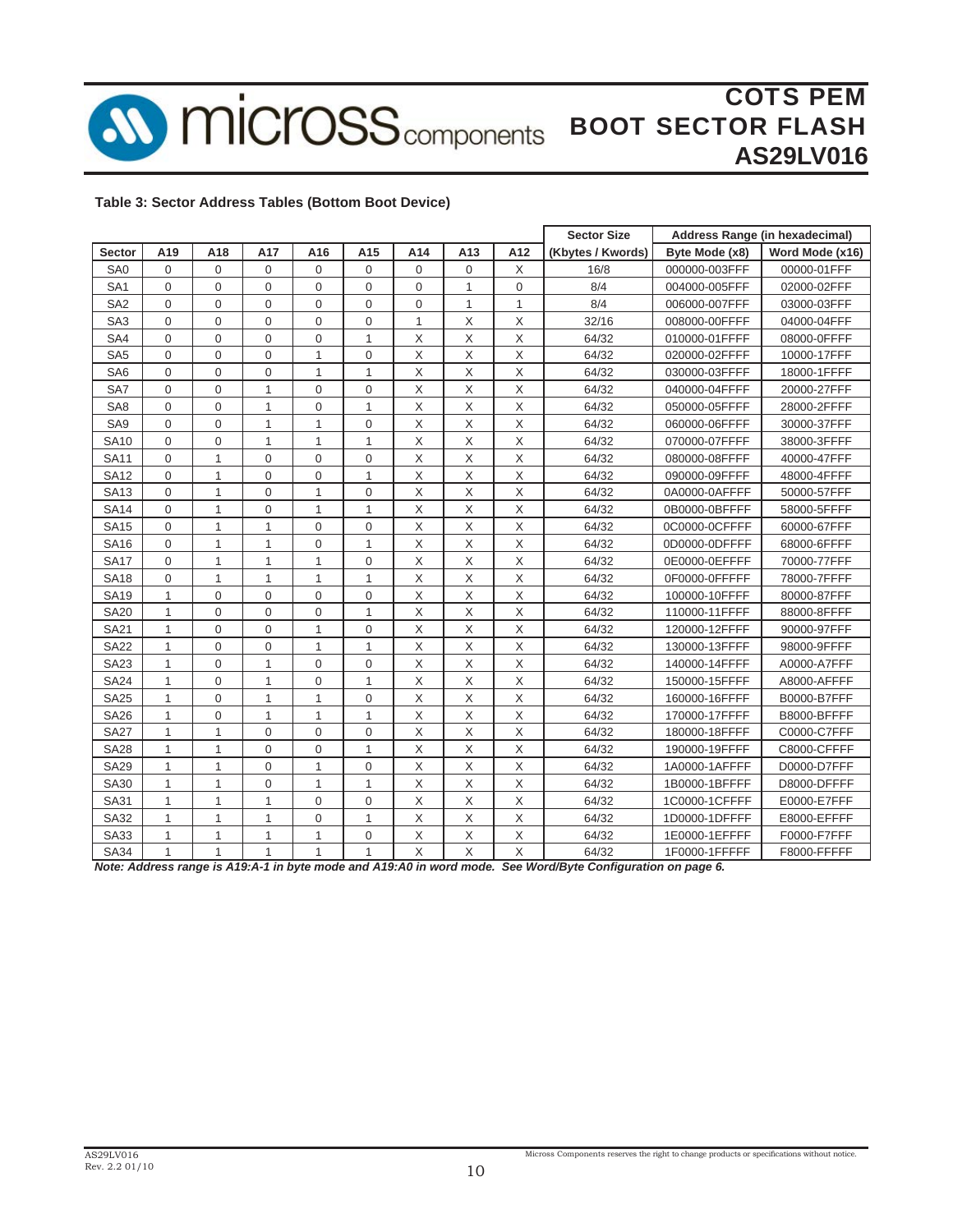

## **AUTOSELECT MODE**

The autoselect mode provides manufacturer and device identification, and sector protection verification, through identifier codes output on DQ7–DQ0. This mode is primarily intended for programming equipment to automatically match a device to be programmed with its corresponding programming algorithm. However, the autoselect codes can also be accessed in-system through the command register.

When using programming equipment, the autoselect mode requires  $V_{\text{ID}}$  (11.5 V to 12.5 V) on address pin A9. Address pins A6, A1, and A0 must be as shown in In addition, when verifying sector protection, the sector address must appear on the appropriate highest order address bits (see Table 2 on page 9 and Table 3 on page 10). Table 4, immediately below, shows the remaining address bits that are don't care. When all necessary bits have been set as required, the programming equipment may then read the corresponding identifier code on DQ7-DQ0.

To access the autoselect codes in-system, the host system can issue the autoselect command via the command register, as shown in Table 9 on page 21. This method does not require VID. See Command Definitions on page 17 for details on using the autoselect mode.

#### **Table 4: AS29LV016 Autoselect Codes (High Voltage Method)**

| <b>Description</b>             | Mode         | CE# | OE# | WE# | A12       | A <sub>19</sub> to A <sub>11</sub> to<br>A10 | A <sub>9</sub>  | A8 to<br><b>A7</b>        | A <sub>6</sub> | A5 to<br>A4       | A <sub>3</sub> to<br>A2 | A <sub>1</sub> | A0 | DQ8 to<br><b>DQ15</b> | DQ7 to DQ0        |
|--------------------------------|--------------|-----|-----|-----|-----------|----------------------------------------------|-----------------|---------------------------|----------------|-------------------|-------------------------|----------------|----|-----------------------|-------------------|
| Manufacturer ID: Spansion      |              |     |     |     | v         | $\checkmark$<br>⋏                            | $V_{ID}$        | $\checkmark$<br>$\lambda$ |                | $\checkmark$<br>⋏ |                         |                |    | ᄉ                     | 01h               |
| Device ID: S29AL016D           | Word         |     |     | н   |           | $\wedge$                                     | Vю              | $\checkmark$              |                | $\checkmark$      |                         |                | н  | 22h                   | C <sub>4</sub> h  |
| (Top Boot Block)               | <b>Byte</b>  |     |     |     |           | $\wedge$                                     |                 |                           |                | ⋏                 |                         |                |    | $\lambda$             | C <sub>4</sub> h  |
| Device ID: S29AL016D           | Word         |     |     | н   |           |                                              | $V_{ID}$        | $\checkmark$              |                | $\checkmark$      |                         |                | н  | 22h                   | 49h               |
| (Bottom Boot Block)            | <b>B</b> vte |     |     | н   |           | $\wedge$                                     |                 | ⋏                         |                | $\lambda$         |                         |                |    | $\wedge$              | 49h               |
| Sector Protection Verification |              |     |     | н   | <b>SA</b> |                                              | V <sub>ID</sub> |                           |                | $\checkmark$      |                         | н              |    |                       | 01h (protected)   |
|                                |              |     |     |     |           | v                                            |                 | v                         |                | A                 |                         |                |    |                       | 00h (unprotected) |

*L= Logic Low = V IL , H=Logic High=V IH , SA = Sector Address, X=Don't Care*

*Note: The autoselect codes may also be accessed in-system via command sequences. See Table 9 on page 21.*

## **SECTOR PROTECTION / UNPROTECTION**

The hardware sector protection feature disables both program and erase operations in any sector. The hardware sector unprotection feature re-enables both program and erase operations in previously protected sectors.

The device is shipped with all sectors unprotected.

It is possible to determine whether a sector is protected or unprotected. See Autoselect Mode above for details.

Sector protection/unprotection can be implemented via two methods.

The primary method requires  $V_{\text{in}}$  on the RESET# pin only, and can be implemented either in-system or via programming equipment. Figure 2, on page 13 shows the algorithms and Figure 22, on page 36 shows the timing diagram. This method uses standard microprocessor bus cycle timing. For sector unprotect, all unprotected sectors must first be protected prior to the first sector unprotect write cycle.

The alternate method intended only for programming equipment requires  $V_{\text{ID}}$  on address pin A9 and OE#.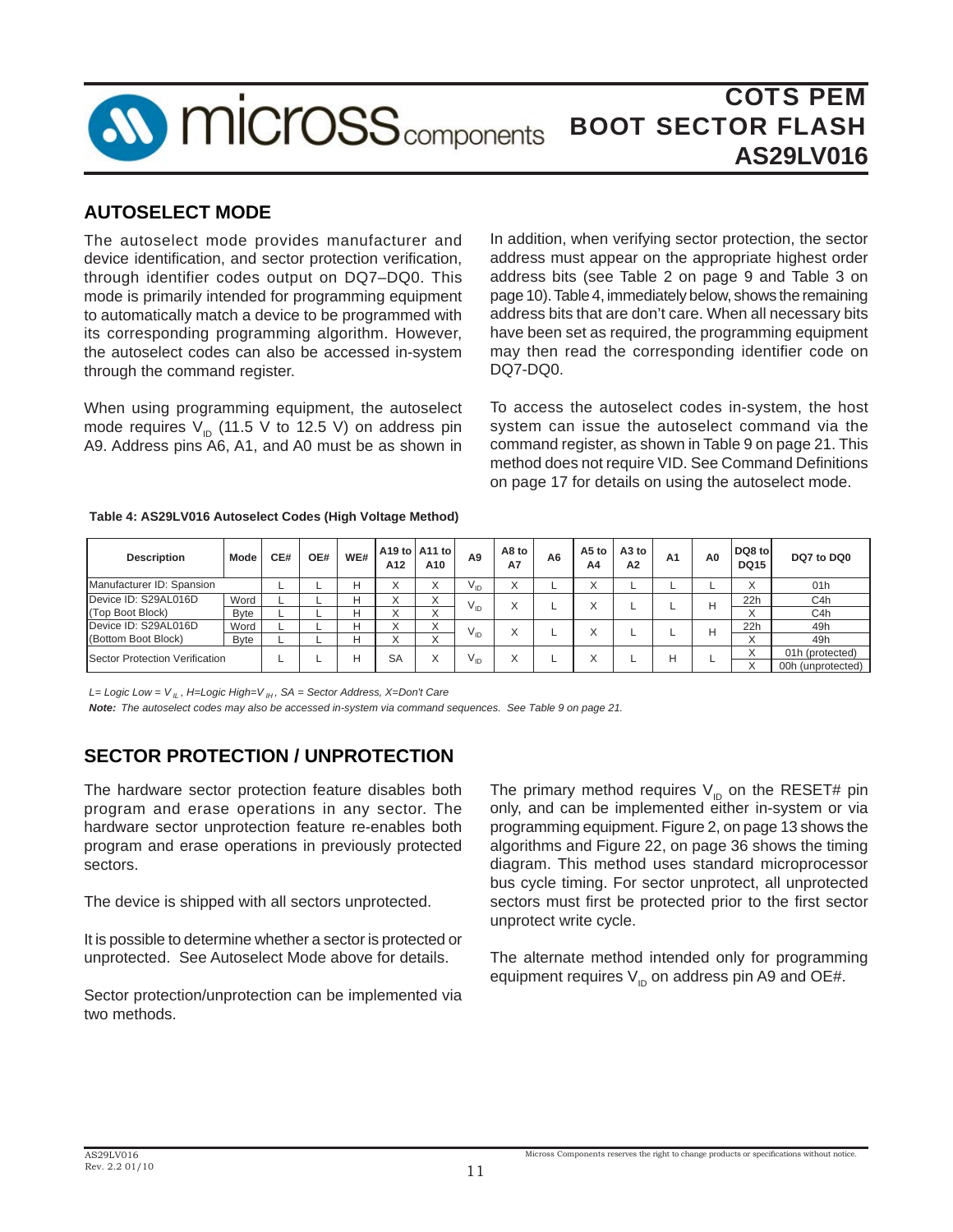

### **TEMPORARY SECTOR UNPROTECT**

This feature allows temporary unprotection of previously protected sectors to change data in-system. The Sector Unprotect mode is activated by setting the RESET# pin to  $V_{ID}$ . During this mode, formerly protected sectors can be programmed or erased by selecting the sector addresses. Once  $V_{\text{ID}}$  is removed from the RESET# pin, all the previously protected sectors are protected again. Figure 1 shows the algorithm, and Figure 21, on page 35 shows the timing diagrams, for this feature.



*Notes:*

*1. All protected sectors unprotected.*

*2. All previously protected sectors are protected once again.*

#### **Figure 1. Temporary Sector Unprotect Operation**

Micross Components reserves the right to change products or specifications without notice.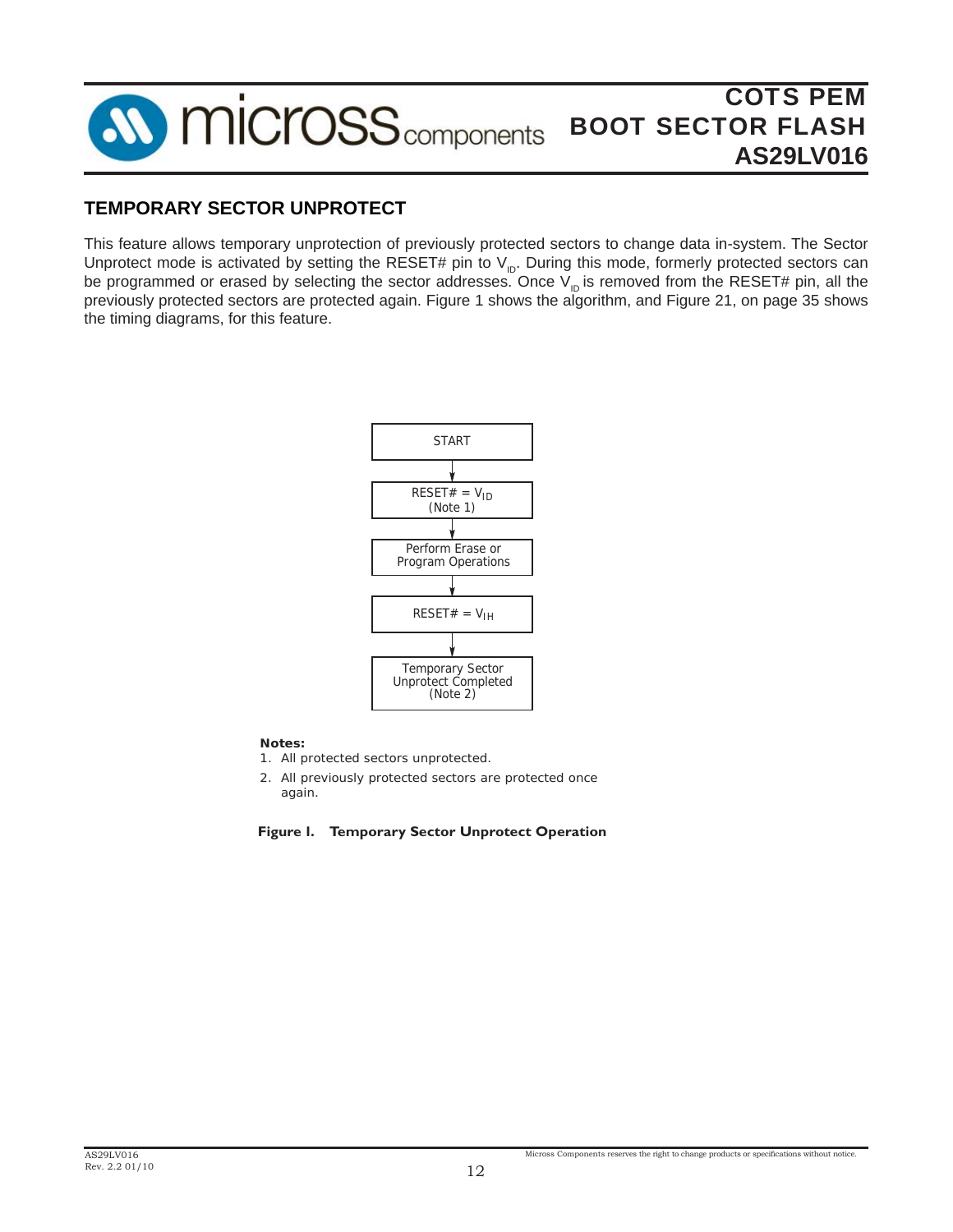

**Figure 2. In-System Sector Protect/Unprotect Algorithms**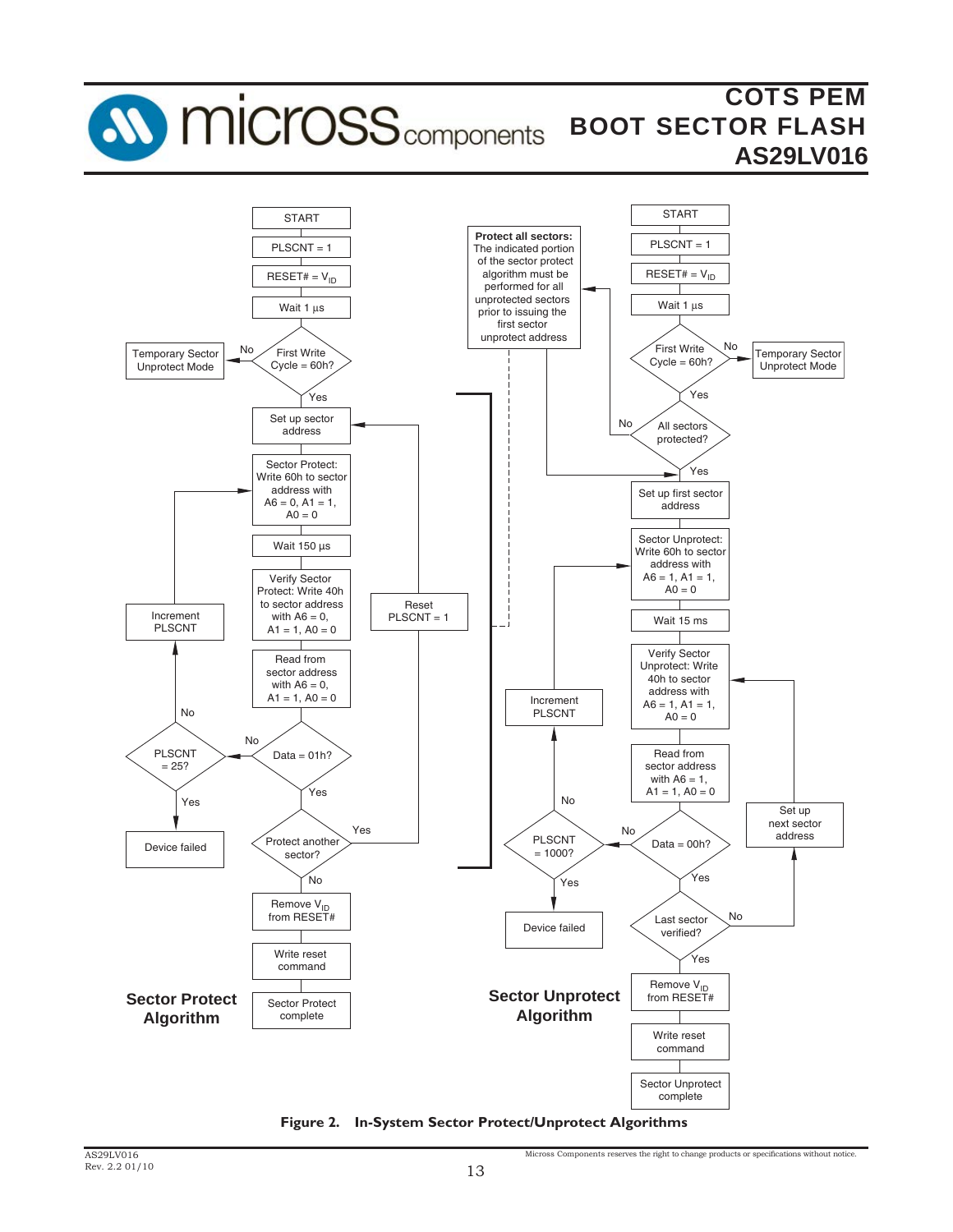

### **COMMON FLASH MEMORY INTERFACE (CFI)**

The Common Flash Interface (CFI) specification outlines device and host system software interrogation handshake, which allows specific vendor-specified software algorithms to be used for entire families of devices. Software support can then be device-independent, JEDEC IDindependent, and forward- and backward-compatible for the specified flash device families. Flash vendors can standardize their existing interfaces for long-term compatibility.

This device enters the CFI Query mode when the system writes the CFI Query command, 98h, to address 55h in word mode (or address AAh in byte mode), any time the device is ready to read array data. The system can read CFI information at the addresses given in Tables 5–8. In word mode, the upper address bits (A7–MSB) must be all zeros. To terminate reading CFI data, the system must write the reset command.

The system can also write the CFI query command when the device is in the autoselect mode. The device enters the CFI query mode, and the system can read CFI data at the addresses given in Tables 5–8. The system must write the reset command to return the device to the autoselect mode.

## **Table 5: CFI Query Identification String**

| <b>Addresses</b><br>(Word Mode) | <b>Addresses</b><br>(Byte Mode) | Data  | <b>Description</b>                                         |  |  |  |
|---------------------------------|---------------------------------|-------|------------------------------------------------------------|--|--|--|
| 10h                             | 20h                             | 0051h |                                                            |  |  |  |
| 11h                             | 22h                             | 0052h | Query Unique ASCII String "QRY"                            |  |  |  |
| 12h                             | 24h                             | 0059h |                                                            |  |  |  |
| 13h                             | 26h                             | 0002h |                                                            |  |  |  |
| 14h                             | 28h                             | 0000h | <b>Primary OEM Command Set</b>                             |  |  |  |
| 15h                             | 2Ah                             | 0040h | Address for Primary Extended Table                         |  |  |  |
| 16h                             | 2Ch                             | 0000h |                                                            |  |  |  |
| 17h                             | 2Eh                             | 0000h | Alternate OEM Command Set (00h=none exists)                |  |  |  |
| 18h                             | 30h                             | 0000h |                                                            |  |  |  |
| 19h                             | 32 <sub>h</sub>                 | 0000h |                                                            |  |  |  |
| 1Ah                             | 34h                             | 0000h | Address for Alternate OEM Extended Table (00h=none exists) |  |  |  |

Micross Components reserves the right to change products or specifications without notice.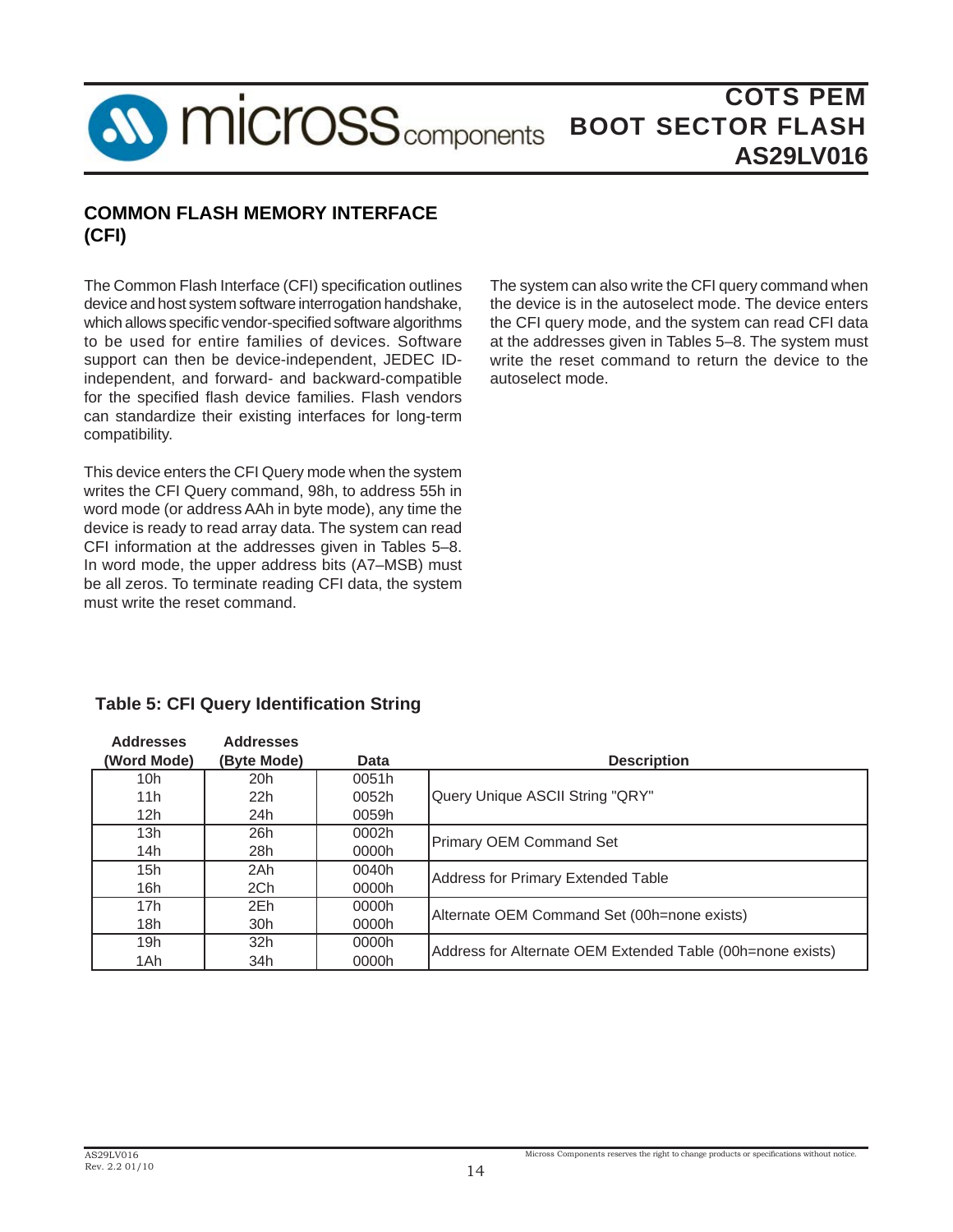

## **Table 6: System Interface String**

| <b>Addresses</b><br>(Word Mode) | <b>Addresses</b><br>(Byte Mode) | Data  | <b>Description</b>                                                       |
|---------------------------------|---------------------------------|-------|--------------------------------------------------------------------------|
| 1Bh                             | 36h                             | 0027h | V <sub>CC</sub> Min. (write/erase) D7-D4:volt, D3-D0L 100 millivolt      |
| 1Ch                             | 38h                             | 0036h | V <sub>CC</sub> Max. (write/erase) D7-D4:volt, D3-D0L 100 millivolt      |
| 1Dh                             | 3Ah                             | 0000h | $V_{PP}$ Min. voltage (00h=no $V_{PP}$ pin present)                      |
| 1Eh.                            | 3Ch                             | 0000h | $V_{PP}$ Max. voltage (00h=no $V_{PP}$ pin present)                      |
| 1Fh                             | 3Eh                             | 0004h | Typical timeout per single byte/word write $2^N \mu s$                   |
| 20h                             | 40h                             | 0000h | Typical timeout for Min. size buffer write $2^N$ µs (00h=not supported)  |
| 21h                             | 42h                             | 000Ah | Typical timeout per individual block erase $2^N$ ms                      |
| 22h                             | 44h                             | 0000h | Typical timeout for full chip erase $2^N$ ms (00h=not supported)         |
| 23h                             | 46h                             | 0005h | Max. timeout for byte/word write $2^N$ times typical                     |
| 24h                             | 48h                             | 0000h | Max. timeout for buffer write $2^N$ times typical                        |
| 25h                             | 4Ah                             | 0004h | Max. timeout per individual block erase $2^N$ times typical              |
| 26h                             | 4Ch                             | 0000h | Max. timeout for full chip erase $2^N$ times typical (00h=not supported) |

### **Table 7: Device Geometry Definition**

| <b>Addresses</b>  | <b>Addresses</b> |       |                                                                      |
|-------------------|------------------|-------|----------------------------------------------------------------------|
| <b>Word Mode)</b> | (Byte Mode)      | Data  | <b>Description</b>                                                   |
| 27h               | 4Eh              | 0015h | Device Size = $2^N$ Byte                                             |
| 28h               | 50h              | 0002h | Flash Device Interface description (refer to CFI publication 100)    |
| 29h               | 52h              | 0000h |                                                                      |
| 2Ah               | 54h              | 0000h | Max. number of byte in multi-byte write = $2^N$ (00h= not supported) |
| 2Bh               | 56h              | 0000h |                                                                      |
| 2Ch               | 58h              | 0004h | Number of Erase Block Regions within device                          |
| 2Dh               | 5Ah              | 0000h |                                                                      |
| 2Eh               | 5Ch              | 0000h | Erase Block Region 1 Information                                     |
| 2Fh               | 5Eh              | 0040h | (refer to the CFI specification or CFI publication 100)              |
| 30h               | 60h              | 0000h |                                                                      |
| 31h               | 62h              | 0001h |                                                                      |
| 32h               | 64h              | 0000h | Erase Block Region 2 Information                                     |
| 33h               | 66h              | 0020h |                                                                      |
| 34h               | 68h              | 0000h |                                                                      |
| 35h               | 6Ah              | 0000h |                                                                      |
| 36h               | 6Ch              | 0000h | Erase Block Region 3 Information                                     |
| 37h               | 6Eh              | 0080h |                                                                      |
| 38h               | 70h              | 0000h |                                                                      |
| 39h               | 72h              | 001Eh |                                                                      |
| 3Ah               | 74h              | 0000h | Erase Block Region 4 Information                                     |
| 3Bh               | 76h              | 0000h |                                                                      |
| 3Ch               | 78h              | 0001h |                                                                      |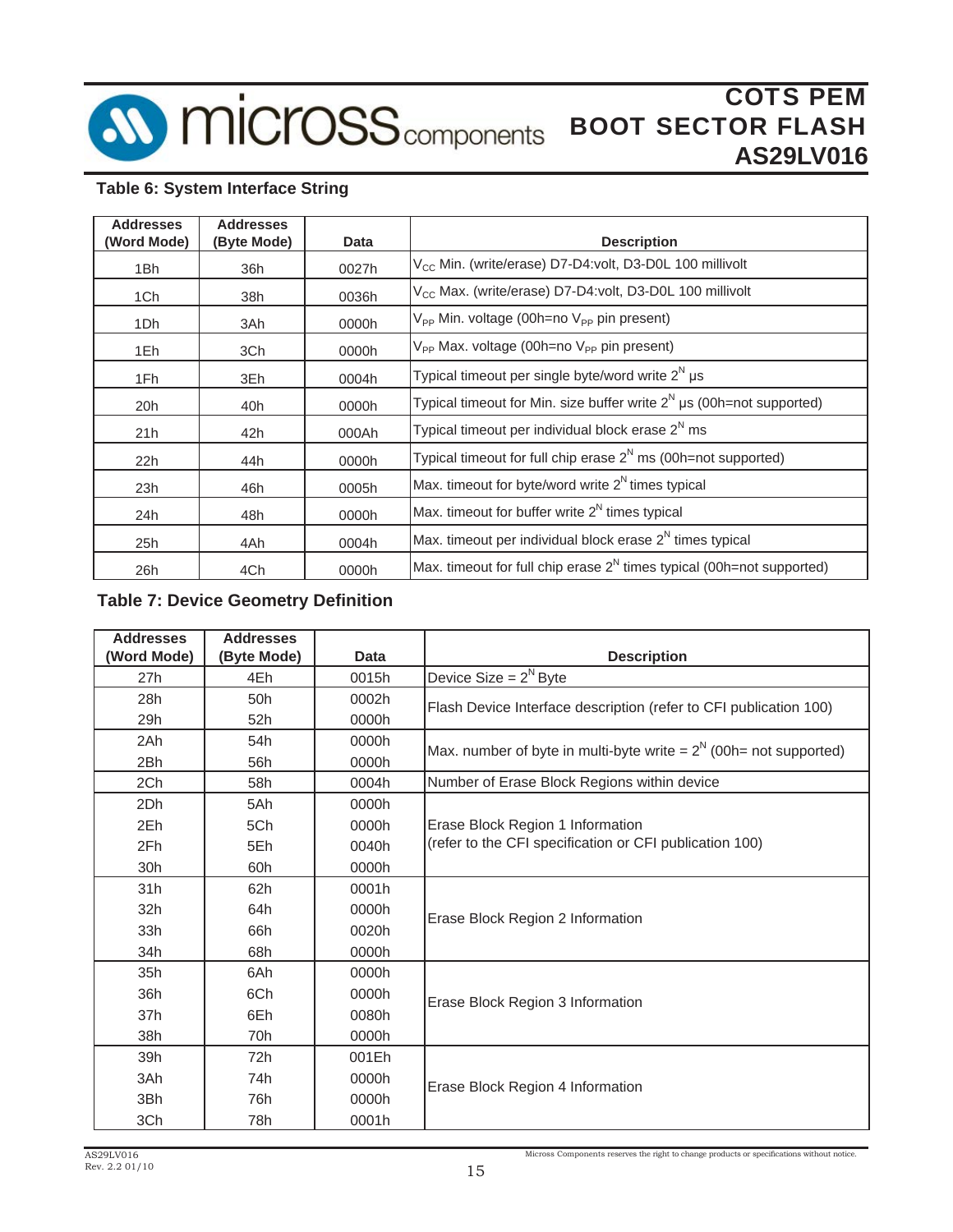

### **Table 8: Primary Vendor-Specific Extended Query**

| <b>Addresses</b> | <b>Addresses</b> |       |                                                                                                          |
|------------------|------------------|-------|----------------------------------------------------------------------------------------------------------|
| (Word Mode)      | (Byte Mode)      | Data  | <b>Description</b>                                                                                       |
| 40h              | 80h              | 0050h |                                                                                                          |
| 41h              | 82h              | 0052h | Query-unique ASCII string "PRI"                                                                          |
| 42h              | 84h              | 0049h |                                                                                                          |
| 43h              | 86h              | 0031h | Major version number, ASCII                                                                              |
| 44h              | 88h              | 0030h | Major version number, ASCII                                                                              |
| 45h              | 8Ah              | 0000h | Address Sensitive Unlock<br>0=Required, 1=Not Required                                                   |
| 46h              | 8Ch              | 0002h | <b>Erase Suspend</b><br>0=Not Supported, 1=To Read Only, 2=To Read and Write                             |
| 47h              | 8Eh              | 0001h | <b>Sector Protect</b><br>0=Not Supported, X=Number of Sectors Per Group                                  |
| 48h              | 90h              | 0001h | <b>Sector Temorary Unprotect</b><br>00=Not Supported, 01=Supported                                       |
| 49h              | 92h              | 0004h | Sector Protect / Unprotect Scheme<br>01=29F040 mode, 02=29F016 mode,<br>03=29F400 mode, 04=29LV800A mode |
| 4Ah              | 94h              | 0000h | <b>Simultaneous Operation</b><br>00=Not Supported, 01=Supported                                          |
| 4Bh              | 96h              | 0000h | <b>Burst Mode Type</b><br>00=Not Supported, 01= Supported                                                |
| 4Ch              | 98h              | 0000h | Page Mode Type<br>00=Not Supported, 01=4 Word Page, 02= 8 Word Page                                      |

## **HARDWARE DATA PROTECTION**

The command sequence requirement of unlock cycles for programming or erasing provides data protection against inadvertent writes (refer to Table 9 on page 21 for command definitions). In addition, the following hardware data protection measures prevent accidental erasure or programming, which might otherwise be caused by spurious system level signals during  $V_{cc}$  power-up and power-down transitions, or from system noise.

### **LOW V<sub>cc</sub> WRITE INHIBIT**

When  $V_{cc}$  is less than  $V_{LKO}$ , the device does not accept any write cycles. This protects data during  $V_{cc}$  power-up and power-down. The command register and all internal program/erase circuits are disabled, and the device resets. Subsequent writes are ignored until  $V_{cc}$  is greater than  $V_{LKO}$ . The system must provide the proper signals to the control pins to prevent unintentional writes when  $V_{cc}$  is greater than  $V_{LKO}$ .

### **WRITE PULSE** *GLITCH* **PROTECTION**

Noise pulses of less than 5 ns (typical) on OE#, CE# or WE# do not initiate a write cycle.

#### **LOGICAL INHIBIT**

Write cycles are inhibited by holding any one of OE# =  $V_{II}$ , CE# =  $V_{II}$  or WE# =  $V_{III}$ . To initiate a write cycle, CE# and WE# must be a logical zero while OE# is a logical one.

#### **POWER-UP WRITE INHIBIT**

If WE# = CE# =  $V_{\parallel}$  and OE# =  $V_{\parallel}$  during power up, the device does not accept commands on the rising edge of WE#. The internal state machine is automatically reset to reading array data on power-up.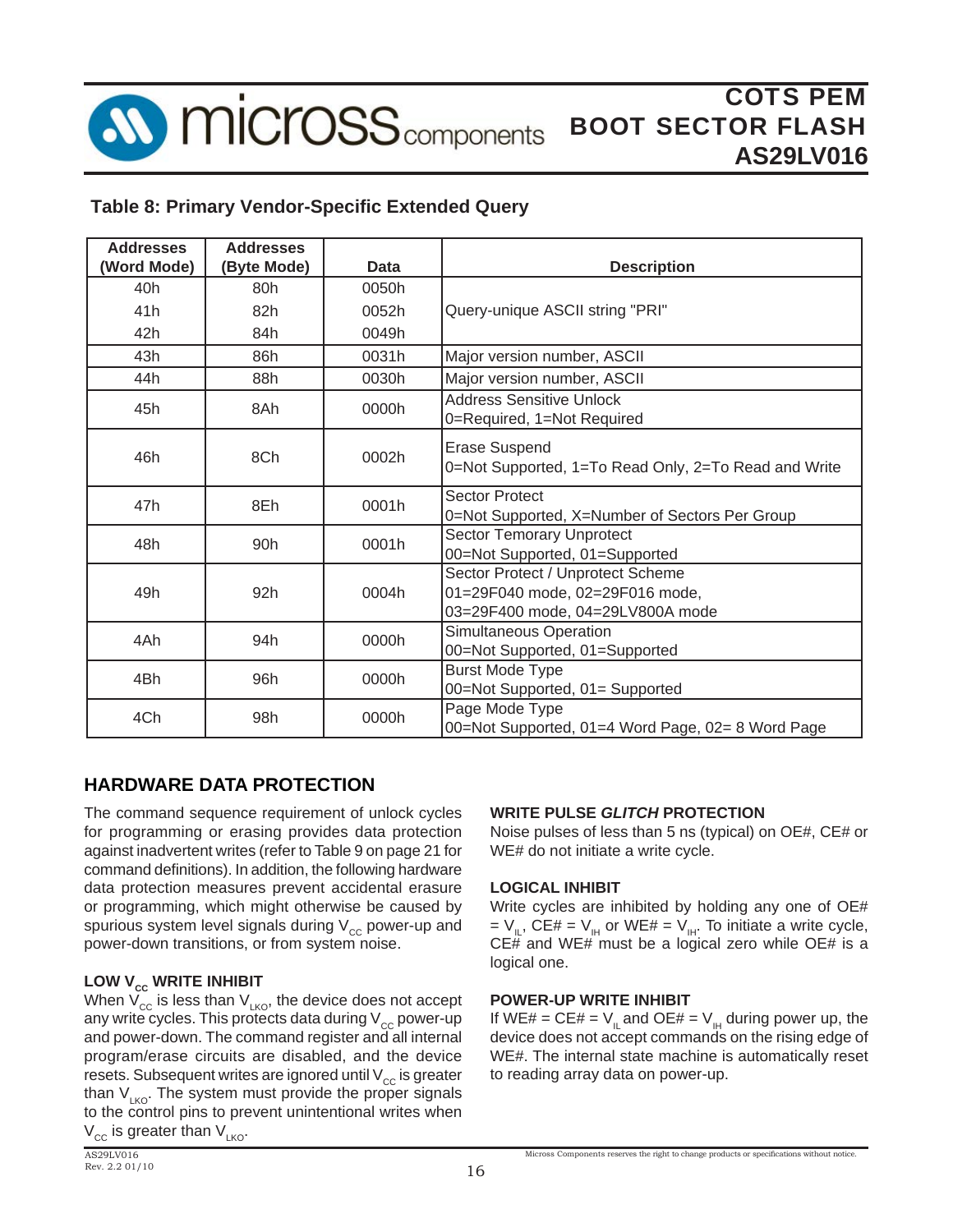

## **COMMAND DEFINITIONS**

Writing specific address and data commands or sequences into the command register initiates device operations. Table 9 on page 21 defines the valid register command sequences. Writing **incorrect address and data values** or writing them in the **improper sequence** resets the device to reading array data.

All addresses are latched on the falling edge of WE# or CE#, whichever happens later. All data is latched on the rising edge of WE# or CE#, whichever happens first. Refer to the appropriate timing diagrams in AC Characteristics on page 29.

### **READING ARRAY DATA**

The device is automatically set to reading array data after device power-up. No commands are required to retrieve data. The device is also ready to read array data after completing an Embedded Program or Embedded Erase algorithm.

After the device accepts an Erase Suspend command, the device enters the Erase Suspend mode. The system can read array data using the standard read timings, except that if it reads at an address within erasesuspended sectors, the device outputs status data. After completing a programming operation in the Erase Suspend mode, the system may once again read array data with the same exception. See Erase Suspend/Erase Resume Commands on page 20 for more information on this mode.

The system must issue the reset command to re-enable the device for reading array data if DQ5 goes high, or while in the autoselect mode. See Reset Command, next.

See also Requirements for Reading Array Data on page 7 for more information. The Read Operations on page 29 provides the read parameters, and Figure 12, on page 29 shows the timing diagram.

### **RESET COMMAND**

Writing the reset command to the device resets the device to reading array data. Address bits are don't care for this command.

The reset command may be written between the sequence cycles in an erase command sequence before

Once erasure begins, however, the device ignores reset commands until the operation is complete.

The reset command may be written between the sequence cycles in a program command sequence before programming begins. This resets the device to reading array data (also applies to programming in Erase Suspend mode). Once programming begins, however, the device ignores reset commands until the operation is complete.

The reset command may be written between the sequence cycles in an autoselect command sequence. Once in the autoselect mode, the reset command must be written to return to reading array data (also applies to autoselect during Erase Suspend).

If DQ5 goes high during a program or erase operation, writing the reset command returns the device to reading array data (also applies during Erase Suspend).

## **AUTOSELECT COMMAND SEQUENCE**

The autoselect command sequence allows the host system to access the manufacturer and devices codes, and determine whether or not a sector is protected. Table 9 on page 21 shows the address and data requirements. This method is an alternative to that shown in Table 4 on page 11, which is intended for PROM programmers and requires  $V_{\text{in}}$  on address bit A9.

The autoselect command sequence is initiated by writing two unlock cycles, followed by the autoselect command. The device then enters the autoselect mode, and the system may read at any address any number of times, without initiating another command sequence.

A read cycle at address XX00h retrieves the manufacturer code. A read cycle at address XX01h returns the device code. A read cycle containing a sector address (SA) and the address 02h in word mode (or 04h in byte mode) returns 01h if that sector is protected, or 00h if it is unprotected. Refer to Table 2 on page 9 and Table 3 on page 10 for valid sector addresses.

The system must write the reset command to exit the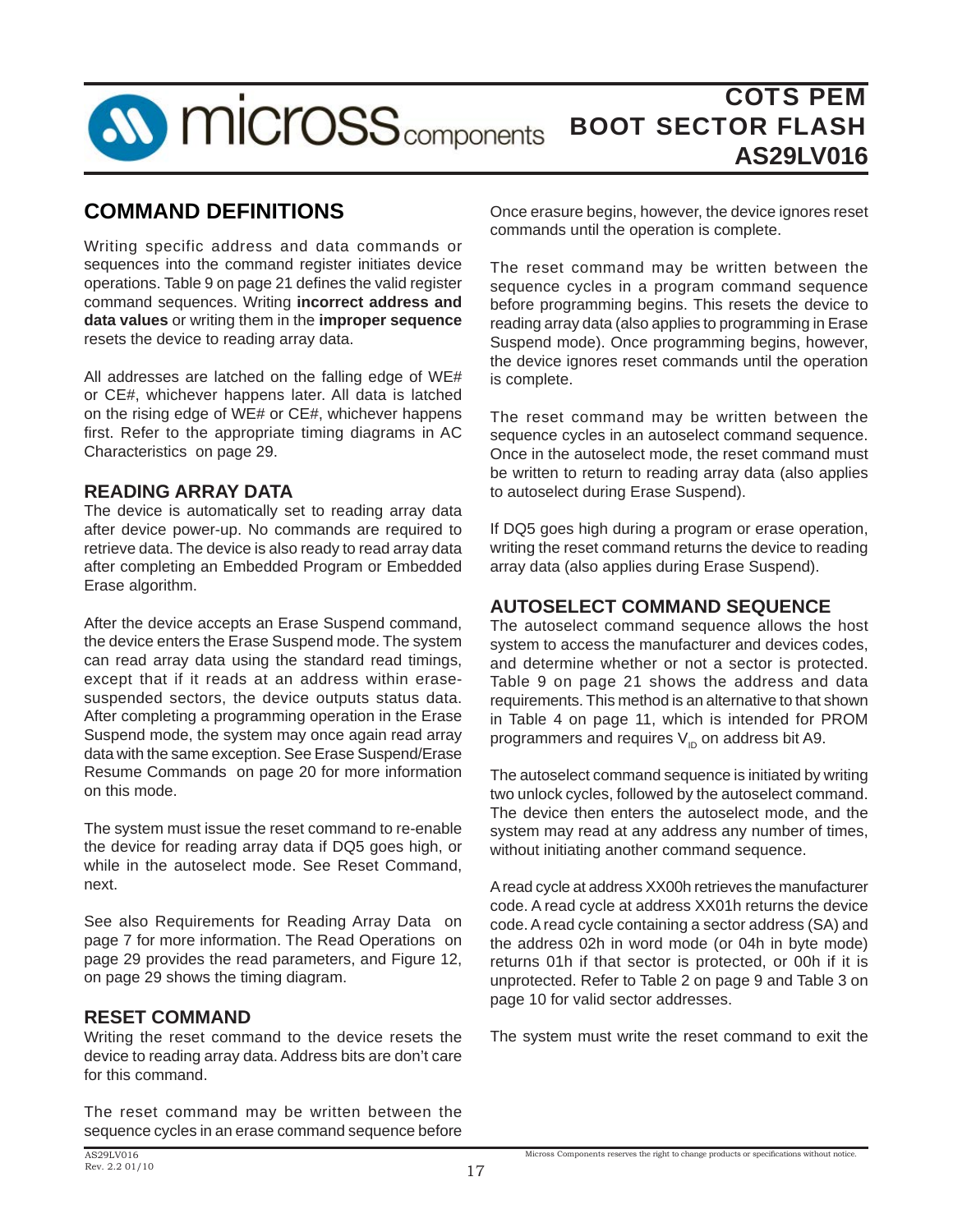

### **WORD/BYTE PROGRAM COMMAND SEQUENCE**

The system may program the device by word or byte, depending on the state of the BYTE# pin. Programming is a four-bus-cycle operation. The program command sequence is initiated by writing two unlock write cycles, followed by the program set-up command. The program address and data are written next, which in turn initiate the Embedded Program algorithm. The system is *not* required to provide further controls or timings. The device automatically generates the program pulses and verifies the programmed cell margin. Table 9 on page 21 shows the address and data requirements for the byte program command sequence.

When the Embedded Program algorithm is complete, the device then returns to reading array data and addresses are no longer latched. The system can determine the status of the program operation by using DQ7, DQ6, or RY/BY#. See Write Operation Status on page 22 for information on these status bits.

Any commands written to the device during the Embedded Program Algorithm are ignored. Note that a **hardware reset** immediately terminates the programming operation. The Byte Program command sequence should be reinitiated once the device has reset to reading array data, to ensure data integrity.

Programming is allowed in any sequence and across sector boundaries. **A bit cannot be programmed from a**  *0* **back to a 1**. Attempting to do so may halt the operation and set DQ5 to *1*, or cause the Data# Polling algorithm to indicate the operation was successful. However, a succeeding read will show that the data is still *0.* Only erase operations can convert a *0* to a 1.

### **UNLOCK BYPASS COMMAND SEQUENCE**

The unlock bypass feature allows the system to program bytes or words to the device faster than using the standard program command sequence. The unlock bypass command sequence is initiated by first writing two unlock cycles. This is followed by a third write cycle containing the unlock bypass command, 20h. The device then enters the unlock bypass mode. A two-cycle unlock bypass program command sequence is all that is required to program in this mode. The first cycle in this sequence contains the unlock bypass program command, A0h; the second cycle contains the program address and data. Additional data is programmed in the same manner.

This mode dispenses with the initial two unlock cycles required in the standard program command sequence, resulting in faster total programming time. Table 9 on page 21 shows the requirements for the command sequence.

During the unlock bypass mode, only the Unlock Bypass Program and Unlock Bypass Reset commands are valid. To exit the unlock bypass mode, the system must issue the two-cycle unlock bypass reset command sequence. The first cycle must contain the data 90h; the second cycle the data 00h. Addresses are don't care for both cycles. The device then returns to reading array data.

Figure 3 illustrates the algorithm for the program operation. See Erase / Program Operations on page 32 for parameters, and to Figure 16, on page 33 for timing diagrams.



*Note: See Table 9 on page 21 for program command sequence.*

### **Figure 3. Program Operation**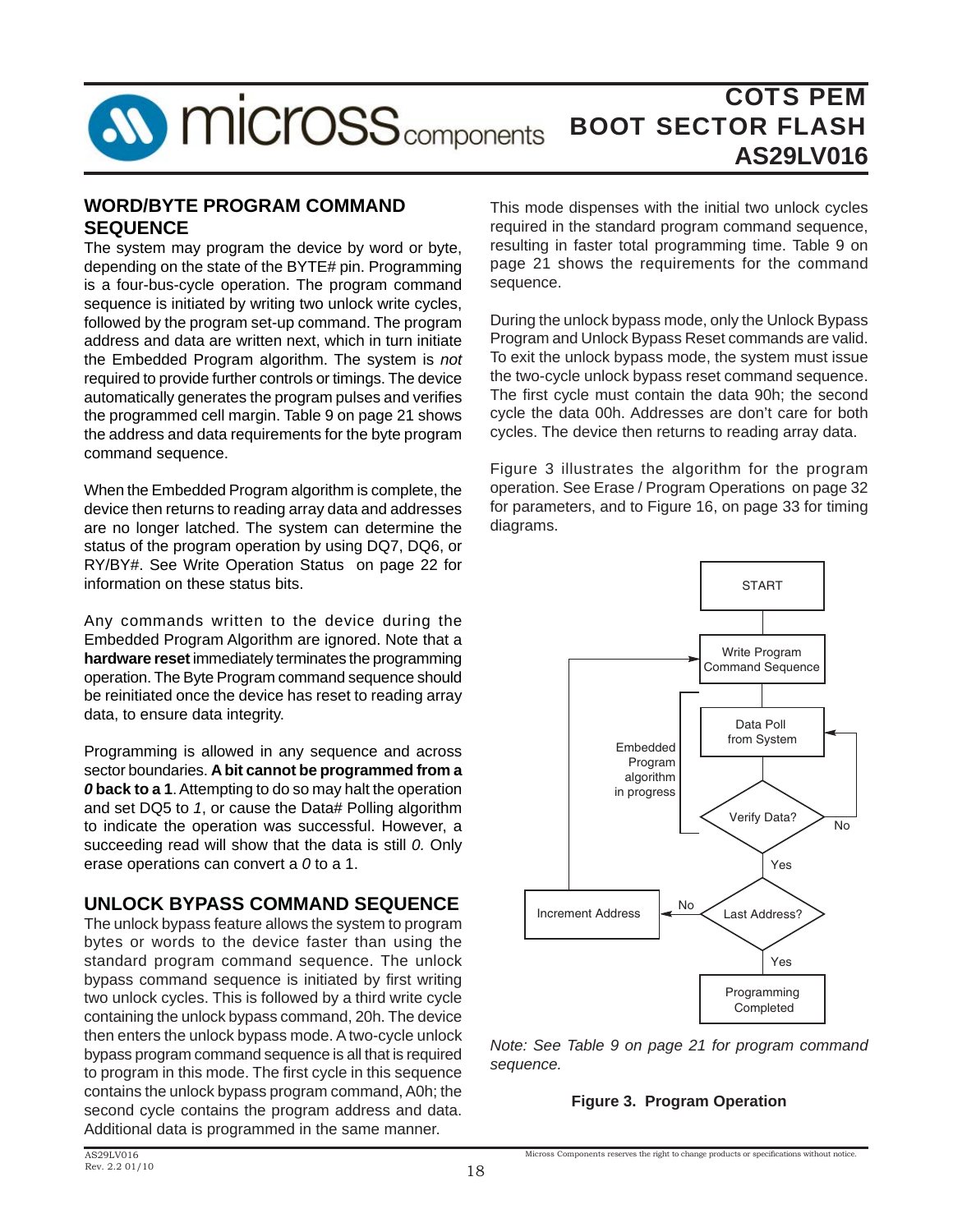

### **CHIP ERASE COMMAND SEQUENCE**

Chip erase is a six bus cycle operation. The chip erase command sequence is initiated by writing two unlock cycles, followed by a set-up command. Two additional unlock write cycles are then followed by the chip erase command, which in turn invokes the Embedded Erase algorithm. The device does not require the system to preprogram prior to erase. The Embedded Erase algorithm automatically preprograms and verifies the entire memory for an all zero data pattern prior to electrical erase. The system is not required to provide any controls or timings during these operations. Table 9 on page 21 shows the address and data requirements for the chip erase command sequence.

Any commands written to the chip during the Embedded Erase algorithm are ignored. Note that a **hardware reset** during the chip erase operation immediately terminates the operation. The Chip Erase command sequence should be reinitiated once the device has returned to reading array data, to ensure data integrity.

The system can determine the status of the erase operation by using DQ7, DQ6, DQ2, or RY/BY#. See Write Operation Status on page 22 for information on these status bits. When the Embedded Erase algorithm is complete, the device returns to reading array data and addresses are no longer latched.

Figure 4, on page 20 illustrates the algorithm for the erase operation. See Erase / Program Operations on page 32 for parameters, and Figure 17, on page 33 for timing diagrams.

### **SECTOR ERASE COMMAND SEQUENCE**

Sector erase is a six bus cycle operation. The sector erase command sequence is initiated by writing two unlock cycles, followed by a set-up command. Two addi-tional unlock write cycles are then followed by the address of the sector to be erased, and the sector erase command. Table 9 on page 21 shows the address and data requirements for the sector erase command sequence.

The device does *not* require the system to preprogram the memory prior to erase. The Embedded Erase algorithm automatically programs and verifies the sector for an all zero data pattern prior to electrical erase. The system is not required to provide any controls or timings

After the command sequence is written, a sector erase time-out of 50 μs begins. During the time-out period, additional sector addresses and sector erase commands may be written. Loading the sector erase buffer may be done in any sequence, and the number of sectors may be from one sector to all sectors. The time between these additional cycles must be less than 50 μs, otherwise the last address and command might not be accepted, and erasure may begin. It is recommended that processor interrupts be disabled during this time to ensure all commands are accepted. The interrupts can be reenabled after the last Sector Erase command is written. If the time between additional sector erase commands can be assumed to be less than 50 μs, the system need not monitor DQ3. **Any command other than Sector Erase or Erase Suspend during the time-out period resets the device to reading array data.** The system must rewrite the command sequence and any additional sector addresses and commands.

The system can monitor DQ3 to determine if the sector erase timer has timed out. (See DQ3: Sector Erase Timer on page 25.) The time-out begins from the rising edge of the final WE# pulse in the command sequence.

Once the sector erase operation has begun, only the Erase Suspend command is valid. All other commands are ignored. Note that a **hardware reset** during the sector erase operation immediately terminates the operation. The Sector Erase command sequence should be reinitiated once the device has returned to reading array data, to ensure data integrity.

When the Embedded Erase algorithm is complete, the device returns to reading array data and addresses are no longer latched. The system can determine the status of the erase operation by using DQ7, DQ6, DQ2, or RY/ BY#. (Refer to Write Operation Status on page 22 for information on these status bits.)

Figure 4 illustrates the algorithm for the erase operation. Refer to Erase / Program Operations on page32 for parameters, and to Figure 17, on page 33 for timing diagrams.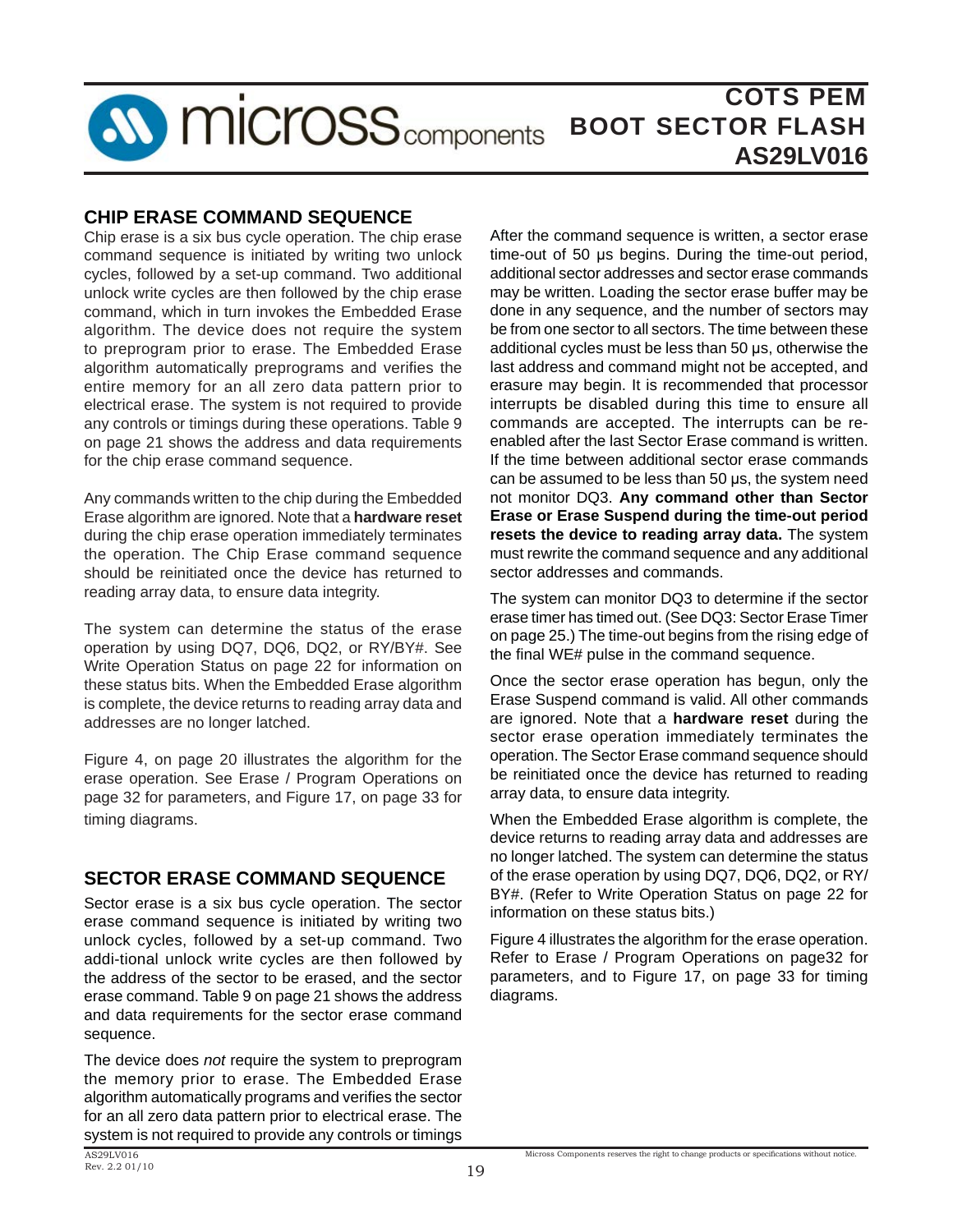

### **ERASE SUSPEND / ERASE RESUME COMMANDS**

The Erase Suspend command allows the system to interrupt a sector erase operation and then read data from, or program data to, any sector not selected for erasure. This command is valid only during the sector erase operation, including the 50 μs time-out period during the sector erase command sequence. The Erase Suspend command is ignored if written during the chip erase operation or Embedded Program algorithm. Writing the Erase Suspend command during the Sector Erase time-out immediately terminates the time-out period and suspends the erase operation. Addresses are don't-cares when writing the Erase Suspend command.

When the Erase Suspend command is written during a sector erase operation, the device requires a maximum of 20 μs to suspend the erase operation. However, when the Erase Suspend command is written during the sector erase time-out, the device immediately terminates the time-out period and suspends the erase operation.

After the erase operation has been suspended, the system can read array data from or program data to any sector not selected for erasure. (The device "erase suspends" all sectors selected for erasure.) Normal read and write timings and command definitions apply. Reading at any address within erase-suspended sectors produces status data on DQ7–DQ0. The system can use DQ7, or DQ6 and DQ2 together, to determine if a sector is actively erasing or is erase-suspended. See Write Operation Status on page 22 for information on these status bits.

After an erase-suspended program operation is complete, the system can once again read array data within nonsuspended sectors. The system can determine the status of the program operation using the DQ7 or DQ6 status bits, just as in the standard program operation. See Write Operation Status on page 22 for more information.

The system may also write the autoselect command sequence when the device is in the Erase Suspend mode. The device allows reading autoselect codes even at addresses within erasing sectors, since the codes are not stored in the memory array. When the device exits the autoselect mode, the device reverts to the Erase Suspend mode, and is ready for another valid operation. See Autoselect Command Sequence on page 17 for more information.

The system must write the Erase Resume command (address bits are don't care) to exit the erase suspend mode and continue the sector erase operation. Further writes of the Resume command are ignored. Another Erase Suspend command can be written after the device has resumed erasing.



#### **Notes:**

- 1. See Table 9 on page 21 for erase command sequence.
- 2. See DQ3: Sector Erase Timer on page 25 for more information.

#### **Figure 4. Erase Operation**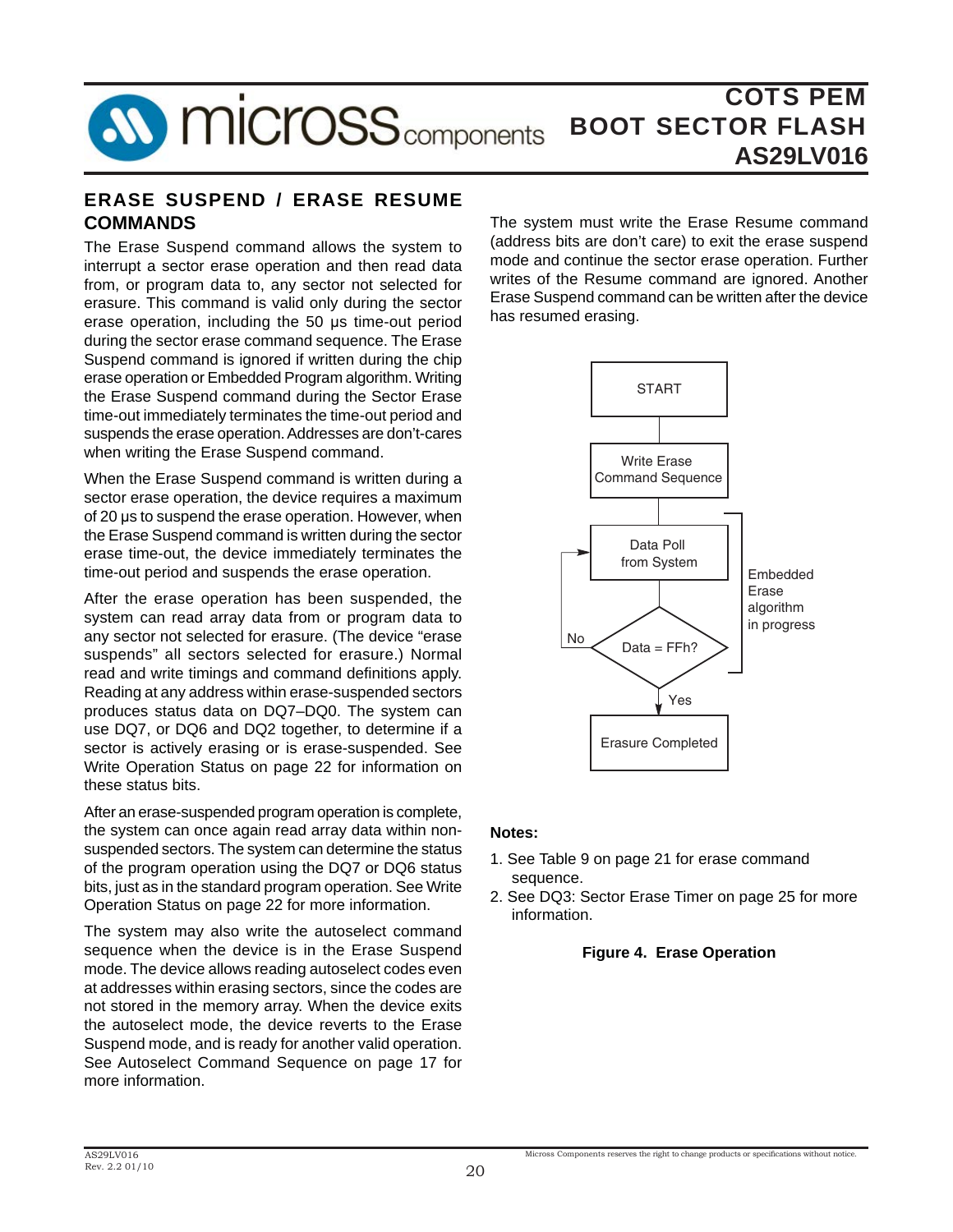

## **TABLE 9: COMMAND DEFINITIONS**

|                         |                                     |             | Cycles         |            |                | Bus Cycles <sup>2-5</sup> |                |            |                |            |                |       |      |           |              |
|-------------------------|-------------------------------------|-------------|----------------|------------|----------------|---------------------------|----------------|------------|----------------|------------|----------------|-------|------|-----------|--------------|
|                         |                                     |             |                |            | First          |                           | Second         |            | <b>Third</b>   |            | <b>Fourth</b>  | Fifth |      |           | <b>Sixth</b> |
|                         | Command Sequence <sup>1</sup>       |             |                | Addr       | Data           | Addr                      | Data           | Addr       | Data           | Addr       | Data           | Addr  | Data | Addr      | Data         |
| Read <sup>6</sup>       |                                     |             | $\mathbf{1}$   | <b>RA</b>  | <b>RD</b>      |                           |                |            |                |            |                |       |      |           |              |
| $Reset^7$               |                                     |             | 1              | <b>XXX</b> | F <sub>0</sub> |                           |                |            |                |            |                |       |      |           |              |
|                         |                                     | Word        | $\overline{4}$ | 555        | AA             | 2AA                       | 55             | 555        | 90             | X00        | 01             |       |      |           |              |
|                         | Manufacturer ID                     | <b>Byte</b> |                | AAA        |                | 555                       |                | AAA        |                |            |                |       |      |           |              |
|                         | Device ID.                          | Word        | $\overline{4}$ | 555        | AA             | 2AA                       | 55             | 555        | 90             | X01        | 22C4           |       |      |           |              |
|                         | Top Boot Block                      | <b>Byte</b> |                | AAA        |                | 555                       |                | AAA        |                | X02        | C <sub>4</sub> |       |      |           |              |
| Autoselect <sup>8</sup> | Device ID.                          | Word        | 4              | 555        | AA             | 2AA                       | 55             | 555        | 90             | X01        | 2249           |       |      |           |              |
|                         | <b>Bottom Boot Block</b>            | <b>Byte</b> |                | AAA        |                | 555                       |                | AAA        |                | X02        | 49             |       |      |           |              |
|                         |                                     | Word        | 4              | 555        |                | 2AA                       |                | 555        |                | (SA)       | XX00           |       |      |           |              |
|                         | Sector Protect Verify <sup>9</sup>  |             |                |            | AA             |                           | 55             |            | 90             | X02        | XX01           |       |      |           |              |
|                         |                                     | <b>Byte</b> |                | AAA        |                | 555                       |                | AAA        |                | (SA)       | 00             |       |      |           |              |
|                         |                                     |             |                |            |                |                           |                |            |                | X04        | 01             |       |      |           |              |
|                         | Word                                |             |                | 55         | 98             |                           |                |            |                |            |                |       |      |           |              |
|                         | CFI Query <sup>10</sup>             | <b>Byte</b> |                | AA         |                |                           |                |            |                |            |                |       |      |           |              |
|                         |                                     | Word        | $\overline{4}$ | 555        | AA             | 2AA                       | 55             | 555        | A <sub>0</sub> | <b>PA</b>  | <b>PD</b>      |       |      |           |              |
| Program                 |                                     | <b>Byte</b> |                | AAA        |                | 555                       |                | AAA        |                |            |                |       |      |           |              |
|                         |                                     | Word        | 3              | 555        | AA             | 2AA                       | 55             | 555<br>AAA | 20             |            |                |       |      |           |              |
|                         | <b>Unlock Bypass</b>                | <b>Byte</b> | 2              | AAA        |                | 555                       | <b>PD</b>      |            |                |            |                |       |      |           |              |
|                         | Unlock Bypass Program <sup>11</sup> |             |                | <b>XXX</b> | A <sub>0</sub> | PA                        |                |            |                |            |                |       |      |           |              |
|                         | Unlock Bypass Reset <sup>12</sup>   |             | 2              | <b>XXX</b> | 90             | <b>XXX</b>                | F <sub>0</sub> |            |                |            |                |       |      |           |              |
|                         |                                     | Word        | 6              | 555        | AA             | 2AA                       | 55             | 555        | 80             | 555        | AA             | 2AA   | 55   | 555       | 10           |
|                         | <b>Byte</b><br>Chip Erase           |             |                | AAA        |                | 555                       |                | AAA        |                | AAA        |                | 555   |      | AAA       |              |
|                         | Word                                |             | 6              | 555<br>AAA | AA             | 2AA                       | 55             | 555<br>AAA | 80             | 555<br>AAA | AA             | 2AA   | 55   | <b>SA</b> | 30           |
|                         | <b>Sector Erase</b>                 | <b>Byte</b> |                |            |                | 555                       |                |            |                |            |                | 555   |      |           |              |
|                         | Erase Suspend <sup>13</sup>         |             | $\overline{1}$ | <b>XXX</b> | B <sub>0</sub> |                           |                |            |                |            |                |       |      |           |              |
|                         | Erase Resume <sup>14</sup>          |             |                | <b>XXX</b> | 30             |                           |                |            |                |            |                |       |      |           |              |

#### *Legend:*

*X = Don't care*

*RA = Address of the memory location to be read.* 

*RD = Data read from location RA during read operation.*

*PA = Address of the memory location to be programmed. Addresses latch on the falling edge of the WE# or CE# pulse, whichever happens later.*

*PD* = Data to be programmed at location PA. Data latches on the rising edge of WE# or CE# pulse, whichever happens first.

*SA = Address of the sector to be verifi ed (in autoselect mode) or erased. Address bits A19–A12 uniquely select any sector.*

#### *Note:*

- *1. See Table 1 for description of bus operations.*
- *2. All values are in hexadecimal.*
- *3. Except for the read cycle and the fourth cycle of the autoselect command sequence, all bus cycles are write cycles.*
- *4. Data bits DQ15–DQ8 are don't cares for unlock and command cycles.*
- *5. Address bits A19–A11 are don't cares for unlock and command cycles, unless SA or PA required.*
- *6. No unlock or command cycles required when reading array data.*

7. The Reset command is required to return to reading array data when device is in the autoselect mode, or if DQ5 goes high (while the *device is providing status data).* 

- *8. The fourth cycle of the autoselect command sequence is a read cycle.*
- *9. The data is 00h for an unprotected sector and 01h for a protected sector. See "Autoselect Command Sequence" for more information.*
- *10. Command is valid when device is ready to read array data or when device is in autoselect mode.*
- 11. The Unlock Bypass command is required prior to the Unlock Bypass Program command.
- *12. The Unlock Bypass Reset command is required to return to reading array data when the device is in the unlock bypass mode. F0 is also acceptable.*
- *13. The system may read and program in non-erasing sectors, or enter the autoselect mode, when in the Erase Suspend mode. The Erase Suspend command is valid only during a sector erase operation.*
- *14. The Erase Resume command is valid only during the Erase Suspend mode.*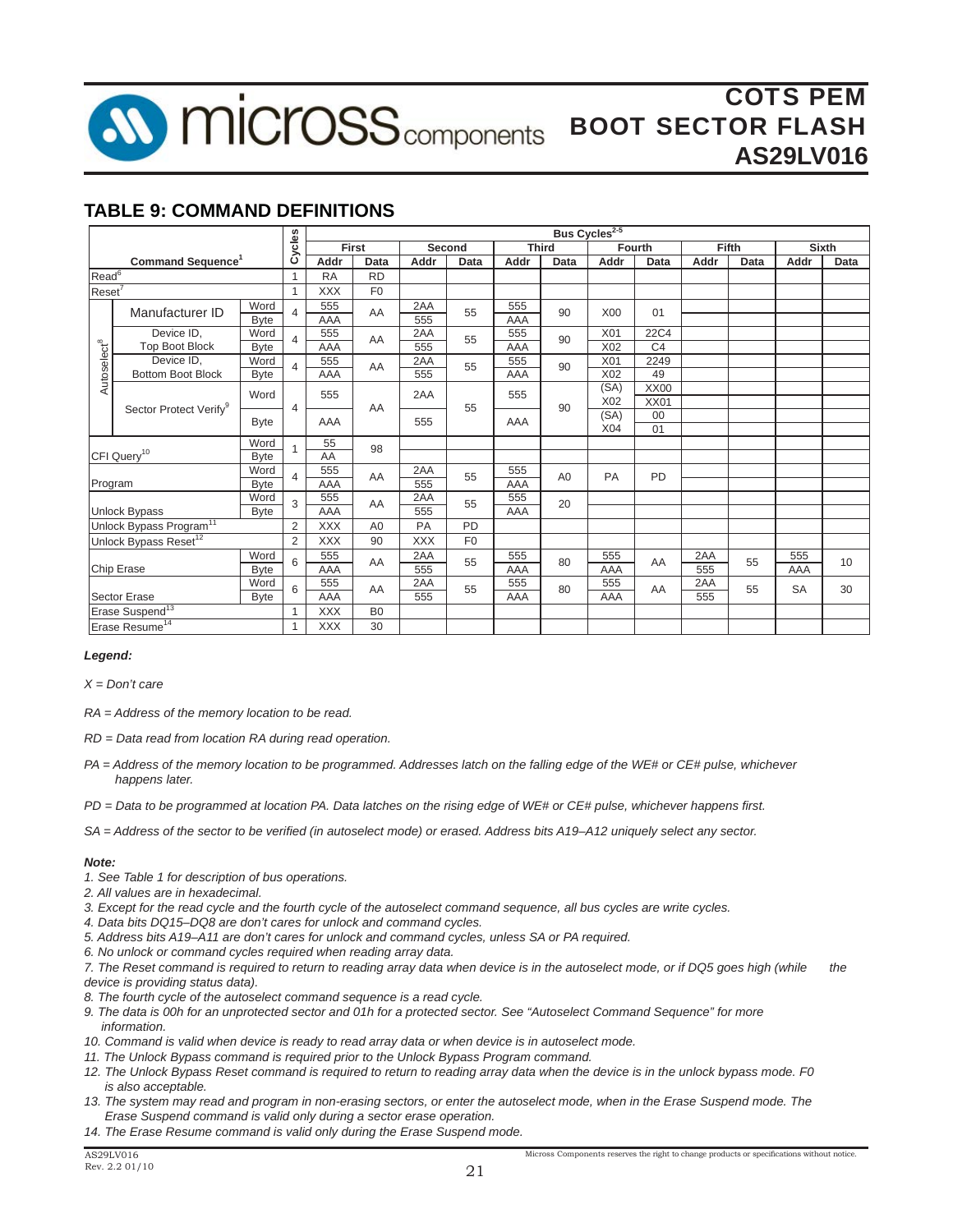

## **WRITE OPERATION STATUS**

The device provides several bits to determine the status of a write operation: DQ2, DQ3, DQ5, DQ6, DQ7, and RY/ BY#. Table 10 on page 25 and the following subsections describe the functions of these bits. DQ7, RY/BY#, and DQ6 each offer a method for determining whether a program or erase operation is complete or in progress. These three bits are discussed first.

### **DQ7: DATA# POLLING**

The Data# Polling bit, DQ7, indicates to the host system whether an Embedded Algorithm is in progress or completed, or whether the device is in Erase Suspend. Data# Polling is valid after the rising edge of the final WE# pulse in the program or erase command sequence.

During the Embedded Program algorithm, the device outputs on DQ7 the complement of the datum programmed to DQ7. This DQ7 status also applies to programming during Erase Suspend. When the Embedded Program algorithm is complete, the device outputs the datum programmed to DQ7. The system must provide the program address to read valid status information on DQ7. If a program address falls within a protected sector, Data# Polling on DQ7 is active for approximately 1 μs, then the device returns to reading array data.

During the Embedded Erase algorithm, Data# Polling produces a *0* on DQ7. When the Embedded Erase algorithm is complete, or if the device enters the Erase Suspend mode, Data# Polling produces a *1* on DQ7. This is analogous to the complement/true datum output described for the Embedded Program algorithm: the erase function changes all the bits in a sector to *1*; prior to this, the device outputs the *complement*, or *0*. The system must provide an address within any of the sectors selected for erasure to read valid status information on DQ7.

After an erase command sequence is written, if all sectors selected for erasing are protected, Data# Polling on DQ7 is active for approximately 100 μs, then the device returns to reading array data. If not all selected sectors are protected, the Embedded Erase algorithm erases the unprotected sectors, and ignores the selected sectors that are protected.

When the system detects DQ7 has changed from the complement to true data, it can read valid data at DQ7–DQ0 on the *following* read cycles. This is because DQ7 may change asynchronously with DQ0–DQ6 while Output Enable (OE#) is asserted low. Figure 18, on page 34, illustrates this.

Table 10 on page 25 shows the outputs for Data# Polling on DQ7. Figure 5 below shows the Data# Polling algorithm.



- *1. VA = Valid address for programming. During a sector erase operation, a valid address is an address within any sector selected for erasure. During chip erase, a valid address is any non-protected sector address.*
- *2. DQ7 should be rechecked even if DQ5 =* 1 *because DQ7 may change simultaneously with DQ5.*

**Figure 5. Data# Polling Algorithm**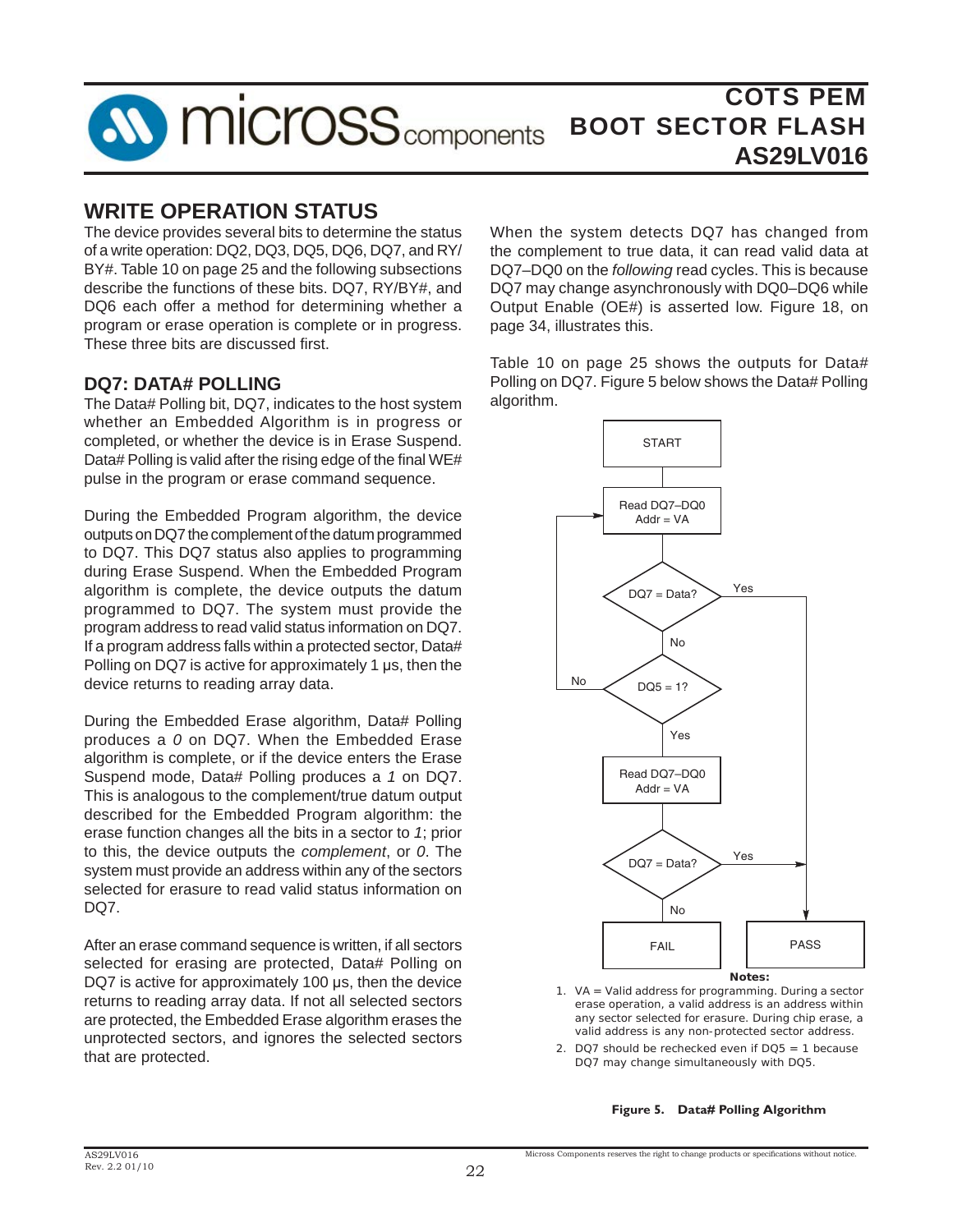

### **RY/BY#: READY/BUSY#**

The RY/BY# is a dedicated, open-drain output pin that indicates whether an Embedded Algorithm is in progress or complete. The RY/BY# status is valid after the rising edge of the final WE# pulse in the command sequence. Since RY/BY# is an open-drain output, several RY/ BY# pins can be tied together in parallel with a pull-up resistor to VCC.

If the output is low (Busy), the device is actively erasing or programming. (This includes programming in the Erase Suspend mode.) If the output is high (Ready), the device is ready to read array data (including during the Erase Suspend mode), or is in the standby mode.

Table 10 on page 25 shows the outputs for RY/BY#. Figures: Figure 12, on page 29, Figure 13, on page 30, Figure 16, on page 33 and Figure 17, on page 33 shows RY/BY# for read, reset, program, and erase operations, respectively.

### **DQ6: TOGGLE BIT I**

Toggle Bit I on DQ6 indicates whether an Embedded Program or Erase algorithm is in progress or complete, or whether the device has entered the Erase Suspend mode. Toggle Bit I may be read at any address, and is valid after the rising edge of the final WE# pulse in the command sequence (prior to the program or erase operation), and during the sector erase time-out.

During an Embedded Program or Erase algorithm operation, successive read cycles to any address cause DQ6 to toggle. (The system may use either OE# or CE# to control the read cycles.) When the operation is complete, DQ6 stops toggling.

After an erase command sequence is written, if all sectors selected for erasing are protected, DQ6 toggles for approximately 100 μs, then returns to reading array data. If not all selected sectors are protected, the Embedded Erase algorithm erases the unprotected sectors, and ignores the selected sectors that are protected.

The system can use DQ6 and DQ2 together to determine whether a sector is actively erasing or is erasesuspended. When the device is actively erasing (that is, the Embedded Erase algorithm is in progress), DQ6 toggles. When the device enters the Erase Suspend mode, DQ6 stops toggling. However, the system must also use DQ2 to determine which sectors are erasing or erase-suspended. Alternatively, the system can use DQ7 (see the subsection on DQ7: Data# Polling on

If a program address falls within a protected sector, DQ6 toggles for approximately 1 μs after the program command sequence is written, then returns to reading array data.

DQ6 also toggles during the erase-suspend-program mode, and stops toggling once the Embedded Program algorithm is complete.

Table 10 on page 25 shows the outputs for Toggle Bit I on DQ6. Figure 6, on page 24 shows the toggle bit algorithm in flowchart form, and Reading Toggle Bits DQ6/DQ2 on page 24 explains the algorithm. Figure 19, on page 34 shows the toggle bit timing diagrams. Figure 20, on page 5 shows the differences between DQ2 and DQ6 in graphical form. See also the subsection on DQ2: Toggle Bit II below.

### **DQ2: TOGGLE BIT II**

The "Toggle Bit II" on DQ2, when used with DQ6, indicates whether a particular sector is actively erasing (that is, the Embedded Erase algorithm is in progress), or whether that sector is erase-suspended. Toggle Bit II is valid after the rising edge of the final  $WE#$  pulse in the command sequence.

DQ2 toggles when the system reads at addresses within those sectors that have been selected for erasure. (The system may use either OE# or CE# to control the read cycles.) But DQ2 cannot distinguish whether the sector is actively erasing or is erase-suspended. DQ6, by comparison, indicates whether the device is actively erasing, or is in Erase Suspend, but cannot distinguish which sectors are selected for erasure. Thus, both status bits are required for sector and mode information. Refer to Table 10 on page 25 to compare outputs for DQ2 and DQ<sub>6</sub>.

Figure 6, on page 24 shows the toggle bit algorithm in flowchart form, and the section Reading Toggle Bits DQ6/DQ2 on page 24 explains the algorithm. See also the DQ6: Toggle Bit I subsection. Figure 19, on page 34 shows the toggle bit timing diagram. Figure 20, on page 35 shows the differences between DQ2 and DQ6 in graphical form.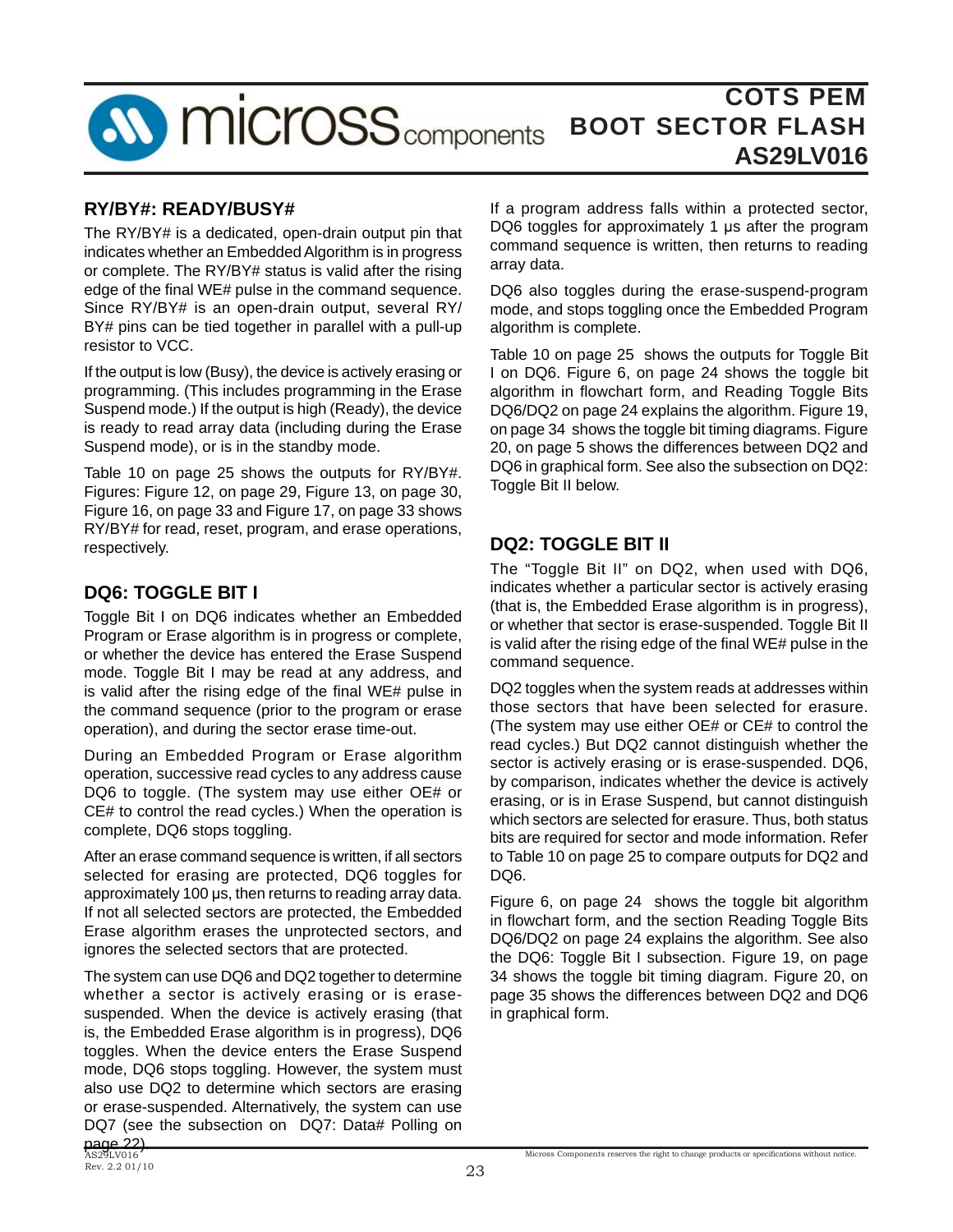

#### **READING TOGGLE BITS DQ6/DQ2**

Refer to Figure 6 for the following discussion. Whenever the system initially begins reading toggle bit status, it must read DQ7–DQ0 at least twice in a row to determine whether a toggle bit is toggling. Typically, the system would note and store the value of the toggle bit after the first read. After the second read, the system would compare the new value of the toggle bit with the first. If the toggle bit is not toggling, the device has completed the program or erase operation. The system can read array data on DQ7–DQ0 on the following read cycle.

However, if after the initial two read cycles, the system determines that the toggle bit is still toggling, the system also should note whether the value of DQ5 is high (see the section on DQ5). If it is, the system should then determine again whether the toggle bit is toggling, since the toggle bit may have stopped toggling just as DQ5 went high. If the toggle bit is no longer toggling, the device has successfully completed the program or erase operation. If it is still toggling, the device did not complete the operation successfully, and the system must write the reset command to return to reading array data.

The remaining scenario is that the system initially determines that the toggle bit is toggling and DQ5 has not gone high. The system may continue to monitor the toggle bit and DQ5 through successive read cycles, determining the status as described in the previous paragraph. Alternatively, it may choose to perform other system tasks. In this case, the system must start at the beginning of the algorithm when it returns to determine the status of the operation (top of Figure 6).



*Notes:* 

- *1. Read toggle bit twice to determine whether or not it is toggling. See text.*
- *2. Recheck toggle bit because it may stop toggling as DQ5 changes to* 1*. See text.*

**Figure 6. Toggle Bit Algorithm**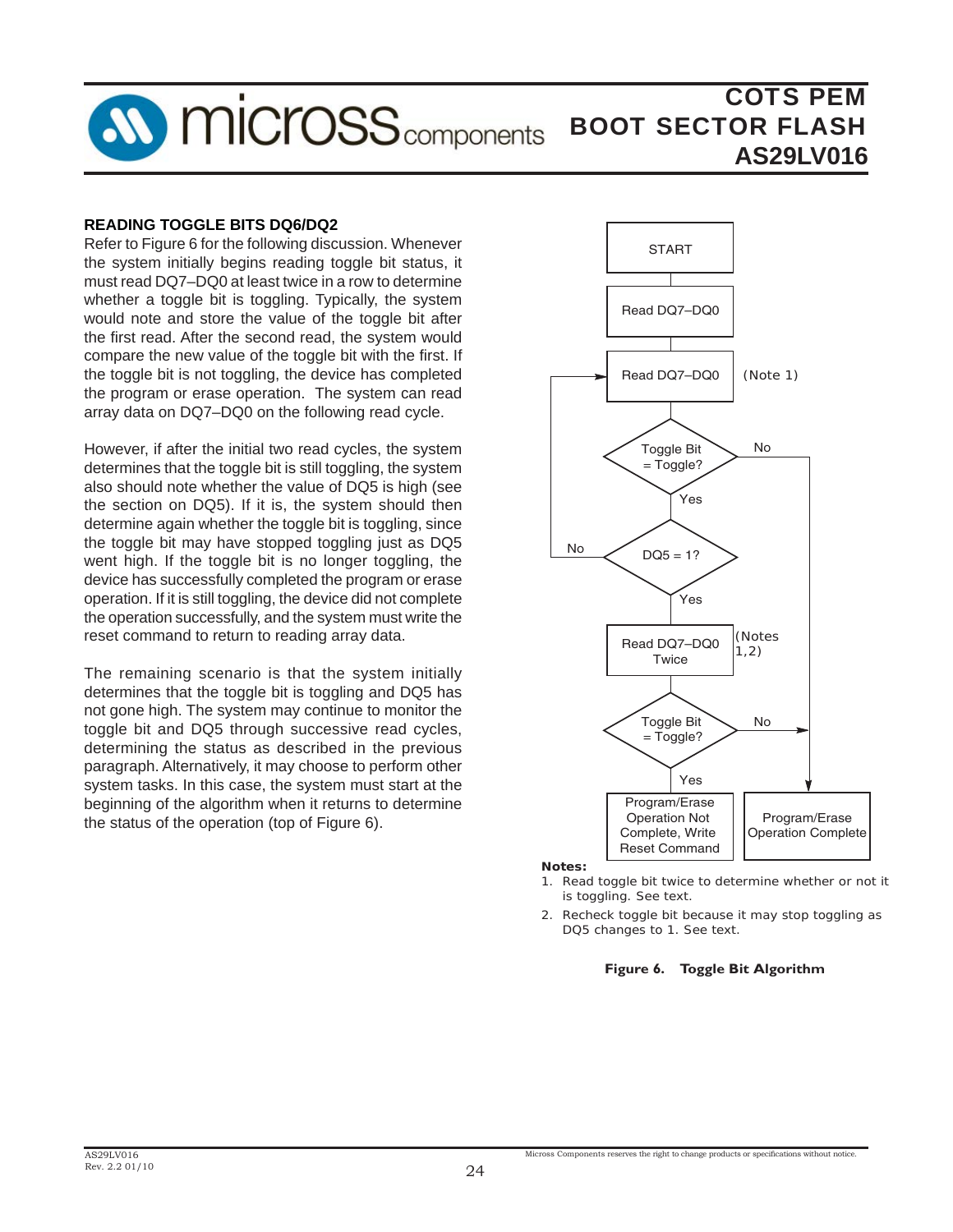

### **DQ5: EXCEEDED TIMING LIMITS**

DQ5 indicates whether the program or erase time has exceeded a specified internal pulse count limit. Under these conditions DQ5 produces a 1. This is a failure condition that indicates the program or erase cycle was not successfully completed.

The DQ5 failure condition may appear if the system tries to program a 1 to a location that is previously programmed to 0. **Only an erase operation can change a 0 back to a 1**. Under this condition, the device halts the operation, and when the operation has exceeded the timing limits, DQ5 produces a 1.

Under both these conditions, the system must issue the reset command to return the device to reading array data.

#### **DQ3: SECTOR ERASE TIMER**

After writing a sector erase command sequence, the system may read DQ3 to determine whether or not an erase operation has begun. (The sector erase timer does not apply to the chip erase command.) If additional sectors are selected for erasure, the entire time-out also applies after each additional sector erase command. When the time-out is complete, DQ3 switches from 0 to 1. The system may ignore DQ3 if the system can guarantee that the time between additional sector erase commands will always be less than 50 μs. See also the Sector Erase Command Sequence section on page 19.

After the sector erase command sequence is written, the system should read the status on DQ7 (Data# Polling) or DQ6 (Toggle Bit I) to ensure the device has accepted the command sequence, and then read DQ3. If DQ3 is 1, the internally controlled erase cycle has begun; all further commands (other than Erase Suspend) are ignored until the erase operation is complete. If DQ3 is 0, the device will accept additional sector erase commands. To ensure the command has been accepted, the system software should check the status of DQ3 prior to and following each subsequent sector erase command. If DQ3 is high on the second status check, the last command might not have been accepted. Table 10 shows the outputs for DQ3.

|       | <b>Operation</b>                                            | $DQ7^2$     | DQ <sub>6</sub> | DQ1  | DQ3  | $DQ2^2$   | RY/BY# |
|-------|-------------------------------------------------------------|-------------|-----------------|------|------|-----------|--------|
|       | Standard Embedded Program Algorithm                         | <b>DQ7#</b> | Toggle          |      | N/A  | No Toggle |        |
| Mode  | Embedded Erase Algorithm                                    |             | Toggle          |      |      | Toggle    |        |
| Erase | Reading within Erase<br><b>Suspended Sector</b>             |             | No Toggle       | 0    | N/A  | Toggle    |        |
| Mode  | Suspend Reading within Non-Erase<br><b>Suspended Sector</b> | Data        | Data            | Data | Data | Data      |        |
|       | Erase-Suspend-Program                                       | DQ7#        | Toggle          |      | N/A  | N/A       |        |

### **Table 10: Write Operation Status**

#### *Notes:*

*1. DQ5 switches to 1 when and Embedded Program or Embedded Erase operation has exceeded the maximum timing limits. See DQ5: Exceeded Timing Limits for more information.*

*2. DQ7 and DQ2 require a valid address when reading status information. Refer to the appropriate subsection for further details.*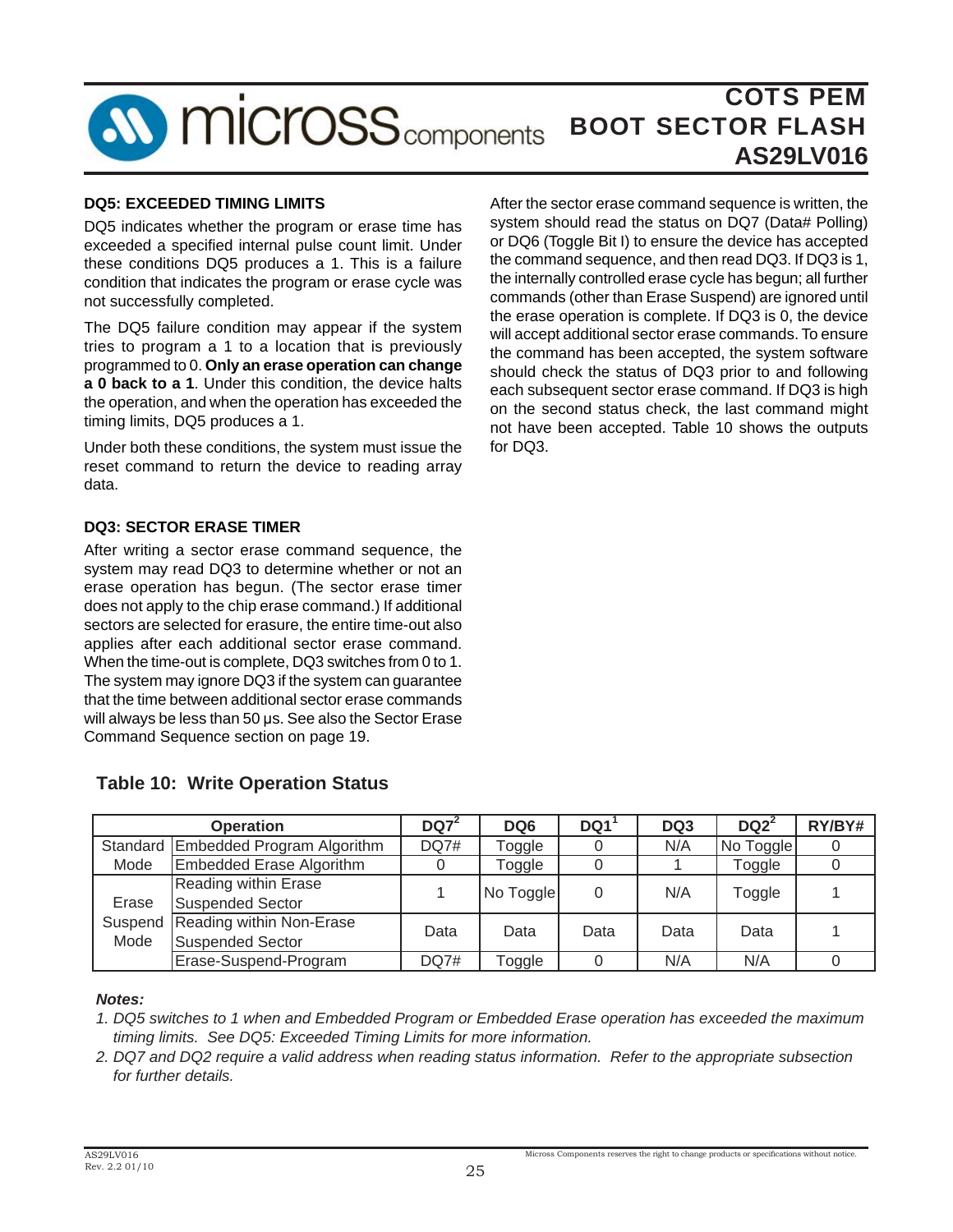

### **ABSOLUTE MAXIMUM RATINGS**

| Voltage with Respect to Ground |  |
|--------------------------------|--|
|                                |  |
|                                |  |
|                                |  |
|                                |  |

#### *Notes:*

- *1.Minimum DC voltage on input or I/O pins is –0.5 V. During voltage transitions, input or I/O pins may overshoot V<sub>ss</sub> to –2.0 V for periods of up to 20 ns. See Figure 7 below. Maximum DC voltage on input or I/O pins is*  $V_{cc}$  +0.5 V. During voltage transitions, input or I/O pins may overshoot to V<sub>cc</sub> +2.0 V for periods up to 20 ns.  *See Figure 8 below.*
- *2.Minimum DC input voltage on pins A9, OE#, and RESET# is -0.5 V. During voltage transitions, A9, OE#, and RESET# may overshoot V<sub>ss</sub> to –2.0 V for periods of up to 20 ns. See Figure 7 below. Maximum DC input voltage on pin A9 is +12.5 V which may overshoot to 14.0 V for periods up to 20 ns.*
- *3.No more than one output may be shorted to ground at a time. Duration of the short circuit should not be greater than one second.*

*Stresses above those listed under* Absolute Maximum Ratings *may cause permanent damage to the device. This is a stress rating only; functional operation of the device at these or any other conditions above those indicated in the operational sections of this data sheet is not implied. Exposure of the device to absolute maximum rating conditions for extended periods may affect device reliability.*

#### **OPERATING RANGES**

#### **Enhanced (/ET) Devices**

Ambient Temperature (TA). . . . . . . . . . . . . . . . . . . . . . . . .. .-40°C to +105°C

#### **Extended (/XT) Devices**

Ambient Temperature (TA). . . . . . . . . . . . . . . . . . . . .. . . . . .-55°C to +125°C

#### **V<sub>cc</sub> Supply Voltages**

 $V_{cc}$  for standard voltage range.  $\ldots \ldots \ldots \ldots \ldots \ldots \ldots \ldots$  . 2.7 V to 3.6 V *Operating ranges defi ne those limits between which the functionality of the device is guaranteed.* 

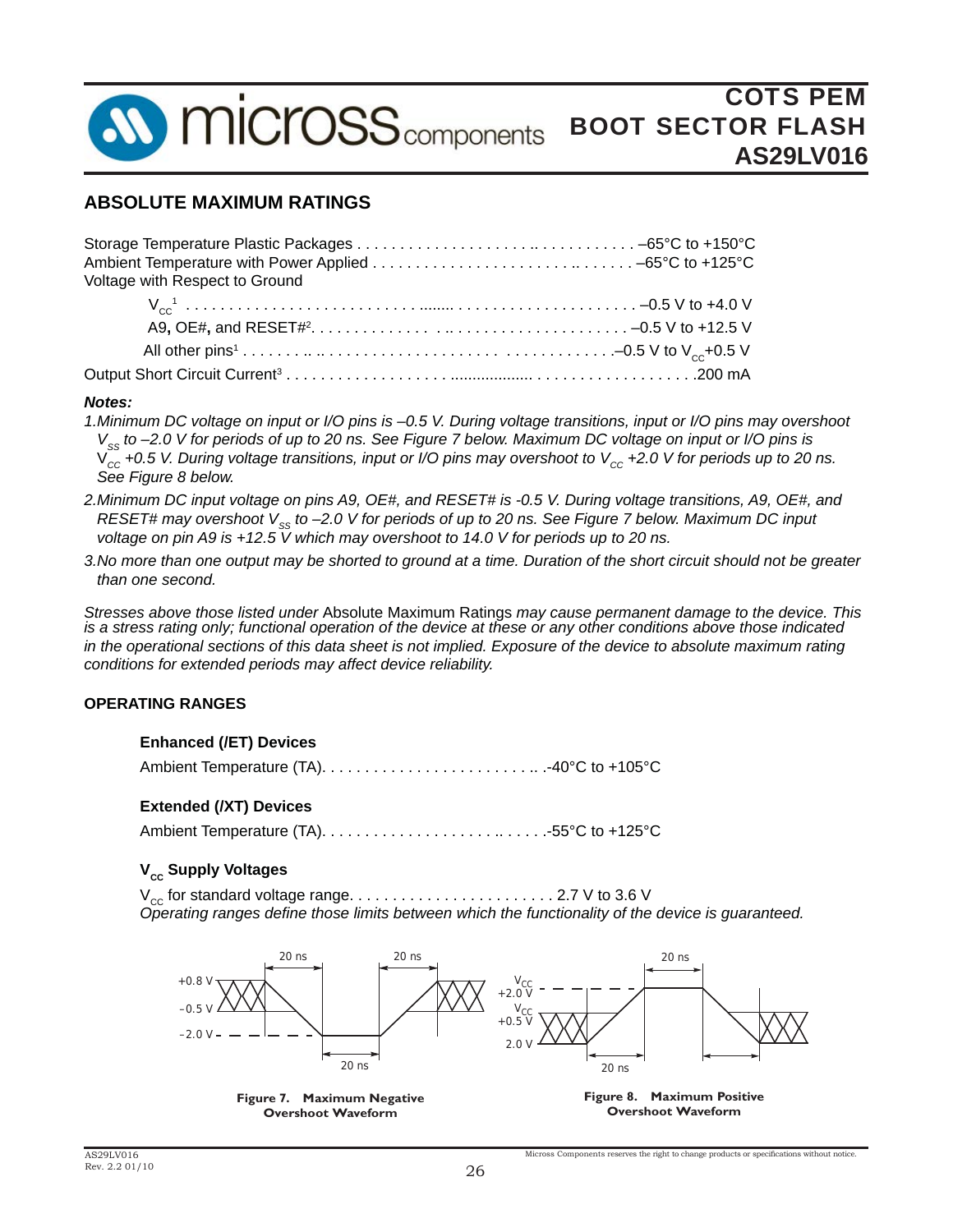

### **CMOS Compatible**

| <b>Parameter</b> | <b>Description</b>                                          | <b>Test Conditions</b>                                                               |        | Min                 | Typ | Max                   | Unit   |
|------------------|-------------------------------------------------------------|--------------------------------------------------------------------------------------|--------|---------------------|-----|-----------------------|--------|
| $I_{LI}$         | Input Load Current                                          | $V_{IN} = V_{SS}$ to $V_{CC}$ , $V_{CC} = V_{CCmax}$                                 |        |                     |     | ±1.0                  |        |
| I <sub>LIT</sub> | A9 Input Load Current                                       | $V_{CC} = V_{CCmax}$ ; A9=12.5V                                                      |        |                     |     | 35                    | μA     |
| $I_{LO}$         | Output Leakage Current                                      | $V_{\text{OUT}}=V_{\text{SS}}$ to $V_{\text{CC}}$ , $V_{\text{CC}}=V_{\text{CCmax}}$ |        |                     |     | ±1.0                  |        |
|                  |                                                             |                                                                                      | 10 MHz |                     | 15  | 30                    |        |
|                  |                                                             | CE#= $V_{IL}$ , OE#- $V_{IH}$ , Byte Mode                                            | 5 MHz  |                     | 9   | 16                    |        |
| $I_{CC1}$        | V <sub>CC</sub> Active Read Current <sup>1,2</sup>          | 1 MHz                                                                                |        |                     | 2   | 4                     | mA     |
|                  |                                                             |                                                                                      | 10 MHz |                     | 18  | 35                    |        |
|                  |                                                             | CE#=V <sub>IL</sub> , OE#-V <sub>IH</sub> , Word Mode                                | 5 MHz  |                     | 9   | 16                    |        |
|                  |                                                             | 1 MHz                                                                                |        |                     | 2   | 4                     |        |
| $I_{CC2}$        | V <sub>CC</sub> Active Write Current <sup>2,3,5</sup>       | CE#= $V_{IL}$ , OE#= $V_{IH}$                                                        |        |                     | 20  | 35                    | mA     |
| $I_{CC3}$        | $V_{CC}$ Standby Current <sup>2,4</sup>                     | CE#, RESET#= $V_{CC}$ ±0.3V                                                          |        |                     | 0.2 |                       | μA     |
| $I_{CC4}$        | V <sub>CC</sub> Standby Current During Reset <sup>2,4</sup> | RESET#=VSS ±0.3V                                                                     |        |                     | 0.2 | 5                     | μA     |
| $I_{CC5}$        | Automatic Sleep Mode <sup>2,4,6</sup>                       | $V_{\text{H}}=V_{\text{CC}}$ ±0.3V; $V_{\text{H}}=V_{\text{SS}}$ ±0.3V               |        |                     | 0.2 |                       | μA     |
| V <sub>IL</sub>  | Input Low Voltage                                           |                                                                                      |        | $-0.5$              |     | 0.8                   |        |
| $V_{\text{IH}}$  | Input High Voltage                                          |                                                                                      |        | $0.7 \times V_{CC}$ |     | $V_{\text{CC}} + 0.3$ |        |
| $V_{ID}$         | Voltage for Autoselect and Temporary<br>Sector Unprotect    | $V_{CC} = 3.3V$                                                                      |        | 11.5                |     | 12.5                  |        |
| $V_{OL}$         | <b>Output Low Voltage</b>                                   | $I_{OL}$ =4.0 mA, $V_{CC}$ = $V_{C_{C}}$                                             |        |                     |     | 0.45                  | $\vee$ |
| $V_{OH1}$        |                                                             | $I_{OH} = -2.0$ mA, $V_{CC} = V_{C C min}$                                           |        | 2.4                 |     |                       |        |
| V <sub>OH2</sub> | Output High Voltage                                         | $I_{OH}$ =-100 µA, $V_{CC}$ = $V_{C_{C}}$ <sub>min</sub>                             |        | $V_{CC}$ -0.4       |     |                       |        |
| V <sub>LKO</sub> | Low V <sub>CC</sub> Lock-Out Voltage                        |                                                                                      |        | 2.3                 |     | 2.5                   |        |

#### *Notes:*

*1. The I<sub>cc</sub> current listed is typically less than 2 mA/MHz, with OE# at V<sub>IH</sub>. Typical V<sub>cc</sub> is 3.0 V.* 

2.Maximum  $I_{cc}$  specifications are tested with  $V_{cc} = V_{cc}$  max.

3.I<sub>cc</sub> active while Embedded Erase or Embedded Program is in progress.

*4.At extended temperature range (>+85*°*C), typical current is 5 μA and maximum current is 10 μA.*

*5.Automatic sleep mode enables the low power mode when addresses remain stable for t<sub>ACC</sub> + 30 ns. Typical sleep mode current is 200 nA.*

*6.Not 100% tested.*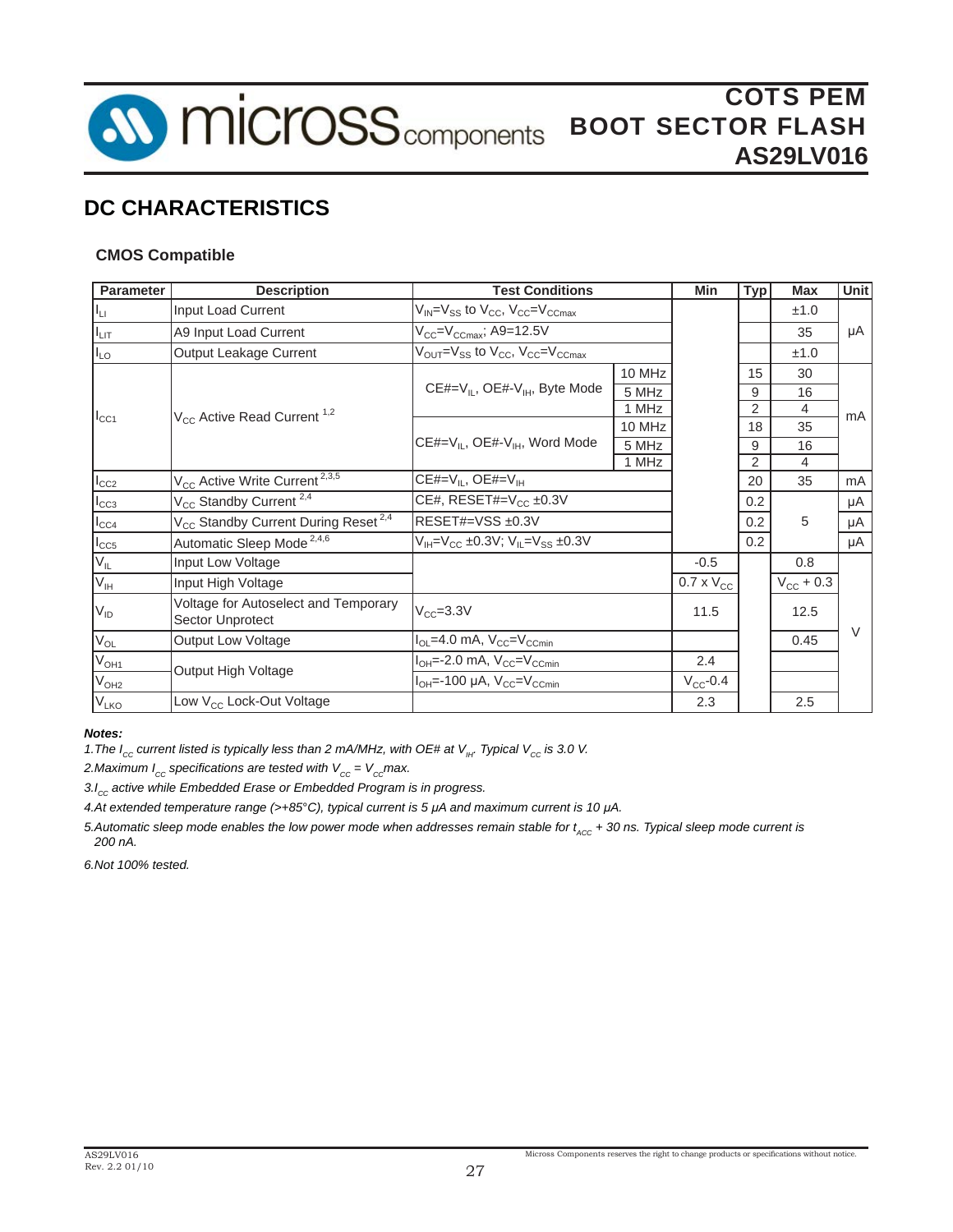

# **TEST CONDITIONS**



*Note: Diodes are IN3064 or equivalent*

### **Figure 10. Test Setup**

### **Table 11: Test Specifications**

| <b>Test Condition</b>                                   | 70 | 90                  | 100 | Unit |
|---------------------------------------------------------|----|---------------------|-----|------|
| Output Load                                             |    |                     |     |      |
| Output Load Capacitance, CL (including jig capacitance) | 30 | 100                 | 100 |      |
| Input Rise and Fall Times                               |    | ns                  |     |      |
| Input Pulse Levels                                      |    | 0.0 or $V_{\rm cc}$ |     |      |
| Input timing measurement reference levels               |    |                     |     |      |
| Output timing meausrement reference levels              |    | $0.5 V_{CC}$        |     |      |

## **Key to Switching Waveforms**

| <b>WAVEFORM</b>                                                                                           | <b>INPUTS</b>                    | <b>OUTPUTS</b>                               |  |  |  |  |  |  |  |
|-----------------------------------------------------------------------------------------------------------|----------------------------------|----------------------------------------------|--|--|--|--|--|--|--|
|                                                                                                           |                                  | Steady                                       |  |  |  |  |  |  |  |
|                                                                                                           |                                  | Changing from H to L                         |  |  |  |  |  |  |  |
|                                                                                                           |                                  | Changing from L to H                         |  |  |  |  |  |  |  |
|                                                                                                           | Don't Care, Any Change Permitted | Changing, State Unknown                      |  |  |  |  |  |  |  |
|                                                                                                           | Does Not Apply                   | Center Line is High Impedance State (High Z) |  |  |  |  |  |  |  |
| $V_{CC}$<br>$0.5\,V_{\rm CC}$<br>$0.5\,V_{\rm CC}$<br><b>Measurement Level</b><br>Input<br>Output<br>0.0V |                                  |                                              |  |  |  |  |  |  |  |

#### **Figure 11. Input Waveforms and Measurement Levels**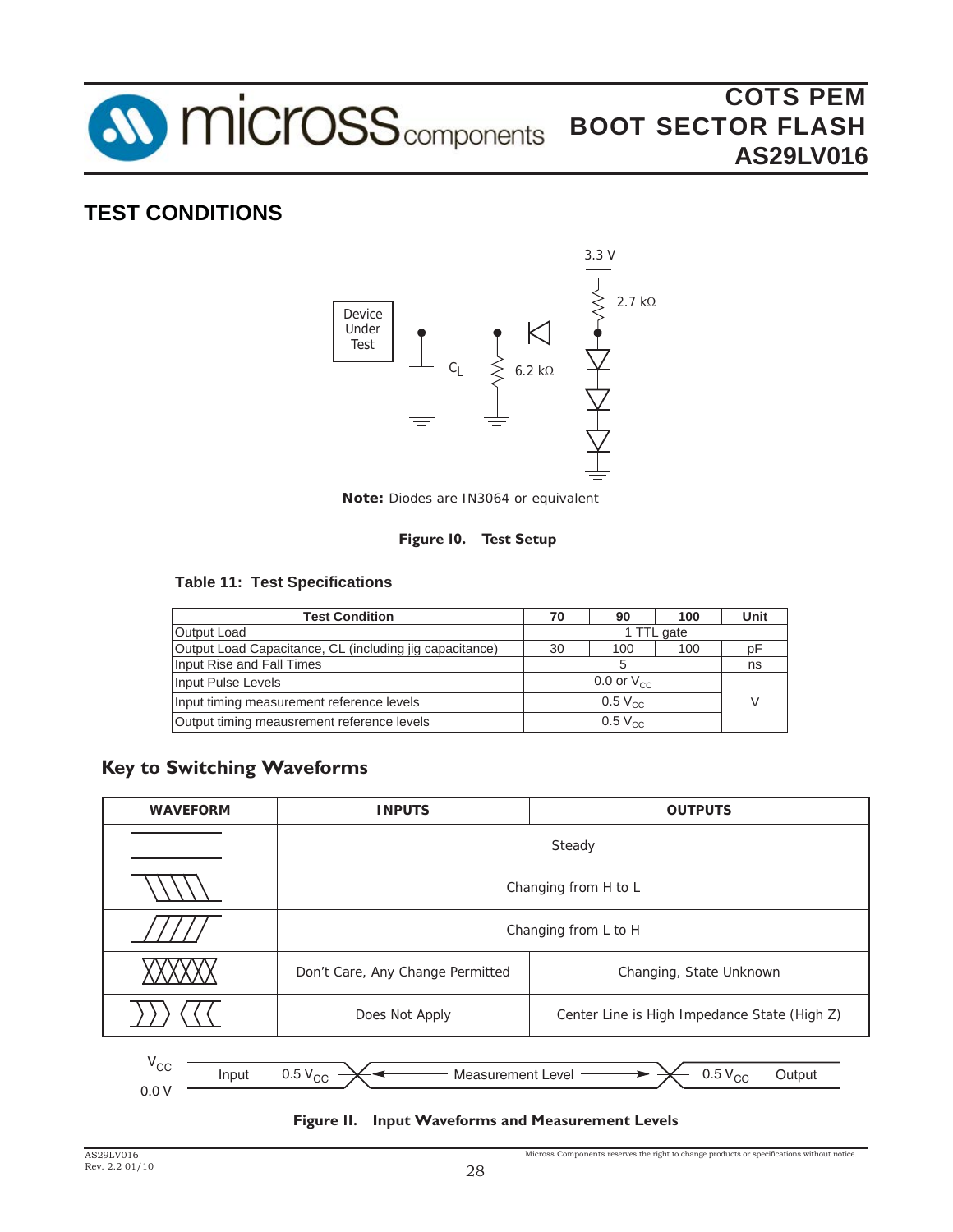

#### **Read Operations**

|                        | <b>Parameter</b>             |                                                    |                                           |                              |                   |    | <b>Speed Options</b> |          |      |  |
|------------------------|------------------------------|----------------------------------------------------|-------------------------------------------|------------------------------|-------------------|----|----------------------|----------|------|--|
| <b>JEDEC</b>           | Std                          |                                                    | <b>Description</b>                        |                              | <b>Test Setup</b> | 70 | 90                   | 100      | Unit |  |
| $\tau$ <sub>AVAV</sub> | $t_{RC}$                     | Read Cycle Time <sup>1</sup>                       |                                           |                              | Min               | 70 | 90                   | 100      |      |  |
| $\tau_{AVQV}$          | $t_{\text{ACC}}$             | <b>Address to Output Delay</b>                     |                                           | $CE#=V_{IL}$<br>$OE#=V_{IL}$ | Max               | 70 | 90                   | 100      |      |  |
| $t_{ELOV}$             | $t_{CE}$                     | Chip Enable to Output Delay                        |                                           | $OE#=V_{IL}$                 | Max               | 70 | 90                   | 100      |      |  |
| $t_{\text{GLQV}}$      | $t_{OE}$                     | Output Enable to Output Delay                      |                                           | Max                          | 30                | 35 | 40                   |          |      |  |
| $t_{EHOZ}$             | $t_{DF}$                     | Chip Enable to Ouput High Z <sup>1</sup>           |                                           | Max                          | 25                | 30 | 35                   |          |      |  |
| $t_{GHOZ}$             | $t_{DF}$                     | Output Enable to Output High Z <sup>1</sup>        |                                           |                              | Max               | 25 | 30                   | 35       | ns   |  |
|                        | $\mathsf{t}_{\mathsf{SR/W}}$ |                                                    | Latency Between Read and Write Operations |                              | Min               |    | 20                   |          |      |  |
|                        | $t_{\text{OEH}}$             | <b>Output Enable</b>                               |                                           | Read                         | Min               |    |                      | $\Omega$ |      |  |
|                        |                              | Hold Time <sup>1</sup><br>Toggle and Data# Polling |                                           |                              | Min               |    | 10                   |          |      |  |
| $t_{AXOX}$             | $t_{OH}$                     | OE#, Whichever Occurs First <sup>1</sup>           | Output Hold Time From Addresses, CE# or   |                              | Min               |    | $\mathbf 0$          |          |      |  |

#### *Notes:*

*1. Not 100% Tested*

*2. See Figure 10, on page 28 and Table 11 on page 28 for test specifications.*





S29LV016 ev.1.0 05/06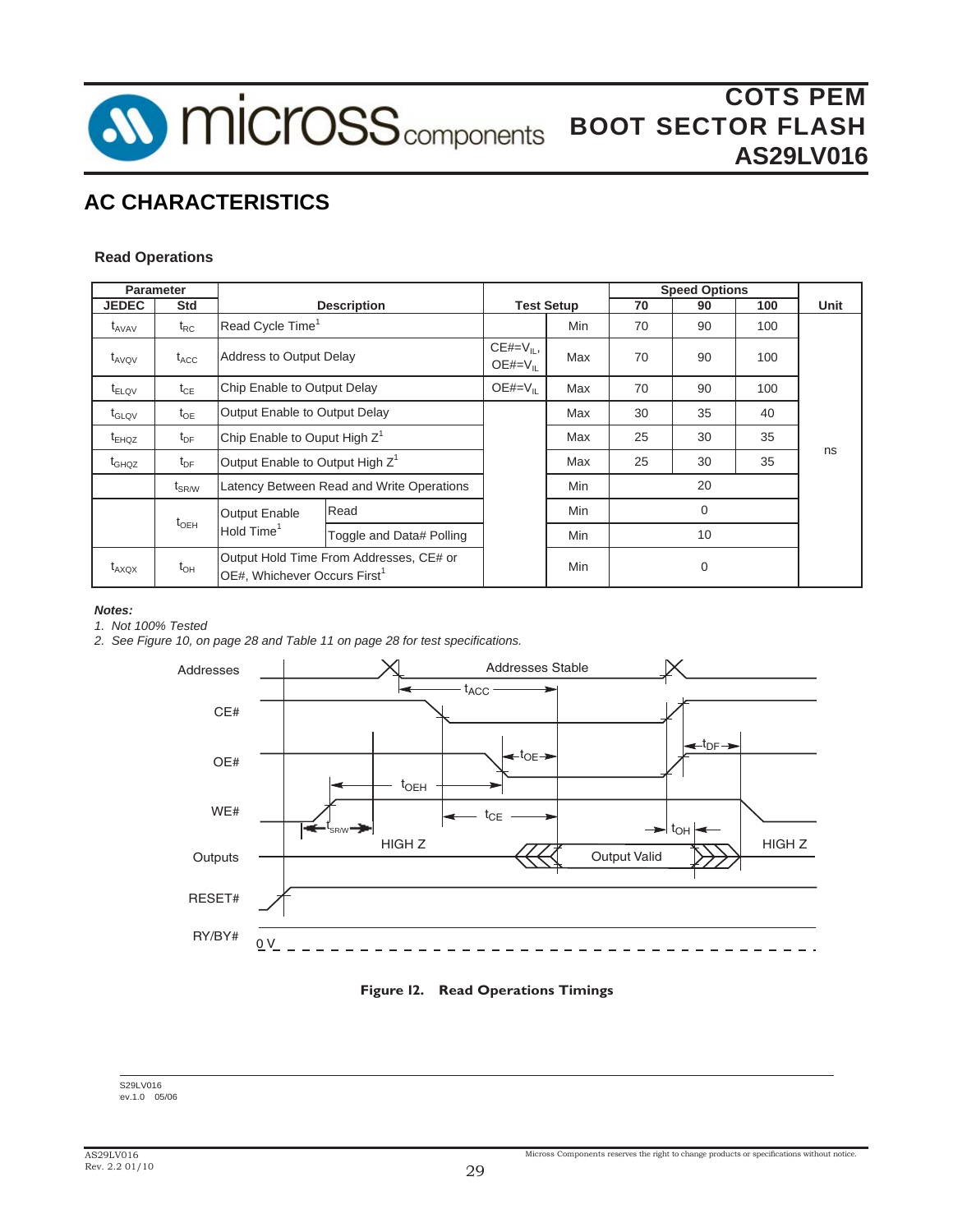

### **Hardware Reset (RESET#)**

| <b>Parameter</b> |                              |                                                                                     |                   |                          |             |  |
|------------------|------------------------------|-------------------------------------------------------------------------------------|-------------------|--------------------------|-------------|--|
| <b>JEDEC</b>     | <b>Std</b>                   | <b>Description</b>                                                                  | <b>Test Setup</b> | <b>All Speed Options</b> | <b>Unit</b> |  |
|                  | <sup>t</sup> READY           | <b>RESET# Pin Low (During Embedded Algorithms)</b><br>to Read or Write <sup>1</sup> | Max               | 20                       | μs          |  |
|                  | t <sub>READY</sub>           | RESET# Pin Low (NOT During Embedded<br>Algorithms) to Read or Write                 | Max               | 500                      |             |  |
|                  | $t_{\mathsf{RP}}$            | <b>RESET# Pulse Width</b>                                                           |                   | 500                      | ns          |  |
|                  | $\mathfrak{r}_{\mathsf{RH}}$ | RESET# High Time Before Read <sup>1</sup>                                           | Min               | 50                       |             |  |
|                  | $t_{\text{RPD}}$             | <b>RESET# Low to Standby Mode</b>                                                   |                   | 20                       | μs          |  |
|                  | $\mathfrak{r}_{\mathsf{RB}}$ | RY/BY# Recovery Time                                                                |                   | $\Omega$                 | ns          |  |

#### *Note:*

*1. Not 100% Tested*



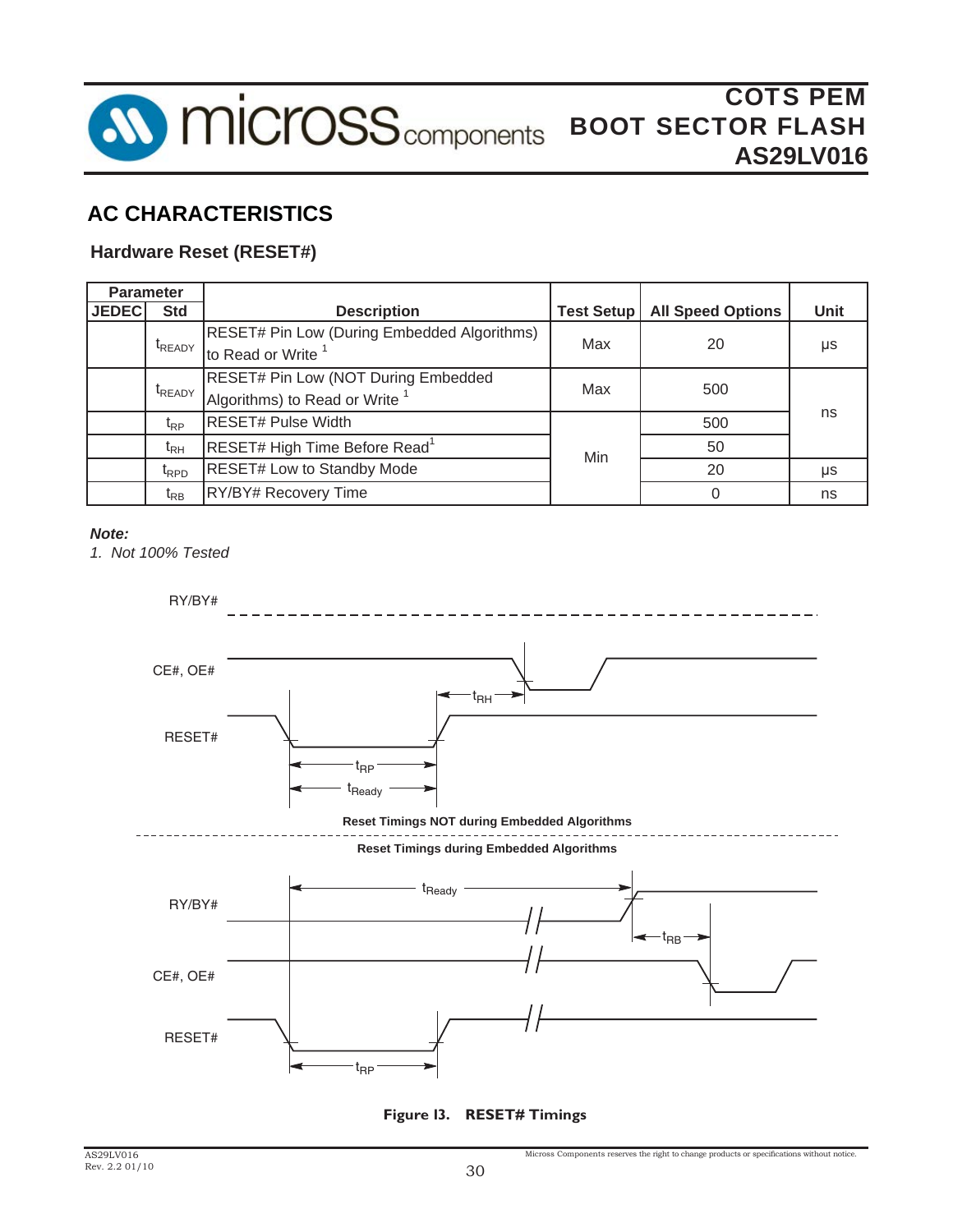

### **Word / Byte Configuration (BYTE#)**

| Parameter    |                                                                 |                                      |                                       |                                                              |                 | <b>Speed Options</b>                           |     |      |
|--------------|-----------------------------------------------------------------|--------------------------------------|---------------------------------------|--------------------------------------------------------------|-----------------|------------------------------------------------|-----|------|
| <b>JEDEC</b> | <b>Std</b>                                                      |                                      | <b>Description</b>                    | <b>Test Setup</b>                                            | $\overline{70}$ | 90                                             | 100 | Unit |
|              | $t_{\scriptstyle \text{ELFL}}$ / $t_{\scriptstyle \text{ELFH}}$ |                                      | CE# to BYTE# Switching Low or High    | Max                                                          |                 | 5                                              |     |      |
|              | $t_{\text{FLQZ}}$                                               |                                      | BYTE# Switching Low to Output HIGH Z  | Max                                                          | 25              | 30                                             | 35  | ns   |
|              | $t_{FHQV}$                                                      |                                      | BYTE# Switching High to Output Active | Min                                                          | 70              | 90                                             | 100 |      |
|              | BYTE#<br>Switching<br>from word<br>to byte<br>mode              | OE#<br>BYTE#<br>DQ0-DQ14<br>DQ15/A-1 | $t_{ELFL}$<br>$t_{ELFH}$              | Data Output<br>$(DQO-DQ14)$<br>DQ15<br>Output<br>$t_{FLOZ}$  |                 | Data Output<br>$(DQO-DQ7)$<br>Address<br>Input |     |      |
|              | BYTE#<br>Switching<br>from byte<br>to word<br>mode              | BYTE#<br>DQ0-DQ14<br>DQ15/A-1        |                                       | Data Output<br>$(DQO-DQ7)$<br>Address<br>Input<br>$t_{FHOV}$ | DQ15<br>Output  | Data Output<br>$(DQ0-DQ14)$                    |     |      |

**Figure 14. BYTE# Timings for Read Operations**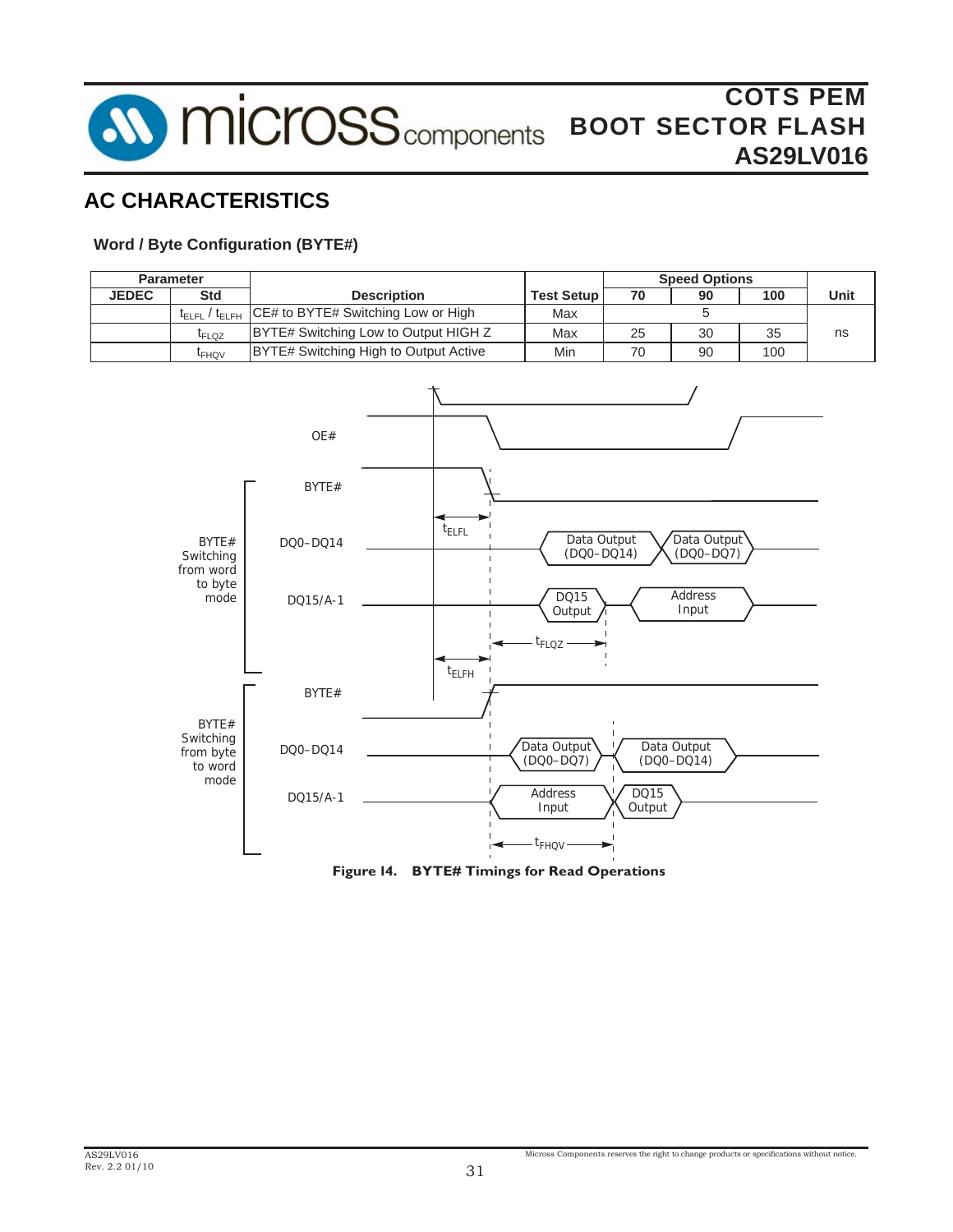



*Note:* Refer to the Erase/Program Operations table for t<sub>AS</sub> and t<sub>AH</sub> specifications.



#### **Erase / Program Operations**

|                    | <b>Parameter</b>             |                                                           |      |                   |          | <b>Speed Options</b> |         |      |
|--------------------|------------------------------|-----------------------------------------------------------|------|-------------------|----------|----------------------|---------|------|
| <b>JEDEC</b>       | <b>Std</b>                   | <b>Description</b>                                        |      | <b>Test Setup</b> | 70       | 90                   | 100     | Unit |
| $t_{AVAV}$         | $t_{WC}$                     | Write Cycle Time <sup>1</sup>                             |      |                   | 70       | 90                   | 100     |      |
| $t_{AVWL}$         | $t_{AS}$                     | <b>Address Setup Time</b>                                 |      |                   | 0        |                      |         |      |
| $t_{\text{WLAX}}$  | $t_{AH}$                     | Address Hold Time                                         |      |                   | 45       |                      |         |      |
| $t_{\text{DVMH}}$  | $t_{DS}$                     | Data Setup Time                                           |      | 35                | 45       | 55                   |         |      |
| $t_{WHDX}$         | $t_{\text{DH}}$              | Data Hold Time                                            |      |                   |          | $\Omega$             |         |      |
|                    | $t_{\text{OES}}$             | Output Enagle Setup Time                                  |      |                   |          | 0                    |         |      |
| $t_{GHWL}$         | $t_{GHWL}$                   | Read Recovery Time Before Write,<br>(OE# High to WE# Low) | Min  | 0                 |          |                      | ns      |      |
| $t_{ELWL}$         | $t_{\rm CS}$                 | CE# Setup Time                                            |      |                   | 0        |                      |         |      |
| $t_{\text{WHEH}}$  | $t_{CH}$                     | CE# Hold Time                                             |      |                   |          | $\Omega$             |         |      |
| t <sub>WLWH</sub>  | $t_{WP}$                     | <b>Write Pulse Width</b>                                  |      |                   | 35       |                      |         |      |
| t <sub>WHWL</sub>  | $t_{WPH}$                    | Write Pulse Width High                                    |      |                   | 30       |                      |         |      |
|                    | $\mathfrak{t}_{\text{SR/W}}$ | Latency Between Read and Write Operations                 |      |                   | 20       |                      |         |      |
|                    |                              |                                                           | Byte |                   |          |                      |         |      |
| t <sub>WHWH1</sub> | t <sub>WHWH1</sub>           | Programming Operation <sup>2</sup>                        | Word | Typ               |          | $\mu s$              |         |      |
| t <sub>WHWH2</sub> | $t_{WHWH2}$                  | Sector Erase Operation <sup>2</sup>                       |      |                   | 0.7      |                      | sec     |      |
|                    | $t_{\rm VCS}$                | $\rm V_{CC}$ Setup Time $^1$                              |      | <b>Min</b>        | 50       |                      | $\mu s$ |      |
|                    | $t_{RB}$                     | Recovery Time from RY / BY#                               |      |                   | $\Omega$ |                      |         |      |
|                    | t <sub>BUSY</sub>            | Program / Erase Valid to RY / BY# Delay                   |      | Max               |          | 90                   |         | ns   |

#### *Notes:*

*1. Not 100% Tested.*

*2. See Erase and Programming Performance on page 38 for more information.*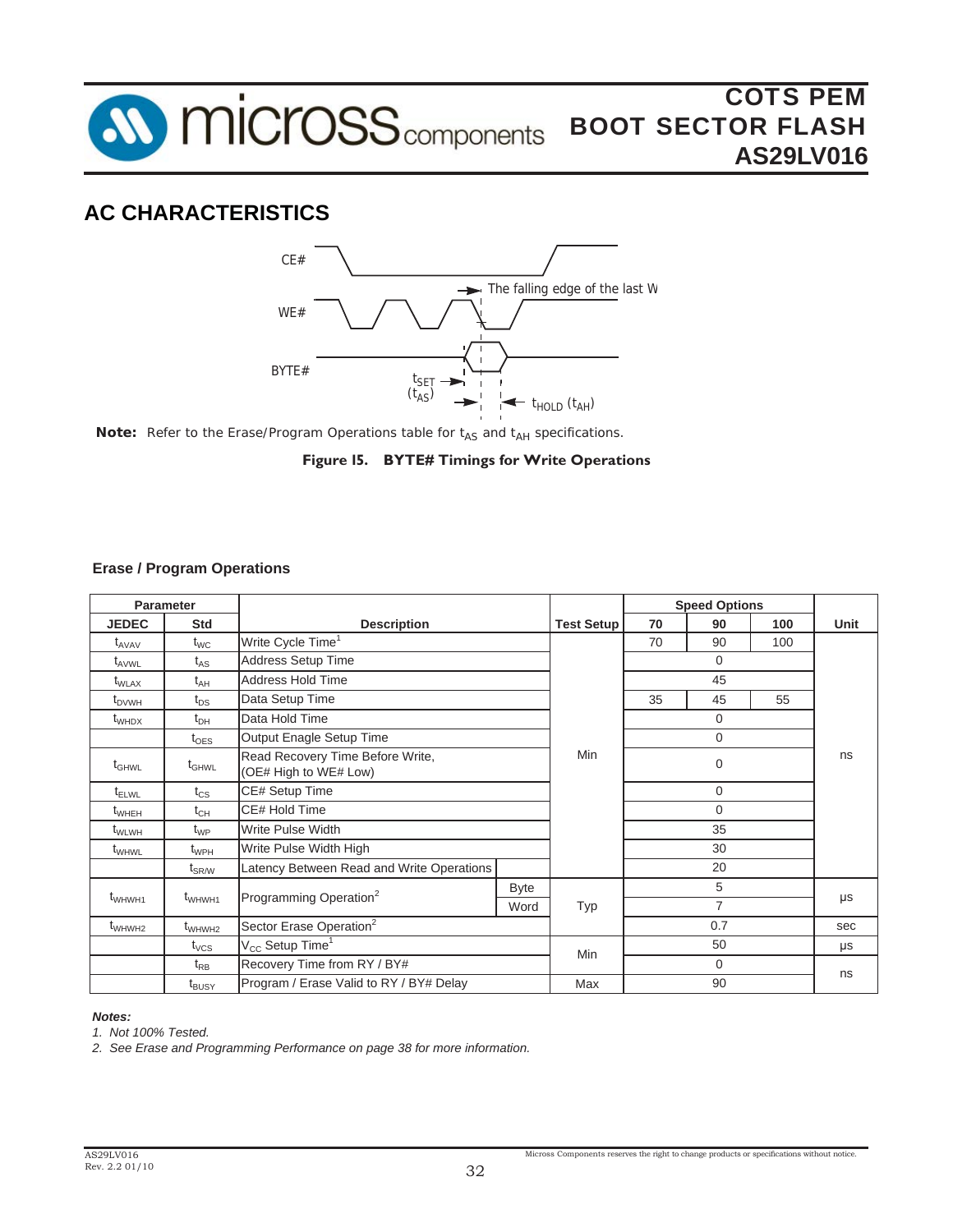**SV MICroSS** components

## **AC CHARACTERISTICS**



*Notes:*

*1. PA = program address, PD = program data, D<sub>OUT</sub> is the true data at the program address.* 

*2. Illustration shows device in word mode.*

#### **Figure 16. Program Operation Timings**



*Notes:*

*1. SA = sector address (for Sector Erase), VA = Valid Address for reading status data (see Write Operation Status on* 

*Notes:*

*2. Illustration shows device in word mode. 1.SA = sector address (for Sector Erase), VA = Valid Address for reading status data (see Write Operation Status on page 22).*

*2.Illustration shows device in word mode.*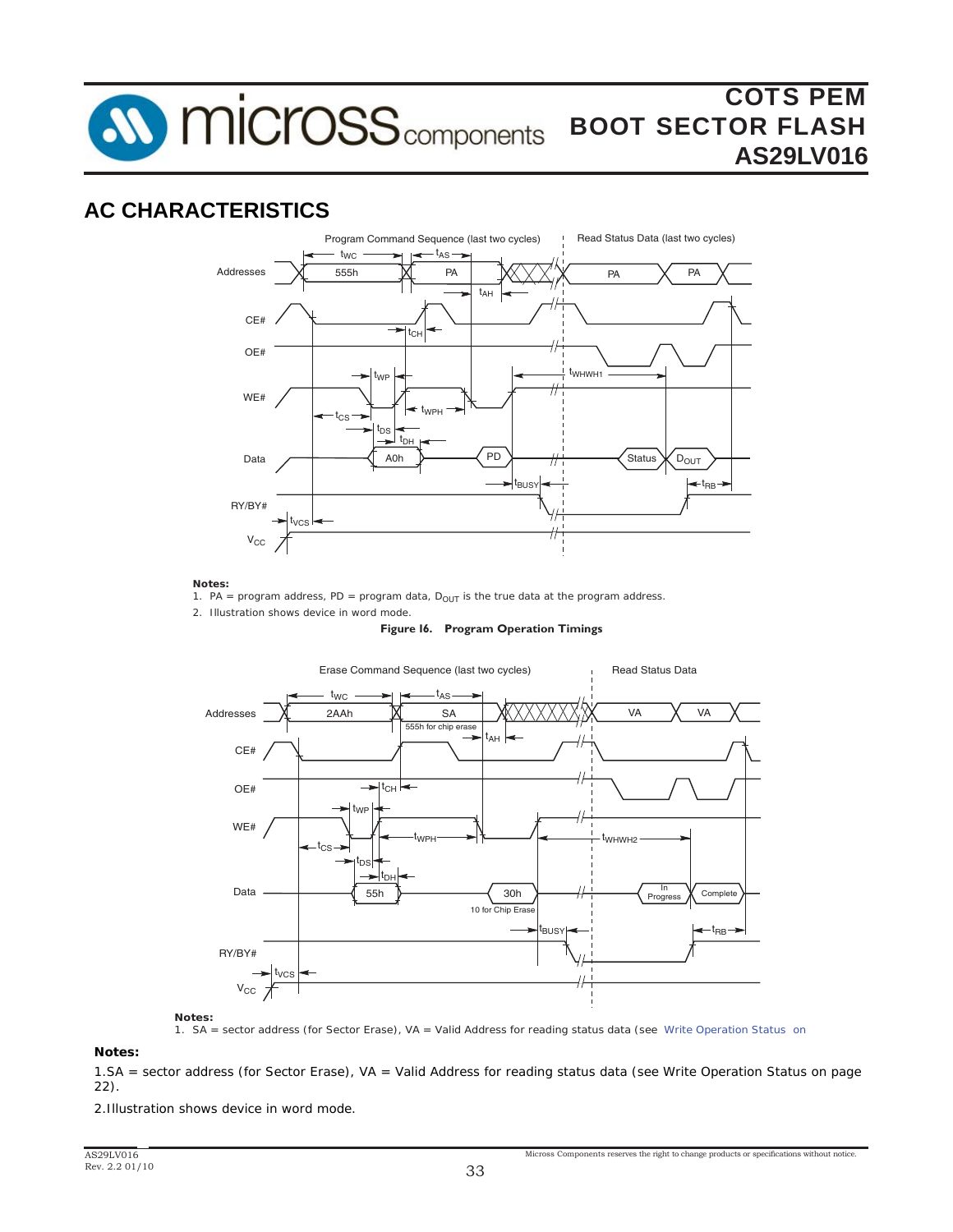



*Note: VA = Valid address. Illustration shows first status cycle after command sequence, last status read cycle, and array data read cycle.*

**Figure 18. Data# Polling Timings (During Embedded Algorithms)**



*Note: VA = Valid address; not required for DQ6. Illustration shows first two status cycle after command sequence, last status read cycle, and array data read cycle.*

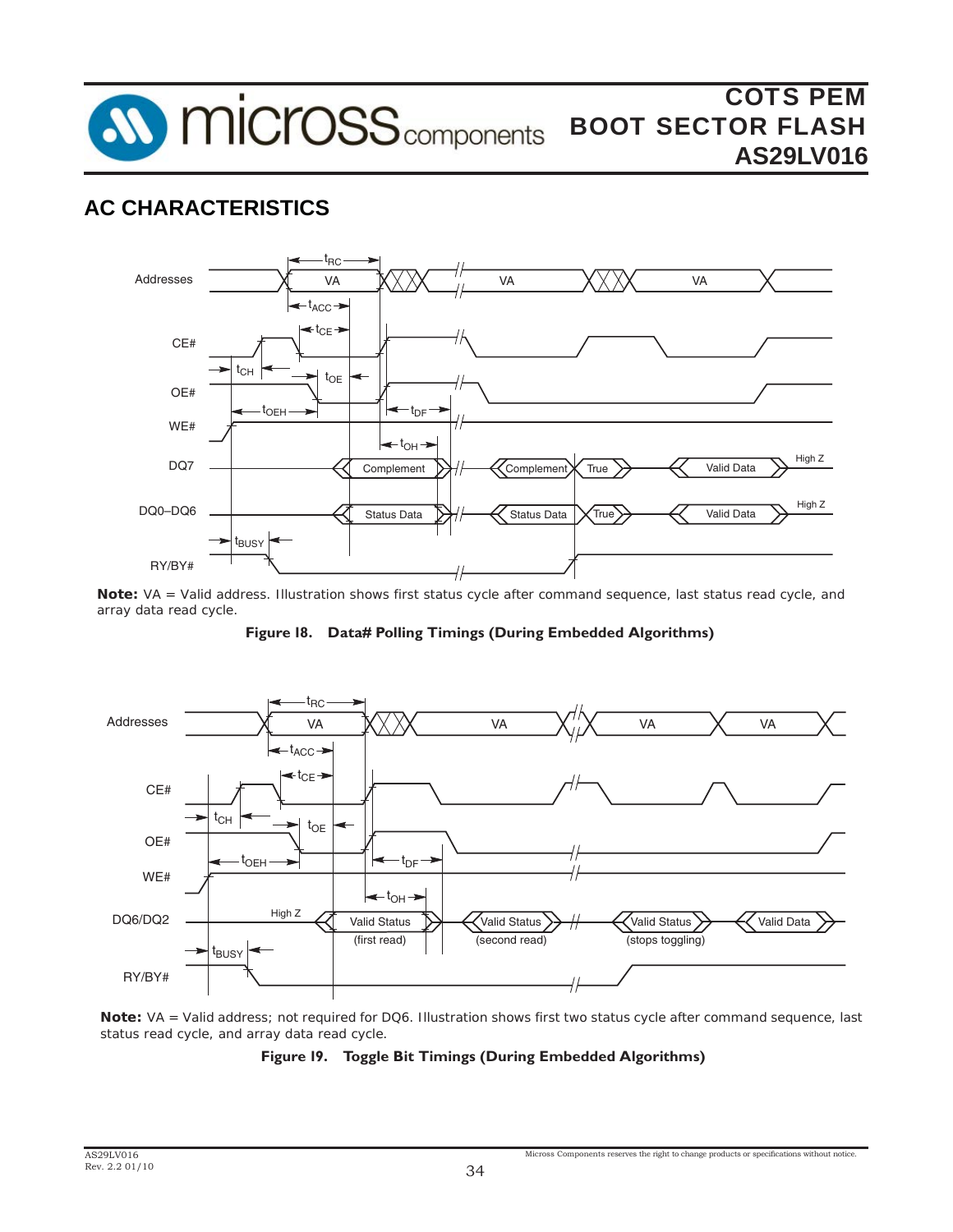

## **AC CHARACTERISTICS**



*erase-suspended sector.* 

**Figure 20. DQ2 vs. DQ6 for Erase and Erase Suspend Operations**

### **Temporary Sector Unprotect**

| <b>Parameter</b> |                   |                                                          |                   |                          |      |
|------------------|-------------------|----------------------------------------------------------|-------------------|--------------------------|------|
| <b>JEDEC</b>     | Std               | <b>Description</b>                                       | <b>Test Setup</b> | <b>All Speed Options</b> | Unit |
|                  | <sup>l</sup> vidr | $V_{\text{in}}$ Rise and Fall Time <sup>1</sup>          | Min               | 500                      | ns   |
|                  | <sup>L</sup> RSP  | <b>IRESET# Setup Time for Temporary Sector Unprotect</b> | Min               |                          | μs   |

#### *Note:*

*1. Not 100% Tested.*



**Figure 21. Temporary Sector Unprotect/Timing Diagram**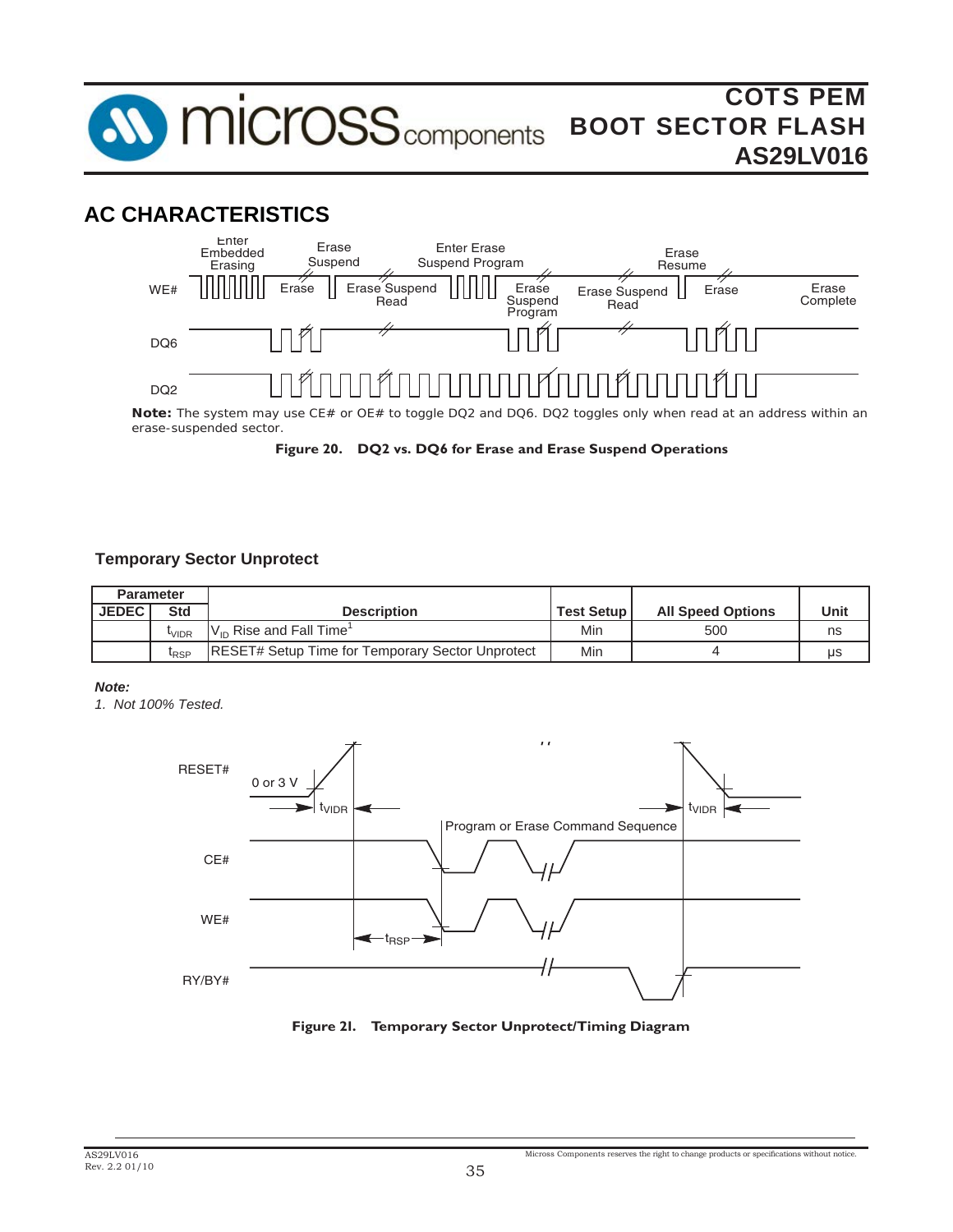



*Note: For sector protect, A6 = 0, A1 = 1, A0 = 0. For sector unprotect, A6 = 1, A1 = 1, A0 = 0.*

**Figure 22. Sector Protect/Unprotect Timing Diagram**

#### **Alternate CE# Controlled Erase / Program Operations**

| <b>Parameter</b>   |                              |                                                           |             |                   | <b>Speed Options</b> |                |     |         |
|--------------------|------------------------------|-----------------------------------------------------------|-------------|-------------------|----------------------|----------------|-----|---------|
| <b>JEDEC</b>       | <b>Std</b>                   | <b>Description</b>                                        |             | <b>Test Setup</b> | 70                   | 90             | 100 | Unit    |
| $t_{AVAV}$         | $t_{WC}$                     | Write Cycle Time <sup>1</sup>                             |             |                   | 70                   | 90             | 100 |         |
| $t_{\text{AVEL}}$  | $t_{AS}$                     | Address Setup Time                                        |             |                   | $\mathbf 0$          |                |     |         |
| $t_{\text{ELAX}}$  | $t_{AH}$                     | Address Hold Time                                         |             |                   | 45                   | 45             | 55  |         |
| $t_{DVEH}$         | $t_{DS}$                     | Data Setup Time                                           |             |                   | 35                   | 45             | 55  |         |
| $t_{EHDX}$         | $t_{\text{DH}}$              | Data Hold Time                                            |             |                   | $\mathbf 0$          |                |     | ns      |
|                    | $t_{\text{OES}}$             | Output Enagle Setup Time                                  |             |                   | $\Omega$             |                |     |         |
| $t_{\text{GHEL}}$  | $t_{\text{GHEL}}$            | Read Recovery Time Before Write,<br>(OE# High to OE# Low) |             | <b>Min</b>        | $\mathbf 0$          |                |     |         |
| $t_{WLEL}$         | $t_{WS}$                     | <b>WE# Setup Time</b>                                     |             |                   | $\mathbf 0$          |                |     |         |
| $t_{EHWH}$         | $t_{WH}$                     | WE# Hold Time                                             |             |                   | $\Omega$             |                |     |         |
| $t_{\sf ELEH}$     | $t_{\mathsf{CP}}$            | <b>CE# Pulse Width</b>                                    |             |                   | 35                   | 35             | 40  |         |
| $t_{EHEL}$         | $t_{\mathsf{CPH}}$           | CE# Pulse Width High                                      |             |                   | 30                   |                |     |         |
|                    | $\mathsf{t}_{\mathsf{SR/W}}$ | Latency Between Read and Write Operations                 |             |                   | 20                   |                |     |         |
|                    | t <sub>WHWH1</sub>           | Programming Operation <sup>2</sup>                        | <b>Byte</b> |                   | 5                    |                |     | $\mu s$ |
| t <sub>WHWH1</sub> |                              |                                                           | Word        | Typ               |                      | $\overline{7}$ |     |         |
| t <sub>WHWH2</sub> | $t_{WHWH2}$                  | Sector Erase Operation <sup>2</sup>                       |             |                   |                      | 0.7            |     | sec     |

#### *Notes:*

*1. Not 100% Tested.*

*2. See Erase and Programming Performance on page 38 for more information.*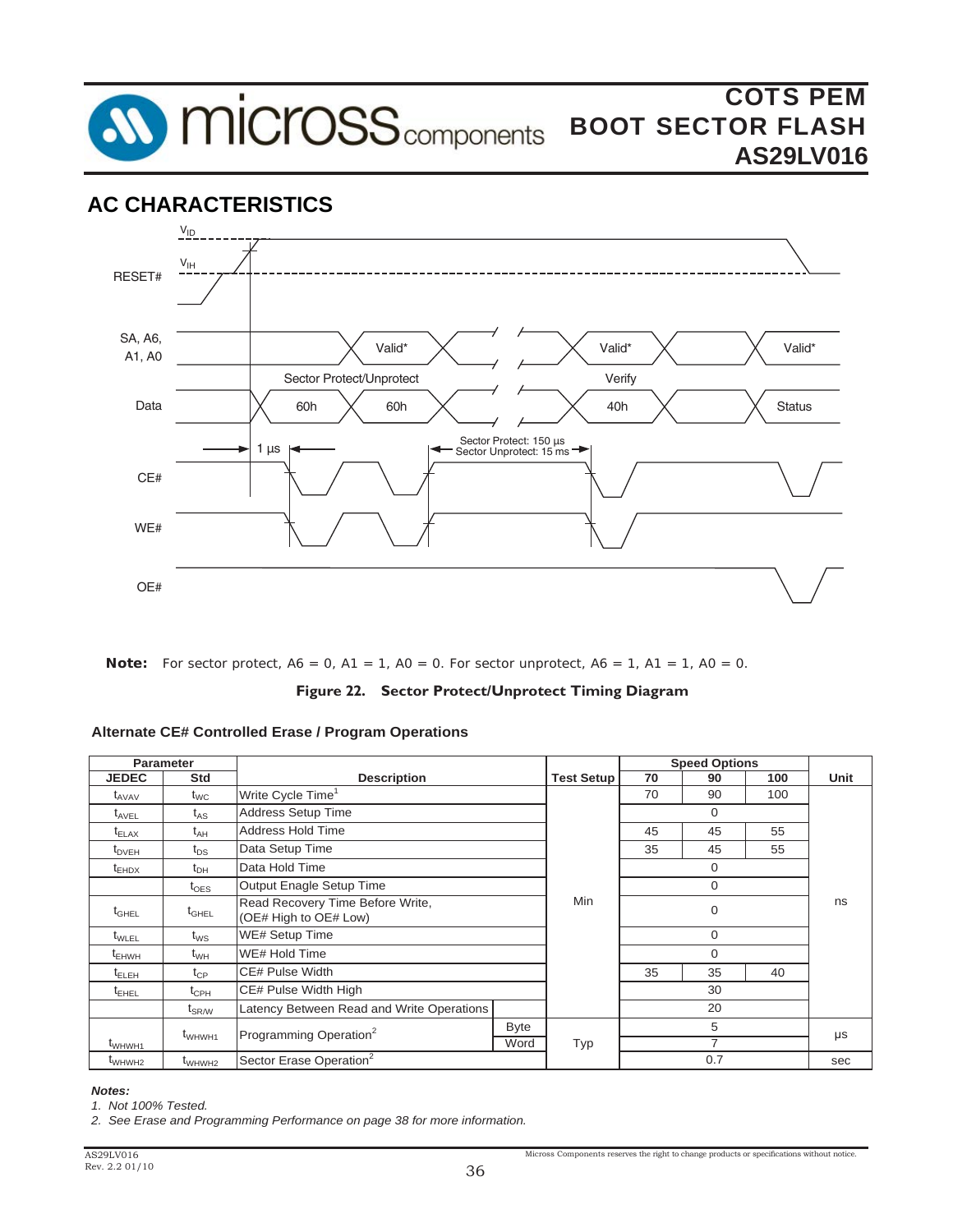**SV MICroSS** components

# **AC CHARACTERISTICS**



*Notes:* 

- 1. PA = program address, PD = program data, DQ7# = complement of the data written to the device,  $D_{OUT}$  = data *written to the device.*
- *2. Figure indicates the last two bus cycles of the command sequence.*
- *3. Word mode address used as an example.*

### **Figure 23. Alternate CE# Controlled Write Operation Timings**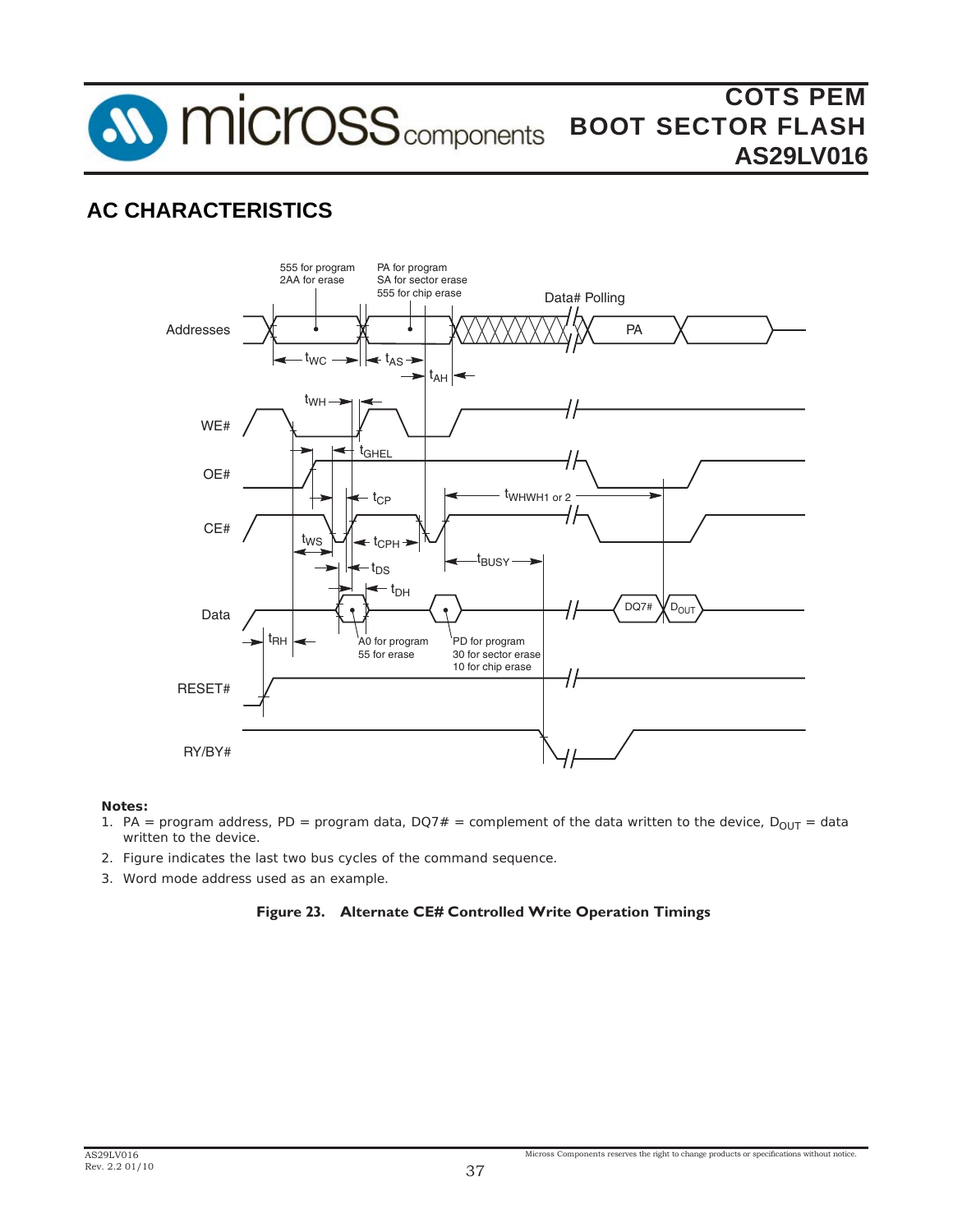**AV MICrOSS** components

## **ERASE AND PROGRAMMING PERFORMANCE**

| <b>Parameter</b>                   | Typ              | Max <sup>2</sup> | <b>Unit</b> | <b>Comments</b>               |                        |
|------------------------------------|------------------|------------------|-------------|-------------------------------|------------------------|
| Sector Erase Time                  | 0.7              | 10               | S           | Excludes 00h programming      |                        |
| Chip Erase Time                    | 25               |                  | S           | prior to erasure <sup>4</sup> |                        |
| <b>Byte Programming Time</b>       |                  | 210              | μs          |                               |                        |
| <b>Word Programming Time</b>       |                  | 210              | μs          | <b>Excludes system level</b>  |                        |
|                                    | <b>Byte Mode</b> | 11               | 33          | S                             | loverhead <sup>5</sup> |
| Chip Programming Time <sup>3</sup> | <b>Word Mode</b> | 7.2              | 21.6        | S                             |                        |

#### *Notes:*

*1.Typical program and erase times assume the following conditions: 25<sup>°</sup>C, V<sub>cc</sub> = 3.0 V, 100,000 cycles, checkerboard data pattern.* 

2. Under worst case conditions of 90°C,  $V_{cc} = 2.7$  V, 1,000,000 cycles.

*3.The typical chip programming time is considerably less than the maximum chip programming time listed, since most bytes program faster than the maximum program times listed.*

*4.In the pre-programming step of the Embedded Erase algorithm, all bytes are programmed to 00h before erasure.*

*5.System-level overhead is the time required to execute the two- or four-bus-cycle sequence for the program command. See Table 9 on page 21 for further information on command defi nitions.*

*6.The device has a minimum erase and program cycle endurance of 100,000 cycles per sector.*

## **TSOP, SO AND BGA PIN CAPACITANCE**

| <b>Parameter</b><br><b>Symbol</b> | <b>Parameter Description</b>   | <b>Test Setup</b> | Package  | <b>Typ</b> | <b>Max</b> | <b>Unit</b> |
|-----------------------------------|--------------------------------|-------------------|----------|------------|------------|-------------|
| $C_{IN}$                          | Input Capacitance              | $V_{IN} = 0$      | TSOP, SO | 6          | 7.5        | pF          |
| $C_{OUT}$                         | <b>Output Capacitance</b>      | $V_{OUT} = 0$     | TSOP, SO | 8.5        | 12         | рF          |
| C <sub>IN2</sub>                  | <b>Control Pin Capacitance</b> | $V_{IN} = 0$      | TSOP, SO | 7.5        | 9          | рF          |

### *Notes:*

- *1. Samples, not 100% tested.*
- 2. Test conditions  $T_A = 25^\circ C$ , f=1.0 MHz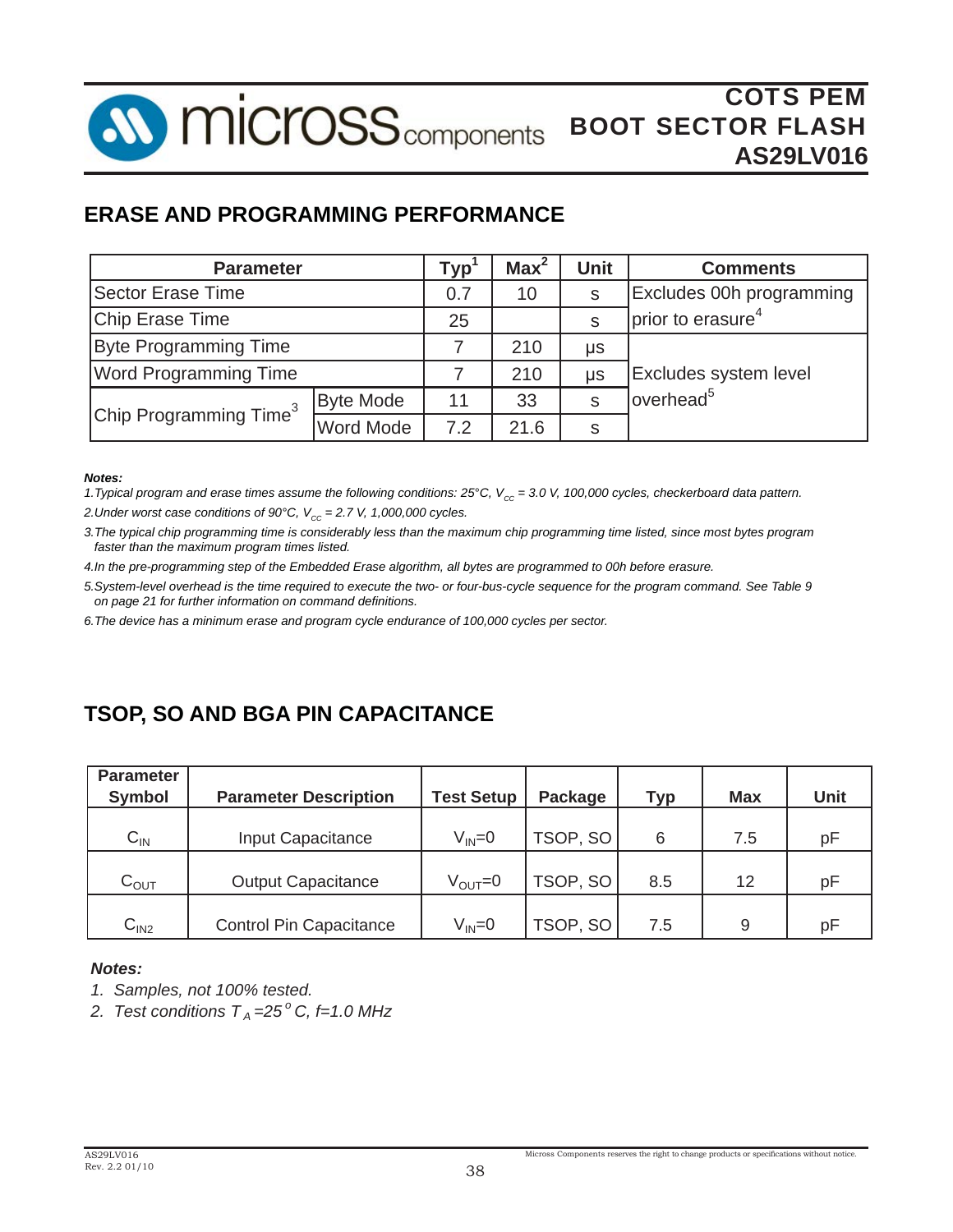

## **PHYSICAL DIMENSIONS**

## **TS 048—48-Pin Standard TSOP**



NOTES:

MO-142 (D) DD

 $NOM$  MAX 0.15  $1.20$ 

> 0.27 0.16 0.21

 $0.23$ 1.05 0.20 1.00 0.22

> 8˚ 0.20

12.10  $0.70$ 

20.20

MIN 0.05 0.95 0.17 0.17 0.10 0.10

 $Symbol$ Jedec

b1 A2 A1 A

b  $\overline{c1}$ c

 $\overline{D}$ 

 $\overline{1}$ e E D<sub>1</sub>

> $\theta$ R N

19.80

11.90  $.50 B<sub>A</sub>$ 

0.50  $0^{\circ}$ 0.08

48

18.30 18.50 18.40

 $0.60$  $12.00$ 

20.00

- $\bigwedge$ CONTROLLING DIMENSIONS ARE IN MILLIMETERS (mm). (DIMENSIONING AND TOLERANCING CONFORMS TO ANSI Y14.5M-1982)
	-
	- $2$  PIN 1 IDENTIFIER FOR REVERSE PIN OUT (DIE UP).
- $\mathbb{A}$ PIN 1 IDENTIFIER FOR REVERSE PIN OUT (DIE DOWN), INK OR LASER MARK.
- $\mathbb{A}$ TO BE DETERMINED AT THE SEATING PLANE <del>[C]</del>. THE SEATING PLANE IS DEFINED AS THE PLANE OF<br>CONTACT THAT IS MADE WHEN THE PACKAGE LEADS ARE ALLOWED TO REST FREELY ON A FLAT HORIZONTAL SURFACE.
- 5 DIMENSIONS D1 AND E DO NOT INCLUDE MOLD PROTRUSION. ALLOWABLE MOLD PROTUSION IS 0.15mm (.0059") PER SIDE.
- $\mathbb{A}$ DIMENSION b DOES NOT INCLUDE DAMBAR PROTUSION. ALLOWABLE DAMBAR PROTUSION SHALL BE 0.08 (0.0031") TOTAL IN EXCESS OF b DIMENSION AT MAX. MATERIAL CONDITION. MINIMUM SPACE BETWEEN PROTRUSION AND AN ADJACENT LEAD TO BE 0.07 (0.0028").
- $/2$ THESE DIMENSIONS APPLY TO THE FLAT SECTION OF THE LEAD BETWEEN 0.10MM (.0039") AND 0.25MM (0.0098") FROM THE LEAD TIP.
- 8 LEAD COPLANARITY SHALL BE WITHIN 0.10mm (0.004") AS MEASURED FROM THE SEATING PLANE.
- $\overline{\mathcal{A}}$ DIMENSION "e" IS MEASURED AT THE CENTERLINE OF THE LEADS.

3355 \ 16 038 10